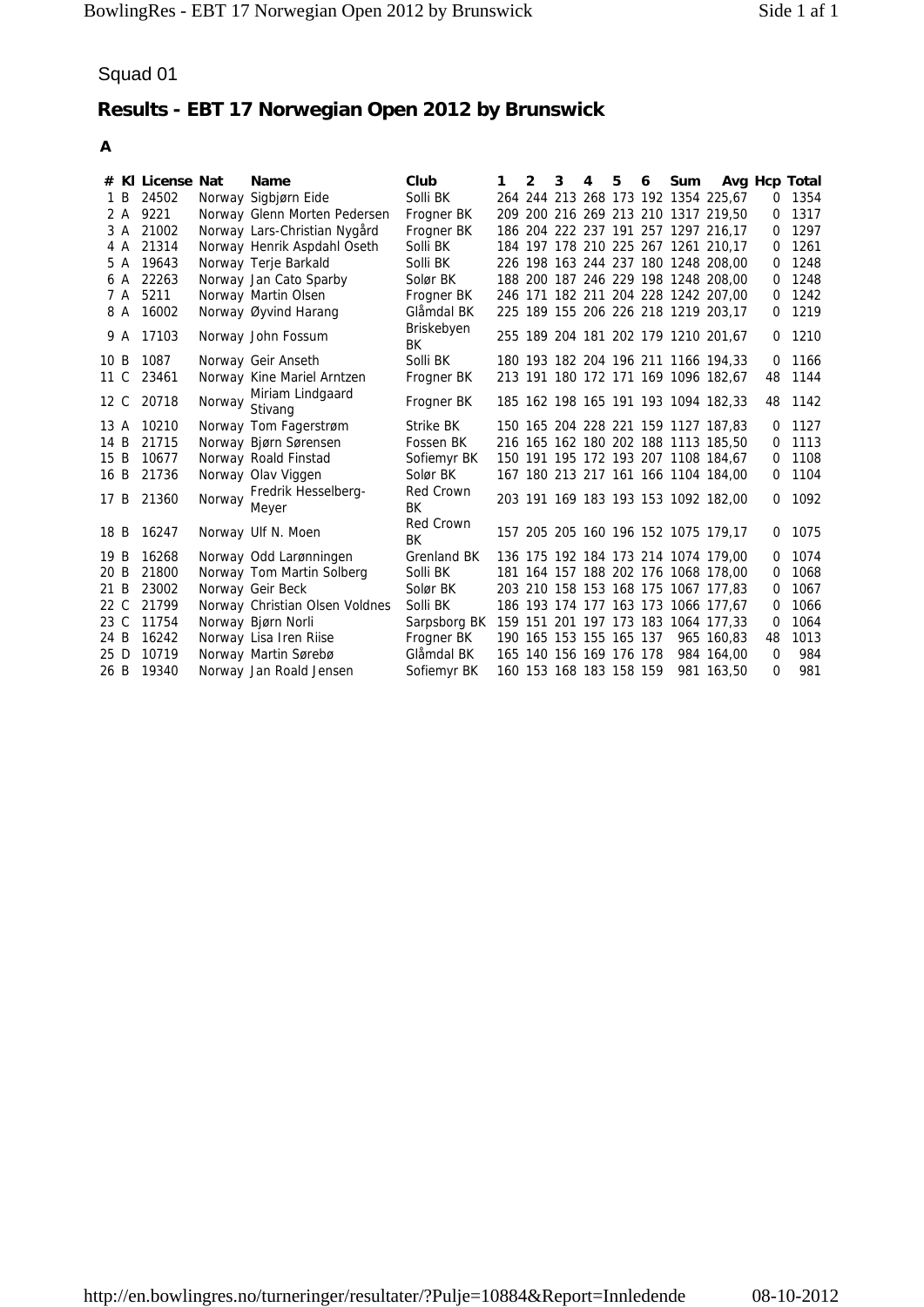| Squad 02     |                                        |        |                                                                               |                                                                |   |   |   |                         |   |   |     |                                                                            |         |                                   |
|--------------|----------------------------------------|--------|-------------------------------------------------------------------------------|----------------------------------------------------------------|---|---|---|-------------------------|---|---|-----|----------------------------------------------------------------------------|---------|-----------------------------------|
|              |                                        |        | Results - EBT 17 Norwegian Open 2012 by Brunswick                             |                                                                |   |   |   |                         |   |   |     |                                                                            |         |                                   |
| A            |                                        |        |                                                                               |                                                                |   |   |   |                         |   |   |     |                                                                            |         |                                   |
| 2 A          | # KI License Nat<br>1 A 22263<br>21002 |        | <b>Name</b><br>Norway Jan Cato Sparby                                         | Club<br>Solør BK                                               | 1 | 2 | 3 | 4                       | 5 | 6 | Sum | 189 256 180 246 202 203 1276 212,67<br>216 221 202 166 256 214 1275 212,50 |         | Avg Hcp Total<br>0 1276<br>0 1275 |
| 3 A          | 16002                                  |        | Norway Lars-Christian Nygård<br>Norway Øyvind Harang                          | Frogner BK<br>Glåmdal BK                                       |   |   |   |                         |   |   |     | 265 190 226 163 208 209 1261 210,17                                        |         | $0$ 1261                          |
| 4 A<br>5 A   | 19486<br>11264                         |        | Norway Mads Sandbækken<br>Norway Tor-Øyvind Lunde                             | Frogner BK<br>Fossen BK                                        |   |   |   |                         |   |   |     | 208 230 206 210 211 195 1260 210,00<br>195 243 187 201 221 205 1252 208,67 | 0<br>0  | 1260<br>1252                      |
| 6 A          | 20573                                  |        | Norway Tor Inge Jansen                                                        | Briskebyen BK 227 154 226 200 200 243 1250 208,33              |   |   |   |                         |   |   |     |                                                                            |         | 0 1250                            |
| 7 A          | 21314                                  |        | Norway Henrik Aspdahl Oseth                                                   | Solli BK                                                       |   |   |   |                         |   |   |     | 208 196 172 247 247 179 1249 208,17                                        |         | 0 1249                            |
| 8 A<br>9 A   | 15025<br>17103                         |        | Norway Jan Egil Hansen<br>Norway John Fossum                                  | Larvik BK<br>Briskebyen BK 203 254 193 201 183 182 1216 202,67 |   |   |   |                         |   |   |     | 199 242 146 227 231 202 1247 207,83                                        | 0<br>0  | 1247<br>1216                      |
| 10 A         | 22292                                  |        | Norway Bjørn Einar Rudshagen                                                  | Glåmdal BK                                                     |   |   |   |                         |   |   |     | 166 235 196 214 218 181 1210 201,67                                        |         | $0$ 1210                          |
| 11B<br>12 C  | 20057<br>24217                         |        | Norway Christian Rogne                                                        | Rana BK                                                        |   |   |   |                         |   |   |     | 193 185 207 202 225 187 1199 199,83<br>206 168 201 220 232 166 1193 198,83 | 0<br>0  | 1199<br>1193                      |
|              | 2890                                   |        | Norway Hans Arild Grønstad                                                    | Grenland BK<br>Red Crown                                       |   |   |   |                         |   |   |     | 258 179 202 186 164 192 1181 196,83                                        |         | 1181                              |
| 13 B         | 21731                                  |        | Norway Per E. Fjordheim                                                       | ВK<br>Sofiemyr BK                                              |   |   |   |                         |   |   |     |                                                                            | 0<br>0  | 1170                              |
| 14 A<br>15 A | 20155                                  |        | Norway Ronny Olavesen<br>Norway Hans Fredrik Gether                           | Frogner BK                                                     |   |   |   |                         |   |   |     | 198 166 164 232 197 213 1170 195,00<br>191 198 205 154 213 195 1156 192,67 | 0       | 1156                              |
| 16 B         | 23587                                  |        | Norway Ronny Hagberg                                                          | Rolvsøy BK                                                     |   |   |   |                         |   |   |     | 190 185 203 169 208 200 1155 192,50                                        | 0       | 1155                              |
| 17 C         | 20224                                  |        | Norway Ragnhild Frøshaug                                                      | Sarpsborg BK<br>Red Crown                                      |   |   |   |                         |   |   |     | 210 199 174 150 195 178 1106 184,33                                        | 48      | 1154                              |
| 18 B         | 16247                                  |        | Norway Ulf N. Moen                                                            | ВK                                                             |   |   |   |                         |   |   |     | 184 190 181 179 189 221 1144 190,67                                        | 0       | 1144                              |
| 19 B<br>20 B | 23002<br>17228                         |        | Norway Geir Beck<br>Norway Mariann Ingvoldstad                                | Solør BK<br>Frogner BK                                         |   |   |   |                         |   |   |     | 187 191 198 169 238 159 1142 190,33<br>189 158 194 191 175 184 1091 181,83 | 0<br>48 | 1142<br>1139                      |
| 21 B         | 24133                                  |        | Norway Lars Roar Lindquist                                                    | Jarlsberg BK                                                   |   |   |   |                         |   |   |     | 159 170 179 213 179 227 1127 187,83                                        |         | 0 1127                            |
| 22 B         | 12192                                  |        | Norway Rune Dybesland                                                         | Sofiemyr BK                                                    |   |   |   |                         |   |   |     | 156 199 188 200 191 182 1116 186,00                                        | 0       | 1116                              |
| 23 B<br>24 B | 16115<br>24903                         |        | Norway Gunnar Wielecki<br>Norway Egil Djuvik Pedersen                         | Lillestrøm BK<br>Elverum BK                                    |   |   |   |                         |   |   |     | 192 195 144 180 200 169 1080 180,00<br>202 168 152 189 180 186 1077 179,50 | 0<br>0  | 1080<br>1077                      |
| 25 C         | 24129                                  |        | Norway Peder Skog                                                             | Elverum BK                                                     |   |   |   |                         |   |   |     | 149 140 160 245 210 171 1075 179,17                                        | 0       | 1075                              |
| 26 B         | 21360                                  | Norway | Fredrik Hesselberg-<br>Meyer                                                  | Red Crown<br>ВK                                                |   |   |   |                         |   |   |     | 182 164 186 162 210 168 1072 178,67                                        | 0       | 1072                              |
| 27 B<br>28 D | 16268<br>25000                         |        | Norway Odd Larønningen<br>Norway Jørn Andre Algårdstad                        | Grenland BK<br>Grenland BK                                     |   |   |   |                         |   |   |     | 164 184 145 191 191 194 1069 178,17<br>192 192 131 149 174 224 1062 177,00 | 0<br>0  | 1069<br>1062                      |
| 29 B         | 19193                                  |        | Norway Kjell Erik Karlsen                                                     | Brage BK                                                       |   |   |   |                         |   |   |     | 160 178 147 176 204 170 1035 172,50                                        | 0       | 1035                              |
| 30 B         | 22811                                  |        | Norway Bjørn Ivar Hansen                                                      | Rolvsøy BK                                                     |   |   |   |                         |   |   |     | 214 178 175 140 178 149 1034 172,33                                        | 0       | 1034                              |
|              | 31 D 25020                             | Norway | Christin Andersen<br>Löfman                                                   | Fredrikstad<br>BК                                              |   |   |   | 157 169 114 169 153 158 |   |   |     | 920 153,33                                                                 | 48      | 968                               |
|              | 32 F 24200                             |        | Norway Arild Berg                                                             | Søre Luten BK 086 158 157 089 129 132 751 125,17               |   |   |   |                         |   |   |     |                                                                            | 0       | 751                               |
|              |                                        |        |                                                                               |                                                                |   |   |   |                         |   |   |     |                                                                            |         |                                   |
|              |                                        |        | http://en.bowlingres.no/turneringer/resultater/?Pulje=10885&Report=Innledende |                                                                |   |   |   |                         |   |   |     |                                                                            |         | 08-10-2012                        |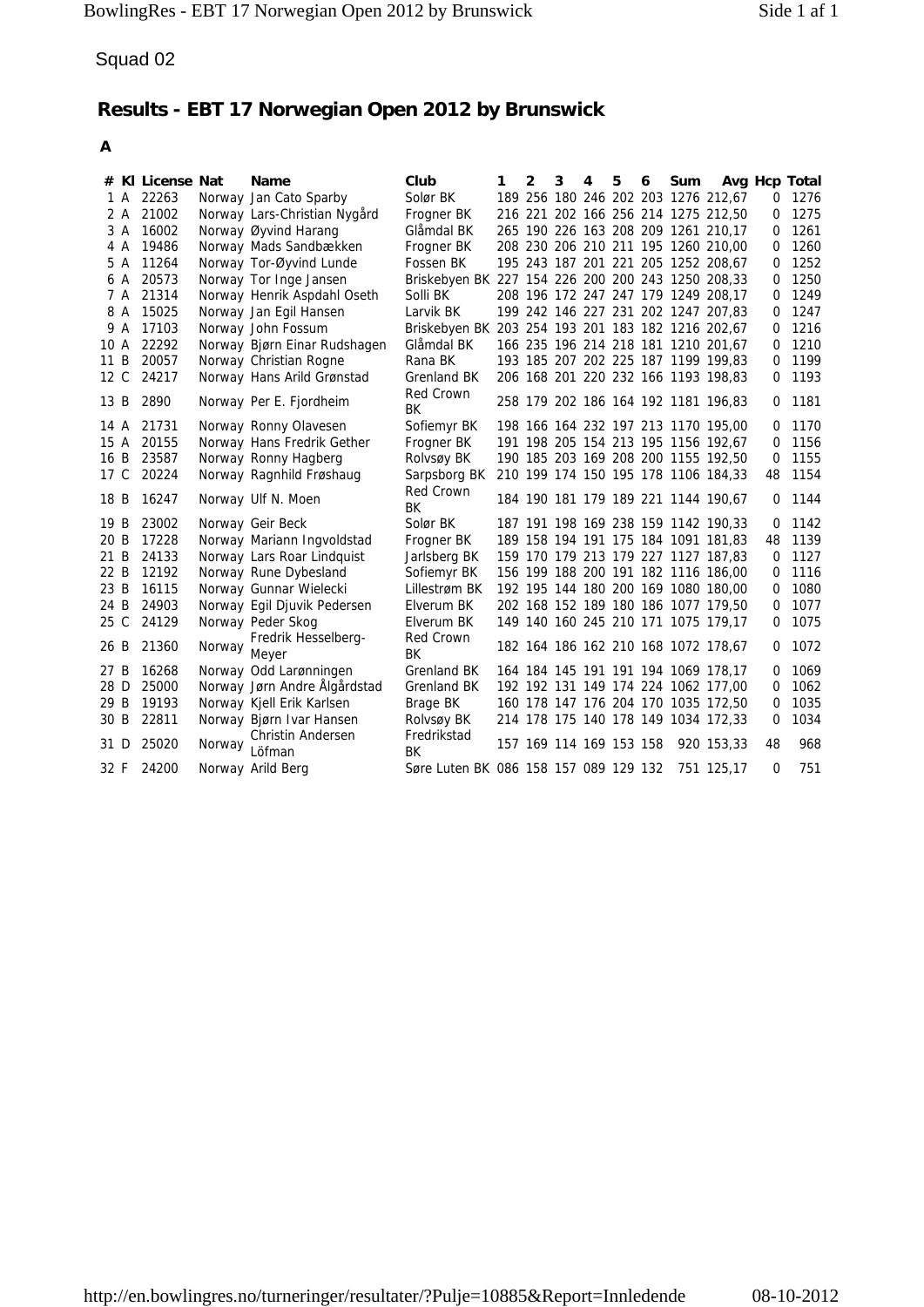| A            |                               |        |                                                        |                                                   |              |              |   |                         |   |   |     |                                                                            |                |                         |
|--------------|-------------------------------|--------|--------------------------------------------------------|---------------------------------------------------|--------------|--------------|---|-------------------------|---|---|-----|----------------------------------------------------------------------------|----------------|-------------------------|
|              | # KI License Nat<br>1 A 22292 |        | Name<br>Norway Bjørn Einar Rudshagen                   | Club<br>Glåmdal BK                                | $\mathbf{1}$ | $\mathbf{2}$ | 3 | 4                       | 5 | 6 | Sum | 276 198 223 204 216 266 1383 230,50                                        |                | Avg Hcp Total<br>0 1383 |
| 2 A          |                               |        | Sweden Markus Karlsson                                 | BK Nobel                                          |              |              |   |                         |   |   |     | 210 221 211 258 257 173 1330 221,67                                        |                | 0 1330                  |
| 3 A          | 20573                         |        | Norway Tor Inge Jansen                                 | Briskebyen BK 247 189 187 236 237 226 1322 220,33 |              |              |   |                         |   |   |     |                                                                            |                | 0 1322                  |
| 4 A          | 21731                         |        | Norway Ronny Olavesen                                  | Sofiemyr BK                                       |              |              |   |                         |   |   |     | 194 174 220 234 230 197 1249 208,17                                        | 0              | 1249                    |
| 5 A          | 9221                          |        | Norway Glenn Morten Pedersen                           | Frogner BK                                        |              |              |   |                         |   |   |     | 279 161 189 226 175 215 1245 207,50                                        |                | 0 1245                  |
| 6 A<br>7 A   | 5211                          |        | Sweden Lennart Nyman<br>Norway Martin Olsen            | <b>BK Nobel</b><br>Frogner BK                     |              |              |   |                         |   |   |     | 185 195 236 206 203 217 1242 207,00<br>181 185 189 226 237 201 1219 203,17 | 0              | 0 1242<br>1219          |
| 8 A          | 11264                         |        | Norway Tor-Øyvind Lunde                                | Fossen BK                                         |              |              |   |                         |   |   |     | 187 236 203 148 207 232 1213 202,17                                        | 0              | 1213                    |
| 9 A          | 10141                         |        | Norway Olav J. Olsen                                   | Frogner BK                                        |              |              |   |                         |   |   |     | 154 194 233 203 190 226 1200 200,00                                        |                | 0 1200                  |
| 10 A         | 15025                         |        | Norway Jan Egil Hansen                                 | Larvik BK                                         |              |              |   |                         |   |   |     | 150 197 192 231 212 216 1198 199,67                                        | 0              | 1198                    |
| 11 B         | 24401                         |        | Norway Torill Tvedt                                    | Askøy BK                                          |              |              |   |                         |   |   |     | 183 178 199 225 167 193 1145 190,83                                        | 48             | 1193                    |
| 12A<br>13B   | 16002<br>22810                |        | Norway Øyvind Harang<br>Norway Truls M.L. Klausen      | Glåmdal BK                                        |              |              |   |                         |   |   |     | 163 192 189 244 202 202 1192 198,67<br>207 211 160 222 184 192 1176 196,00 | 0<br>0         | 1192<br>1176            |
| 14 A         | 19227                         |        | Norway Patcharin Torgersen                             | Sofiemyr BK<br>Solli BK                           |              |              |   |                         |   |   |     | 239 156 181 190 166 192 1124 187,33                                        | 48             | 1172                    |
| 15 B         | 16242                         |        | Norway Lisa Iren Riise                                 | Frogner BK                                        |              |              |   |                         |   |   |     | 139 183 162 193 218 190 1085 180,83                                        |                | 48 1133                 |
|              | 16 A 6667                     |        | Norway Trond Kråkmo                                    | Munken BK                                         |              |              |   |                         |   |   |     | 199 233 183 153 197 167 1132 188,67                                        | 0              | 1132                    |
|              | 17 C 20224                    |        | Norway Ragnhild Frøshaug                               | Sarpsborg BK                                      |              |              |   |                         |   |   |     | 224 180 191 162 160 165 1082 180,33                                        | 48             | 1130                    |
| 18 A         |                               |        | Sweden Klas Thunberg<br>Miriam Lindgaard               | <b>BK Nobel</b>                                   |              |              |   |                         |   |   |     | 169 165 178 190 214 211 1127 187,83                                        | 0              | 1127                    |
| 19 B         | 20718                         | Norway | Stivang                                                | Frogner BK                                        |              |              |   |                         |   |   |     | 154 199 191 151 156 201 1052 175,33                                        | 48             | 1100                    |
| 20 B         | 24903                         |        | Norway Egil Djuvik Pedersen                            | Elverum BK                                        |              |              |   |                         |   |   |     | 179 184 164 180 152 214 1073 178,83                                        | 0              | 1073                    |
| 21 B<br>22 C | 22811<br>23461                |        | Norway Bjørn Ivar Hansen<br>Norway Kine Mariel Arntzen | Rolvsøy BK                                        |              |              |   |                         |   |   |     | 209 165 181 166 160 191 1072 178,67<br>201 202 141 182 121 172 1019 169,83 | $\Omega$<br>48 | 1072<br>1067            |
| 23 C         | 24129                         |        | Norway Peder Skog                                      | Frogner BK<br>Elverum BK                          |              |              |   |                         |   |   |     | 149 221 160 162 172 188 1052 175,33                                        |                | 0 1052                  |
| 24 D         | 25000                         |        | Norway Jørn Andre Ålgårdstad                           | Grenland BK                                       |              |              |   |                         |   |   |     | 160 162 153 165 196 215 1051 175,17                                        | 0              | 1051                    |
| 25 A         |                               | swe    | Stefan Nilsson                                         | <b>BK Nobel</b>                                   |              |              |   |                         |   |   |     | 174 201 179 147 178 167 1046 174,33                                        | 0              | 1046                    |
| 26 D         | 25020                         | Norway | Christin Andersen<br>Löfman                            | Fredrikstad<br>ВK                                 |              |              |   | 166 139 179 170 144 176 |   |   |     | 974 162,33                                                                 | 48             | 1022                    |
| 27 C<br>28 C | 24217<br>23604                |        | Norway Hans Arild Grønstad                             | Grenland BK                                       |              |              |   |                         |   |   |     | 167 184 171 175 176 144 1017 169,50                                        | 0<br>0         | 1017<br>1003            |
|              | 29 D 10719                    |        | Norway Terje Mælen<br>Norway Martin Sørebø             | Lillestrøm BK<br>Glåmdal BK                       |              |              |   | 145 167 152 161 170 161 |   |   |     | 161 145 160 150 192 195 1003 167,17<br>956 159,33                          | 0              | 956                     |
|              |                               |        |                                                        |                                                   |              |              |   |                         |   |   |     |                                                                            |                |                         |
|              |                               |        |                                                        |                                                   |              |              |   |                         |   |   |     |                                                                            |                |                         |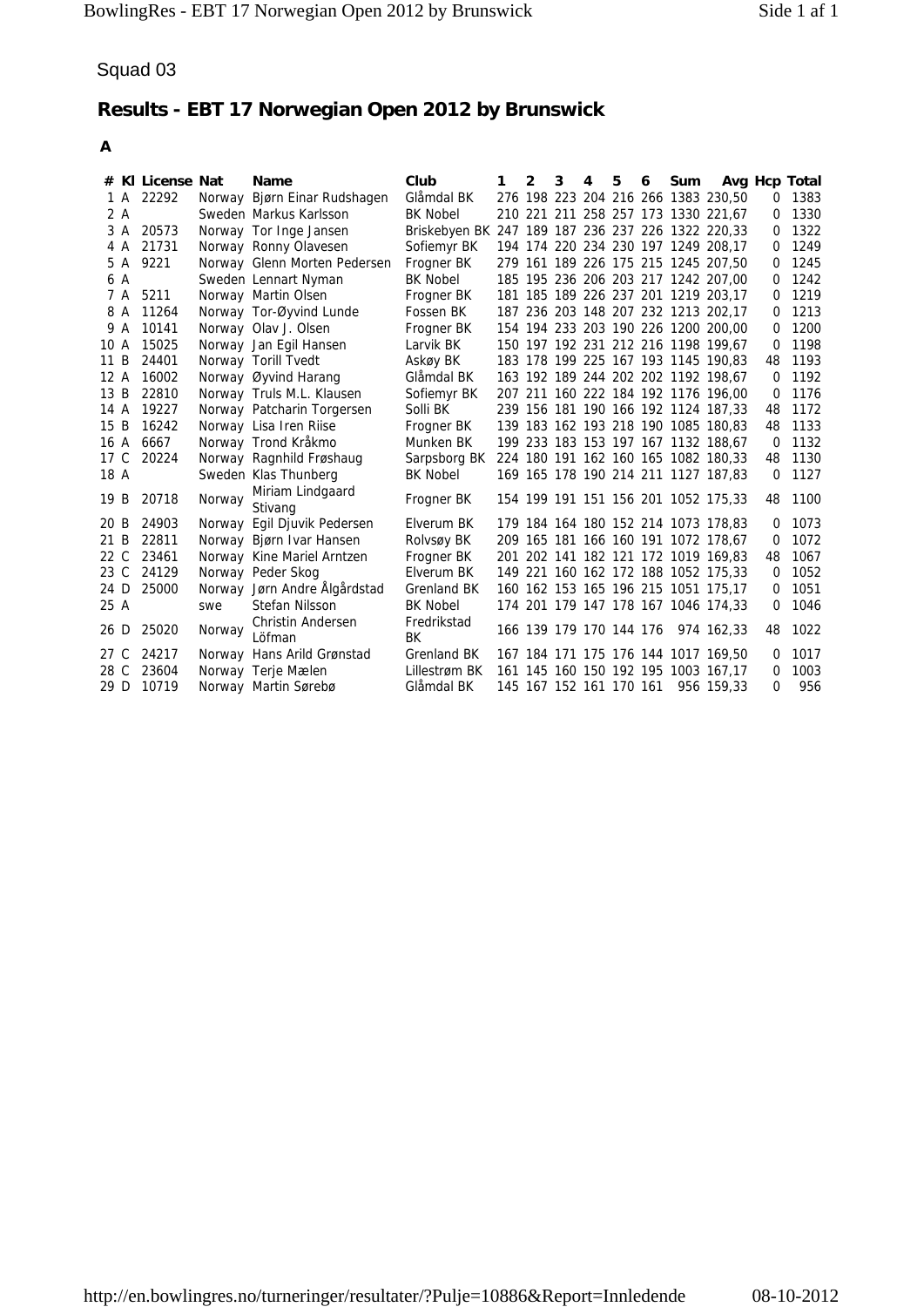|              | # KI License Nat |        | Name                                           | Club<br>IKW/Köping                                             | 1 | $\mathbf{2}$ | 3 | 4 | 5 | 6 | Sum |                                                                            | Avg Hcp Total |                |
|--------------|------------------|--------|------------------------------------------------|----------------------------------------------------------------|---|--------------|---|---|---|---|-----|----------------------------------------------------------------------------|---------------|----------------|
| 1 A          |                  |        | Sweden Christian Karlsson                      | ВK                                                             |   |              |   |   |   |   |     | 176 218 235 248 233 239 1349 224,83                                        |               | 0 1349         |
| 2 A<br>3 A   | 22263            |        | Norway Jan Cato Sparby<br>Sweden Jimmy Lillemo | Solør BK<br>BK Jösse                                           |   |              |   |   |   |   |     | 210 215 220 160 276 190 1271 211,83<br>188 155 219 216 209 254 1241 206,83 | 0             | 1271<br>0 1241 |
| 4 B          | 23002            |        | Norway Geir Beck                               | Solør BK                                                       |   |              |   |   |   |   |     | 189 212 164 179 255 212 1211 201,83                                        |               | $0$ 1211       |
| 5 A<br>6 A   |                  | swe    | Sweden Markus Karlsson<br>Stefan Nilsson       | <b>BK Nobel</b><br><b>BK Nobel</b>                             |   |              |   |   |   |   |     | 212 234 174 200 195 183 1198 199,67<br>233 170 200 167 203 189 1162 193,67 | 0             | 0 1198<br>1162 |
| 7 A          |                  |        | Sweden Kenneth Johansson                       | BK Jösse                                                       |   |              |   |   |   |   |     | 181 199 178 185 183 223 1149 191,50                                        |               | 0 1149         |
| 8 A<br>9 B   | 24401            |        | Sweden Lennart Nyman<br>Norway Torill Tvedt    | <b>BK Nobel</b><br>Askøy BK                                    |   |              |   |   |   |   |     | 180 186 234 178 205 147 1130 188,33<br>199 156 177 176 174 178 1060 176,67 | 0<br>48       | 1130<br>1108   |
| 10 A         |                  |        | Sweden Klas Thunberg                           | <b>BK Nobel</b>                                                |   |              |   |   |   |   |     | 200 169 161 245 182 139 1096 182,67                                        | 0             | 1096           |
|              | 11 A 21168       | Norway | Thor Kristian Østlie<br>Solberg                | Solli BK                                                       |   |              |   |   |   |   |     | 179 177 173 176 198 186 1089 181,50                                        | 0             | 1089           |
|              | 12 A 6667        |        | Norway Trond Kråkmo                            | Munken BK                                                      |   |              |   |   |   |   |     | 165 166 234 189 164 162 1080 180,00                                        | 0             | 1080           |
| 13 A         |                  |        | Sweden Seppo Korpela                           | IKW/Köping<br>ВK                                               |   |              |   |   |   |   |     | 173 188 177 191 193 156 1078 179,67                                        | 0             | 1078           |
| 14 B<br>15 F | 22811<br>24200   |        | Norway Bjørn Ivar Hansen<br>Norway Arild Berg  | Rolvsøy BK<br>Søre Luten BK 141 107 143 156 153 133 833 138,83 |   |              |   |   |   |   |     | 142 162 196 153 176 175 1004 167,33                                        | 0<br>0        | 1004<br>833    |
|              |                  |        |                                                |                                                                |   |              |   |   |   |   |     |                                                                            |               |                |
|              |                  |        |                                                |                                                                |   |              |   |   |   |   |     |                                                                            |               |                |
|              |                  |        |                                                |                                                                |   |              |   |   |   |   |     |                                                                            |               |                |
|              |                  |        |                                                |                                                                |   |              |   |   |   |   |     |                                                                            |               |                |
|              |                  |        |                                                |                                                                |   |              |   |   |   |   |     |                                                                            |               |                |
|              |                  |        |                                                |                                                                |   |              |   |   |   |   |     |                                                                            |               |                |
|              |                  |        |                                                |                                                                |   |              |   |   |   |   |     |                                                                            |               |                |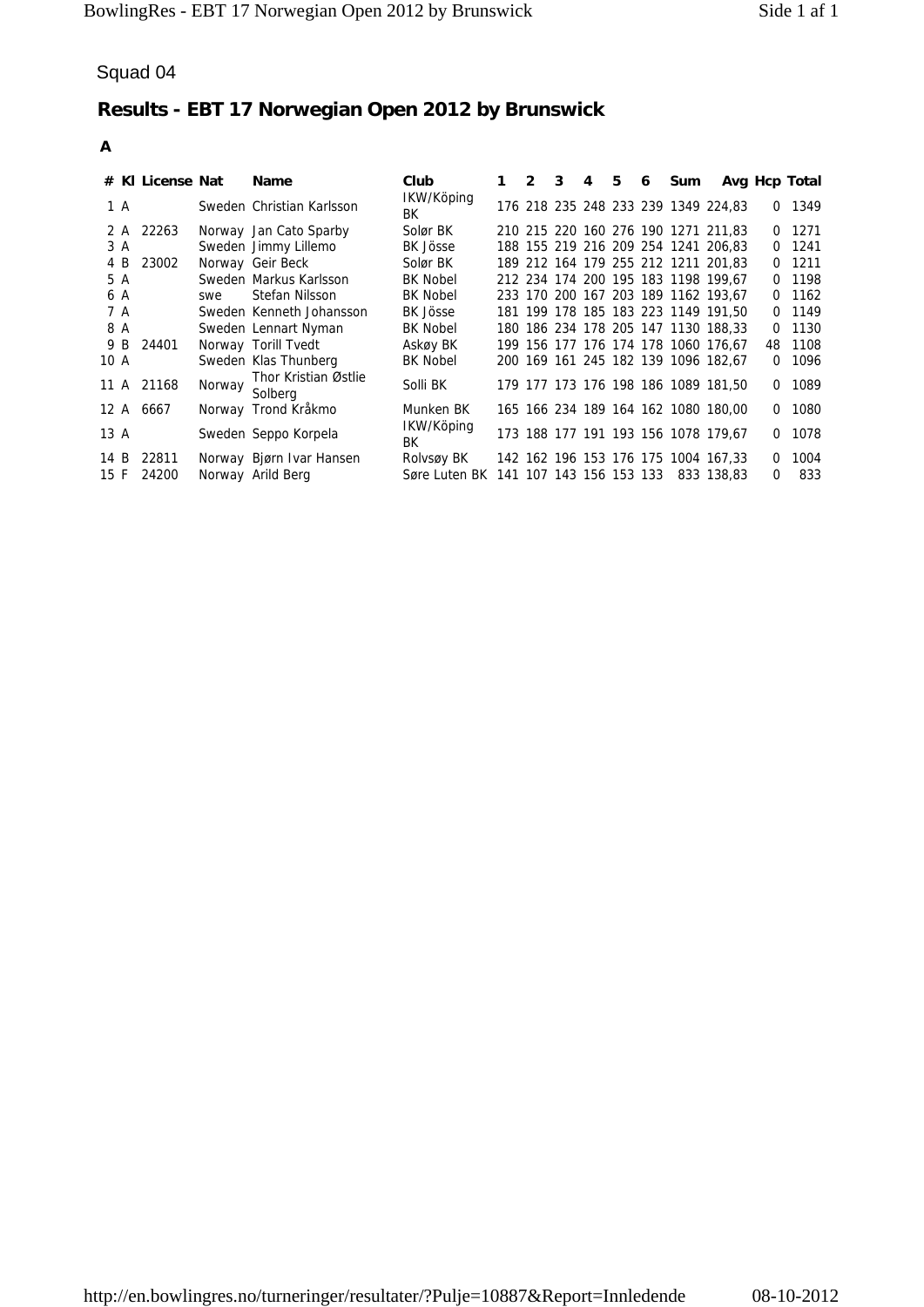| # KI License Nat               |        | <b>Name</b>                                                   | Club                         | 1 | $\mathbf{2}$ | 3 | 4                                                  | 5 | 6 | Sum |                                                                            | Avg Hcp Total |              |
|--------------------------------|--------|---------------------------------------------------------------|------------------------------|---|--------------|---|----------------------------------------------------|---|---|-----|----------------------------------------------------------------------------|---------------|--------------|
| 1 A                            |        | Sweden Mikael Roos                                            | Team Alingsås                |   |              |   |                                                    |   |   |     | 244 213 275 246 234 211 1423 237,17                                        | 0             | 1423         |
| 16002<br>2 A                   |        | Norway Øyvind Harang                                          | ВC<br>Glåmdal BK             |   |              |   |                                                    |   |   |     | 213 237 224 229 256 216 1375 229,17                                        | 0             | 1375         |
| 3 B<br>20112                   |        | Norway Monica Lislien                                         | Solli BK                     |   |              |   |                                                    |   |   |     | 211 189 234 268 204 174 1280 213,33                                        | 48            | 1328         |
| 4 A                            |        | Sweden Kevin Karlsson                                         | Team Gothia<br>Team Alingsås |   |              |   |                                                    |   |   |     | 217 170 246 258 193 236 1320 220,00                                        | 0             | 1320         |
| 5 A                            |        | Sweden James Gruffman                                         | ВC                           |   |              |   |                                                    |   |   |     | 223 165 201 188 237 277 1291 215,17                                        | 0             | 1291         |
| 11681<br>6 A<br>15542<br>7 A   |        | Norway Fredrik Tjernes<br>Norway Audun Boye Hansen            | Solli BK<br>Solli BK         |   |              |   |                                                    |   |   |     | 195 226 236 220 195 205 1277 212,83<br>259 178 227 214 198 197 1273 212,17 | 0<br>0        | 1277<br>1273 |
| 8 A                            |        |                                                               | Team Alingsås                |   |              |   |                                                    |   |   |     | 211 196 189 224 214 230 1264 210,67                                        | 0             | 1264         |
| 19227<br>9 A                   |        | Sweden Anders Holmqvist<br>Norway Patcharin Torgersen         | BC<br>Solli BK               |   |              |   |                                                    |   |   |     | 193 207 209 221 201 178 1209 201,50                                        | 48            | 1257         |
| 20057<br>10B                   |        | Norway Christian Rogne                                        | Rana BK                      |   |              |   |                                                    |   |   |     | 201 213 174 247 181 231 1247 207,83                                        |               | 0 1247       |
| 19370<br>11 A                  |        | Norway Svein Roger Olsen                                      | Frogner BK                   |   |              |   |                                                    |   |   |     | 233 151 224 224 209 192 1233 205,50                                        | 0             | 1233         |
| 21002<br>12 A<br>13 C<br>24700 |        | Norway Lars-Christian Nygård<br>Norway Martin Moen Stikbakke  | Frogner BK<br>Ringerike BK   |   |              |   |                                                    |   |   |     | 215 224 215 201 180 184 1219 203,17<br>194 214 235 177 160 221 1201 200,17 | 0<br>0        | 1219<br>1201 |
| 14 A                           |        | Sweden Richard Karlsson                                       | Team Gothia                  |   |              |   |                                                    |   |   |     | 199 204 176 220 161 223 1183 197,17                                        |               | 0 1183       |
| 15 A<br>19476                  |        | Norway Øyvind Andersen                                        | Sofiemyr BK                  |   |              |   |                                                    |   |   |     | 208 209 175 185 173 191 1141 190,17                                        | 0             | 1141         |
| 20156<br>16 A<br>17 A<br>6667  |        | Norway Alexander Halvorsen<br>Norway Trond Kråkmo             | Gokstad BK<br>Munken BK      |   |              |   |                                                    |   |   |     | 195 168 151 210 191 205 1120 186,67<br>172 187 223 177 156 203 1118 186,33 | 0<br>0        | 1120<br>1118 |
| 21168<br>18 A                  | Norway | Thor Kristian Østlie                                          | Solli BK                     |   |              |   |                                                    |   |   |     | 268 179 188 124 189 161 1109 184,83                                        | 0             | 1109         |
| 19 B<br>19340                  |        | Solberg<br>Norway Jan Roald Jensen                            | Sofiemyr BK                  |   |              |   |                                                    |   |   |     | 163 181 171 201 201 180 1097 182,83                                        | 0             | 1097         |
| 20 A<br>10141                  |        | Norway Olav J. Olsen                                          | Frogner BK                   |   |              |   |                                                    |   |   |     | 170 199 159 180 213 162 1083 180,50                                        | 0             | 1083         |
| 21 B<br>19474                  |        | Norway Frank Andersen                                         | Sofiemyr BK                  |   |              |   |                                                    |   |   |     | 203 179 157 199 165 165 1068 178,00                                        | 0             | 1068         |
| 15702<br>22 B<br>18192<br>23 A |        | Norway Svein Oddvar Karlsen<br>Norway Nils Christian Stensrud | Larvik BK<br>Larvik BK       |   |              |   |                                                    |   |   |     | 162 178 204 189 175 160 1068 178,00<br>156 202 127 211 163 202 1061 176,83 | 0<br>0        | 1068<br>1061 |
| 24 B<br>23014                  |        | Norway Terje Karlsen                                          | Grenland BK                  |   |              |   |                                                    |   |   |     | 172 180 178 154 183 189 1056 176,00                                        | 0             | 1056         |
| 12192<br>25 B<br>23274<br>26 B |        | Norway Rune Dybesland<br>Norway Bjørn Arild Olsen             | Sofiemyr BK<br>Glåmdal BK    |   |              |   |                                                    |   |   |     | 168 177 164 209 180 145 1043 173,83<br>166 195 155 172 188 160 1036 172,67 | 0<br>0        | 1043<br>1036 |
| 27 C<br>24614                  |        | Norway Jan Helge Hagmansen                                    | Gokstad BK                   |   |              |   |                                                    |   |   |     | 172 179 165 151 160 209 1036 172,67                                        | 0             | 1036         |
| 28 A                           |        | Sweden Manuel Rivas                                           | Team Gothia                  |   |              |   |                                                    |   |   |     | 197 162 157 170 153 193 1032 172,00                                        | 0             | 1032         |
| 29 B<br>22371<br>30 A          |        | Norway Sandra Bakken<br>Sweden Leo Andersson                  | Frogner BK<br>Team Gothia    |   |              |   | 151 156 159 144 167 187<br>137 131 162 146 152 163 |   |   |     | 964 160,67<br>891 148,50                                                   | 48<br>0       | 1012<br>891  |
|                                |        |                                                               |                              |   |              |   |                                                    |   |   |     |                                                                            |               |              |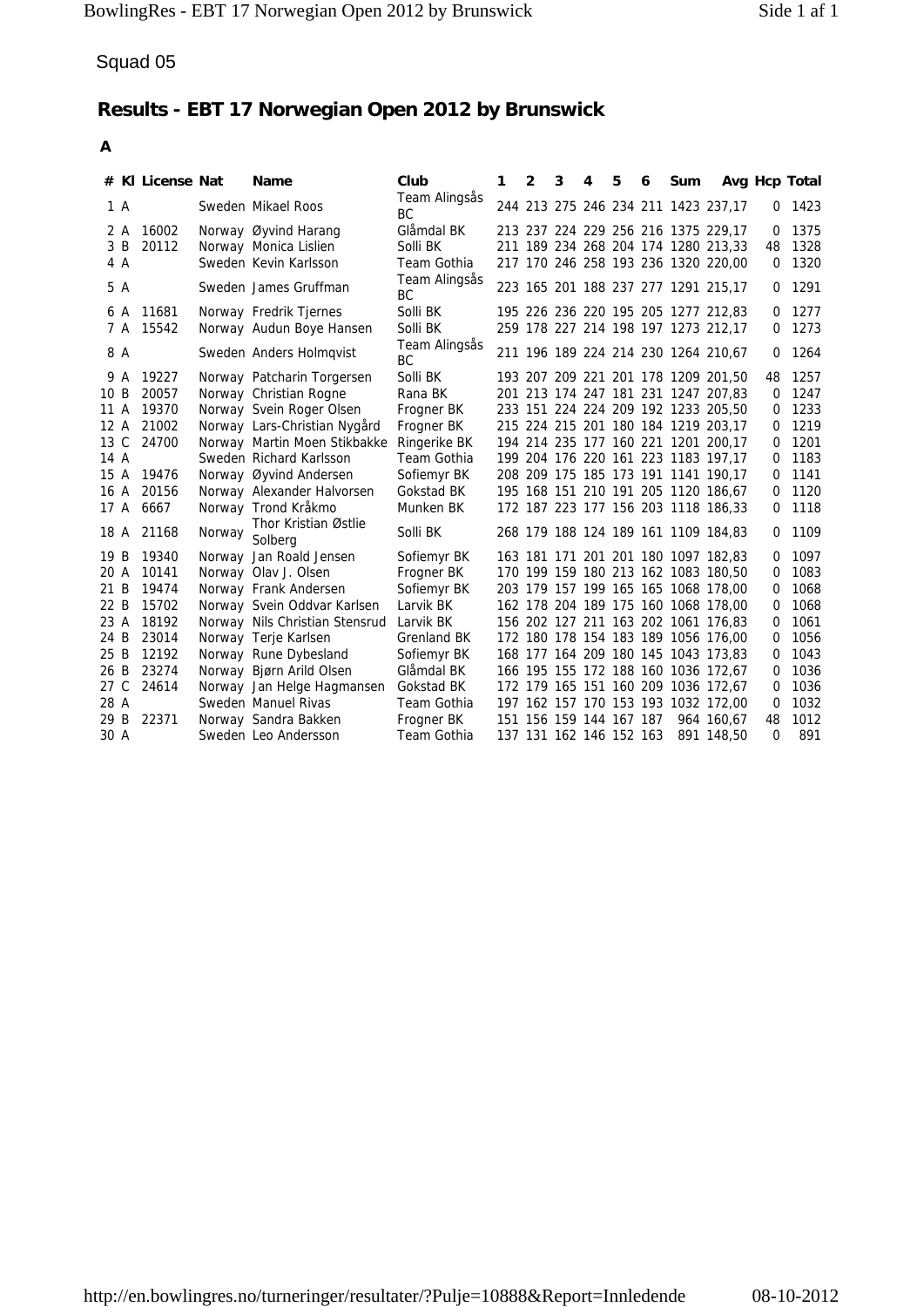| Squad 06                                                                                                                                                                                                                                                                                                 |                                                                                                                                                                                                                                                                                                                                                                                                                                                                                                                                                                                                |                                                                                                                                                                                                                                                                                                                                                                    |   |   |                                                                                                                                                                     |   |   |   |     |                                                                                                                                                                                                                                                                                                                                                                                                                                                                                                                                                                                                                                                    |                                                                                                                                                                             |
|----------------------------------------------------------------------------------------------------------------------------------------------------------------------------------------------------------------------------------------------------------------------------------------------------------|------------------------------------------------------------------------------------------------------------------------------------------------------------------------------------------------------------------------------------------------------------------------------------------------------------------------------------------------------------------------------------------------------------------------------------------------------------------------------------------------------------------------------------------------------------------------------------------------|--------------------------------------------------------------------------------------------------------------------------------------------------------------------------------------------------------------------------------------------------------------------------------------------------------------------------------------------------------------------|---|---|---------------------------------------------------------------------------------------------------------------------------------------------------------------------|---|---|---|-----|----------------------------------------------------------------------------------------------------------------------------------------------------------------------------------------------------------------------------------------------------------------------------------------------------------------------------------------------------------------------------------------------------------------------------------------------------------------------------------------------------------------------------------------------------------------------------------------------------------------------------------------------------|-----------------------------------------------------------------------------------------------------------------------------------------------------------------------------|
|                                                                                                                                                                                                                                                                                                          | Results - EBT 17 Norwegian Open 2012 by Brunswick                                                                                                                                                                                                                                                                                                                                                                                                                                                                                                                                              |                                                                                                                                                                                                                                                                                                                                                                    |   |   |                                                                                                                                                                     |   |   |   |     |                                                                                                                                                                                                                                                                                                                                                                                                                                                                                                                                                                                                                                                    |                                                                                                                                                                             |
| A                                                                                                                                                                                                                                                                                                        |                                                                                                                                                                                                                                                                                                                                                                                                                                                                                                                                                                                                |                                                                                                                                                                                                                                                                                                                                                                    |   |   |                                                                                                                                                                     |   |   |   |     |                                                                                                                                                                                                                                                                                                                                                                                                                                                                                                                                                                                                                                                    |                                                                                                                                                                             |
| # KI License Nat<br>1 A<br>2 A<br>3 A<br>4 A<br>11681<br>11264<br>5 A<br>3865<br>6 A<br>20156<br>7 A<br>8 A<br>9 A<br>21731<br>10 A<br>11 A<br>6667<br>12B<br>23014<br>18192<br>13 A<br>14 B<br>21715<br>15 C<br>24700<br>16 B<br>23274<br>17B<br>2890<br>18 B<br>20224<br>19 A<br>20 C<br>24614<br>21 A | <b>Name</b><br>Sweden James Gruffman<br>Sweden Christian Karlsson<br>Sweden Anders Holmqvist<br>Norway Fredrik Tjernes<br>Norway Tor-Øyvind Lunde<br>Norway Owe Herrmann<br>Norway Alexander Halvorsen<br>Sweden Kevin Karlsson<br>Norway Ronny Olavesen<br>Sweden Richard Karlsson<br>Norway Trond Kråkmo<br>Norway Terje Karlsen<br>Norway Nils Christian Stensrud<br>Norway Bjørn Sørensen<br>Norway Martin Moen Stikbakke<br>Norway Bjørn Arild Olsen<br>Norway Per E. Fjordheim<br>Norway Ragnhild Frøshaug<br>Sweden Seppo Korpela<br>Norway Jan Helge Hagmansen<br>Sweden Leo Andersson | Club<br>Team Alingsås BC<br>IKW/Köping BK<br>Team Alingsås BC 226 230 219 187 245 199 1306 217,67<br>Solli BK<br>Fossen BK<br>Skru BK<br>Gokstad BK<br>Team Gothia<br>Sofiemyr BK<br>Team Gothia<br>Munken BK<br>Grenland BK<br>Larvik BK<br>Fossen BK<br>Ringerike BK<br>Glåmdal BK<br>Red Crown BK<br>Sarpsborg BK<br>IKW/Köping BK<br>Gokstad BK<br>Team Gothia | 1 | 2 | 3<br>172 150 174 159 179 165<br>175 164 150 127 202 170<br>169 150 126 146 196 194<br>171 160 145 170 156 168<br>180 182 138 149 162 140<br>186 139 175 138 157 135 | 4 | 5 | 6 | Sum | 196 166 225 276 233 257 1353 225,50<br>223 183 190 268 269 198 1331 221,83<br>208 199 246 202 169 279 1303 217,17<br>206 225 191 203 201 182 1208 201,33<br>178 197 226 171 226 175 1173 195,50<br>211 182 212 223 168 167 1163 193,83<br>180 166 204 160 211 218 1139 189,83<br>204 181 167 169 166 232 1119 186,50<br>180 173 180 200 185 198 1116 186,00<br>197 209 157 188 189 166 1106 184,33<br>180 141 172 178 209 212 1092 182,00<br>200 157 165 175 157 209 1063 177,17<br>184 191 164 180 157 164 1040 173,33<br>112 213 175 184 133 211 1028 171,33<br>999 166,50<br>988 164,67<br>981 163,50<br>970 161,67<br>951 158,50<br>930 155,00 | Avg Total<br>1353<br>1331<br>1306<br>1303<br>1208<br>1173<br>1163<br>1139<br>1119<br>1116<br>1106<br>1092<br>1063<br>1040<br>1028<br>999<br>988<br>981<br>970<br>951<br>930 |
|                                                                                                                                                                                                                                                                                                          |                                                                                                                                                                                                                                                                                                                                                                                                                                                                                                                                                                                                |                                                                                                                                                                                                                                                                                                                                                                    |   |   |                                                                                                                                                                     |   |   |   |     |                                                                                                                                                                                                                                                                                                                                                                                                                                                                                                                                                                                                                                                    |                                                                                                                                                                             |
|                                                                                                                                                                                                                                                                                                          |                                                                                                                                                                                                                                                                                                                                                                                                                                                                                                                                                                                                |                                                                                                                                                                                                                                                                                                                                                                    |   |   |                                                                                                                                                                     |   |   |   |     |                                                                                                                                                                                                                                                                                                                                                                                                                                                                                                                                                                                                                                                    |                                                                                                                                                                             |
|                                                                                                                                                                                                                                                                                                          |                                                                                                                                                                                                                                                                                                                                                                                                                                                                                                                                                                                                |                                                                                                                                                                                                                                                                                                                                                                    |   |   |                                                                                                                                                                     |   |   |   |     |                                                                                                                                                                                                                                                                                                                                                                                                                                                                                                                                                                                                                                                    |                                                                                                                                                                             |
|                                                                                                                                                                                                                                                                                                          | http://en.bowlingres.no/turneringer/resultater/?Pulje=10889&Report=Innledende                                                                                                                                                                                                                                                                                                                                                                                                                                                                                                                  |                                                                                                                                                                                                                                                                                                                                                                    |   |   |                                                                                                                                                                     |   |   |   |     |                                                                                                                                                                                                                                                                                                                                                                                                                                                                                                                                                                                                                                                    | 08-10-2012                                                                                                                                                                  |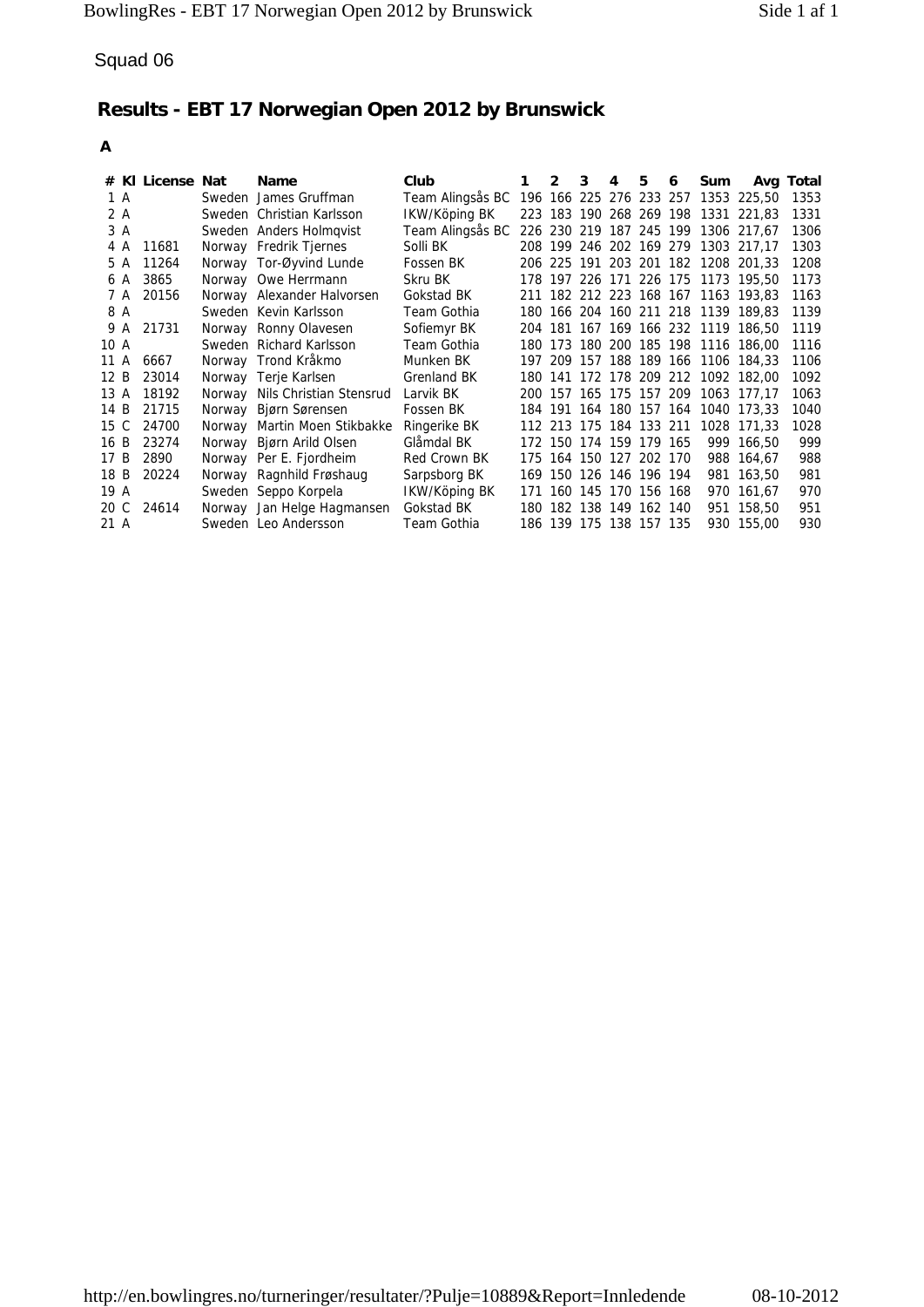| #      |                | KI License Nat |            | Name                                | Club                    | 1   | 2       | 3                   | 4           | 5       | 6   | Sum                      |                                     | Avg Hcp     | Total |
|--------|----------------|----------------|------------|-------------------------------------|-------------------------|-----|---------|---------------------|-------------|---------|-----|--------------------------|-------------------------------------|-------------|-------|
| 1 A    |                |                | <b>USA</b> | <b>Tanner Spacey</b>                | Utland                  |     | 247 252 | 221                 | 197         | 255     | 300 |                          | 1472 245.33                         | $\mathbf 0$ | 1472  |
| 2A     |                |                |            | Sweden Peter Hellström              | Team Clan Nässjö        | 196 | 246     | 266 237 247 209     |             |         |     | 1401                     | 233.50                              | 0           | 1401  |
|        | 3 A            | 19486          |            | Norway Mads Sandbækken              | Frogner BK              | 214 | 233     | 195 239 243 213     |             |         |     |                          | 1337 222,83                         | 0           | 1337  |
| 4A     |                |                | Rus        | Alexander Medveditskov              | $B-69$                  |     |         |                     |             |         |     |                          | 217 225 228 201 207 246 1324 220,67 | 0           | 1324  |
| 5      |                |                |            | Sweden Lars Lindbäck                | <b>BK Nobel</b>         | 257 |         |                     |             |         |     |                          | 178 202 235 222 225 1319 219,83     | 0           | 1319  |
| 6 A    |                | 19383          | Norway     | <b>Thomas Fredrik</b><br>Fagerstrøm | Solli BK                |     |         |                     |             |         |     |                          | 213 234 246 217 193 200 1303 217,17 | $\Omega$    | 1303  |
| 7 A    |                | 24303          |            | Norway Joakim Biehl                 | Glåmdal BK              | 191 |         |                     |             |         |     |                          | 258 246 214 200 167 1276 212,67     | $\mathbf 0$ | 1276  |
| 8 A    |                |                |            | Sweden Jörgen Andersson             | Team Clan Nässjö        | 214 |         |                     |             |         |     |                          | 246 220 197 191 206 1274 212,33     | $\Omega$    | 1274  |
| 9 A    |                |                |            | Sweden Simon Östberg                | Edsbowlarna             | 185 | 191     | 183 242 258 201     |             |         |     |                          | 1260 210.00                         | $\Omega$    | 1260  |
| 10 A   |                |                | Swe        | Micke Kanold                        | Sundbyberg              | 191 | 227     |                     |             |         |     |                          | 236 205 193 201 1253 208,83         | $\mathbf 0$ | 1253  |
| 11A    |                |                |            | Sweden Pontus Andersson             | Team Clan Nässjö        | 204 |         |                     |             |         |     |                          | 255 228 207 180 175 1249 208,17     | $\Omega$    | 1249  |
| 12 A   |                | 20026          | Norway     | Heidi Thorstensen                   | Solli BK                | 196 |         |                     |             |         |     |                          | 178 221 183 214 202 1194 199.00     | 48          | 1242  |
| 13 C   |                | 20718          | Norway     | Miriam Lindgaard Stivang            | Frogner BK              | 244 |         |                     |             |         |     |                          | 219 193 200 143 192 1191 198,50     | 48          | 1239  |
| 14 A   |                |                | <b>ISR</b> | Oron Cohen                          | Unknown                 | 180 |         |                     |             |         |     |                          | 223 190 225 218 190 1226 204,33     | $\Omega$    | 1226  |
| 15     | $\overline{A}$ | 21665          | Norway     | <b>Christer Aker</b>                | Briskebyen BK           | 192 | 168     | 233 239 210 177     |             |         |     |                          | 1219 203.17                         | $\Omega$    | 1219  |
| 16 A   |                |                |            | Sweden Niclas Johansson             | Edsbowlarna             | 227 |         |                     |             |         |     |                          | 213 179 198 210 185 1212 202,00     | $\mathbf 0$ | 1212  |
| 17 A   |                |                |            | Sweden Björn Lindqvist              | Edsbowlerane            | 182 |         |                     |             |         |     |                          | 212 213 237 200 161 1205 200.83     | 0           | 1205  |
| 18 A   |                | 15542          |            | Norway Audun Boye Hansen            | Solli BK                | 163 |         |                     |             |         |     |                          | 215 190 191 213 216 1188 198,00     | $\Omega$    | 1188  |
| 19 A   |                |                | <b>ISR</b> | <b>Ben Fisher</b>                   | Unknown                 | 168 |         |                     |             |         |     | 184 212 201 191 232 1188 | 198,00                              | 0           | 1188  |
| 20 A   |                | 17103          | Norway     | John Fossum                         | Briskebyen BK           | 202 |         |                     |             |         |     |                          | 192 218 145 204 225 1186 197,67     | 0           | 1186  |
| $21$ A |                | 21314          |            | Norway Henrik Aspdahl Oseth         | Solli BK                | 205 |         |                     |             |         |     |                          | 204 223 236 186 120 1174 195.67     | $\Omega$    | 1174  |
| 22 A   |                | 10210          |            | Norway Tom Fagerstrøm               | <b>Strike BK</b>        | 202 |         |                     |             |         |     |                          | 192 188 222 187 182 1173 195,50     | $\Omega$    | 1173  |
| 23     |                |                |            | Sweden Christel Carlsson            | Örgyte IS               | 143 |         | 207 173 202 196 201 |             |         |     |                          | 1122 187.00                         | 48          | 1170  |
| 24 A   |                |                |            | Sweden Timothy Andréason            | Sundbybergs IK          |     |         |                     |             |         |     |                          | 223 192 194 177 194 188 1168 194,67 | $\Omega$    | 1168  |
| 25 A   |                |                | <b>ENG</b> | <b>Daniel Vezis</b>                 | IKW KOPING /<br>Storm   |     |         |                     |             |         |     |                          | 211 167 163 154 187 257 1139 189,83 | 0           | 1139  |
| 26 B   |                | 20057          | Norway     | Christian Rogne                     | Rana BK                 | 193 |         | 165 202 198         |             | 181 191 |     |                          | 1130 188,33                         | $\mathbf 0$ | 1130  |
| 27 A   |                |                |            | Sweden Äsa Carlsson                 | Örgyte IS               | 181 | 182     | 158                 | 159         | 200 197 |     |                          | 1077 179.50                         | 48          | 1125  |
| 28 A   |                | 6056           | Norway     | <b>Tore Rokkones</b>                | Munken BK               | 192 | 195     | 138                 | 180         | 203     | 191 |                          | 1099 183.17                         | $\Omega$    | 1099  |
| 29 A   |                | 24953          | Norway     | Magnus Johansson                    | Glåmdal BK              | 150 | 181     | 235                 | 181 160 154 |         |     |                          | 1061 176,83                         | 0           | 1061  |
| 30 B   |                | 22163          | Norway     | <b>Trond Martin</b><br>Thorbjørnsen | <b>Arctic Strike BK</b> | 196 | 162 163 |                     | 188 150 171 |         |     |                          | 1030 171,67                         | $\mathbf 0$ | 1030  |
| 31     | $\mathcal{C}$  | 21799          | Norway     | Christian Olsen Voldnes             | Solli BK                | 172 | 162     | 177                 | 161         | 167     | 157 | 996                      | 166.00                              | 0           | 996   |
| 32 D   |                | 9381           |            | Norway Asbiørn Haukeland            | Ringerike BK            | 175 |         | 164 151 179 136 141 |             |         |     |                          | 946 157.67                          | $\Omega$    | 946   |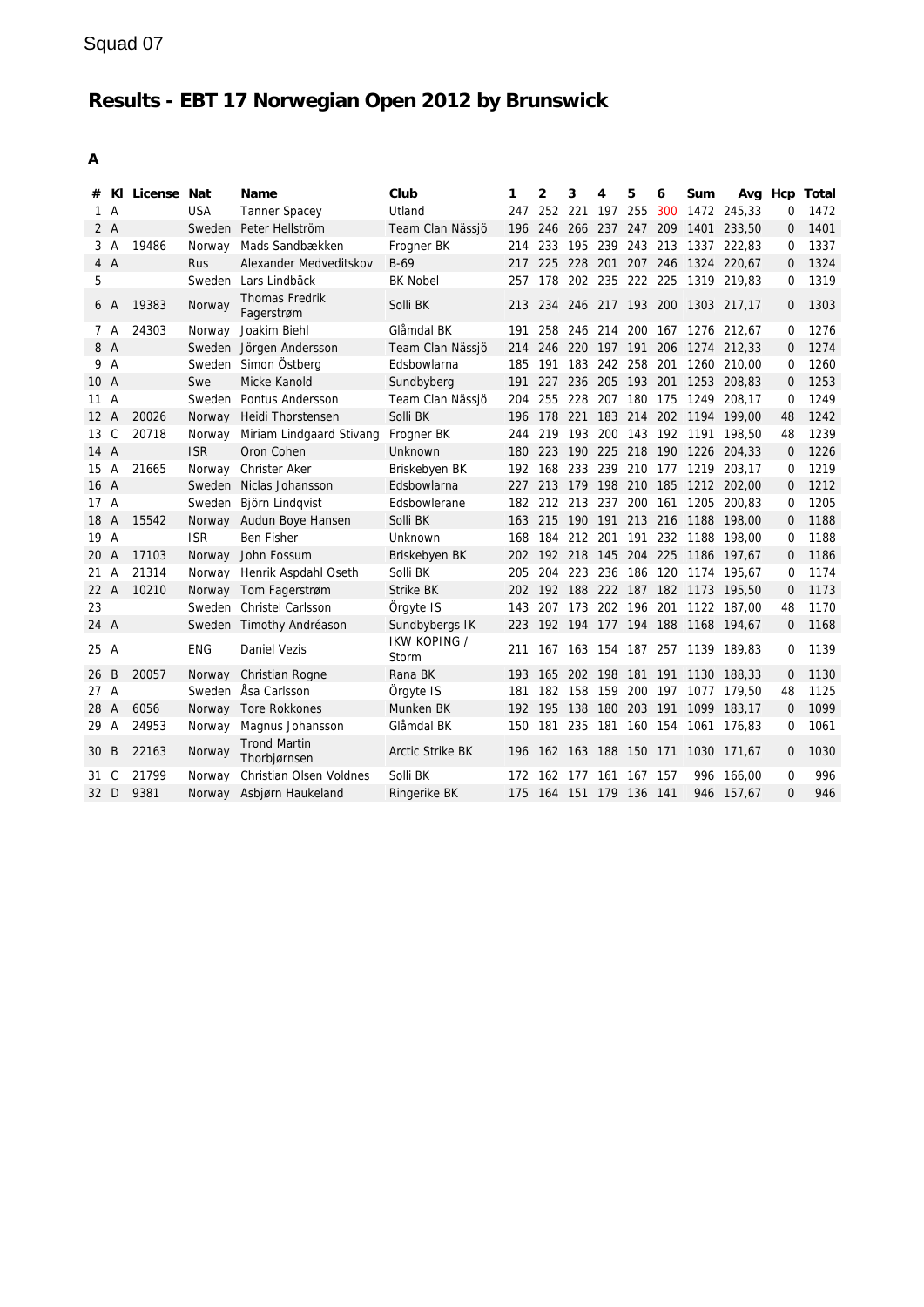| #    |              | KI License Nat |            | Name                                | Club                    | 1   | 2   | 3                       | 4 | 5           | 6 | Sum  |                                     |              | Avg Hcp Total |
|------|--------------|----------------|------------|-------------------------------------|-------------------------|-----|-----|-------------------------|---|-------------|---|------|-------------------------------------|--------------|---------------|
|      | 1 A          |                |            | Sweden Pontus Andersson             | Team Clan Nässjö        | 265 |     | 224 233 223 277 153     |   |             |   |      | 1375 229.17                         | 0            | 1375          |
|      | 2A           |                |            | Sweden Filip Wilhelmsson            | IKW/Köping BK           |     |     |                         |   |             |   |      | 225 279 236 195 215 207 1357 226,17 | 0            | 1357          |
|      | 3A           |                |            | Sweden Simon Östberg                | Edsbowlarna             | 197 |     |                         |   |             |   |      | 220 246 223 225 212 1323 220,50     | 0            | 1323          |
|      | 4 A          | 13645          |            | Norway Tor Inge Geliassen           | Cross BK                |     |     |                         |   |             |   |      | 192 194 245 223 257 185 1296 216.00 | 0            | 1296          |
| 5    | A            | 24303          |            | Norway Joakim Biehl                 | Glåmdal BK              | 197 |     |                         |   |             |   |      | 203 225 214 226 224 1289 214.83     | $\Omega$     | 1289          |
|      | 6 A          | 10141          |            | Norway Olav J. Olsen                | Frogner BK              |     |     |                         |   |             |   |      | 232 215 210 196 199 235 1287 214,50 | 0            | 1287          |
|      | 7 A          | 11681          |            | Norway Fredrik Tjernes              | Solli BK                | 207 | 190 | 173 247 248 221         |   |             |   |      | 1286 214.33                         | $\Omega$     | 1286          |
| 8 A  |              |                |            | Sweden Jörgen Andersson             | Team Clan Nässjö        | 245 |     |                         |   |             |   |      | 204 195 154 215 257 1270 211,67     | 0            | 1270          |
| 9    | A            | 21665          |            | Norway Christer Aker                | Briskebyen BK           |     |     |                         |   |             |   |      | 214 237 207 234 202 168 1262 210,33 | $\Omega$     | 1262          |
| 10 A |              |                | <b>ENG</b> | Daniel Vezis                        | IKW KOPING /<br>Storm   |     |     |                         |   |             |   |      | 167 226 226 217 195 225 1256 209,33 | $\mathbf{0}$ | 1256          |
| 11   | B            | 20112          |            | Norway Monica Lislien               | Solli BK                |     |     |                         |   |             |   |      | 192 224 195 225 202 157 1195 199,17 | 48           | 1243          |
| 12 C |              | 20390          |            | Norway Espen Lithun                 | Cross BK                | 204 |     |                         |   |             |   |      | 181 194 224 206 203 1212 202,00     | $\mathbf 0$  | 1212          |
| 13A  |              |                |            | Sweden Björn Lindqvist              | Edsbowlerane            | 185 | 208 |                         |   |             |   |      | 198 202 176 228 1197 199.50         | 0            | 1197          |
| 14 A |              |                |            | Sweden Niclas Johansson             | Edsbowlarna             | 225 |     |                         |   |             |   |      | 169 187 233 215 167 1196 199,33     | $\Omega$     | 1196          |
| 15 A |              | 17103          |            | Norway John Fossum                  | Briskebyen BK           | 230 |     |                         |   |             |   |      | 178 181 177 215 198 1179 196,50     | $\Omega$     | 1179          |
| 16 A |              | 23559          | Norway     | Dag-Jostein Arild                   | <b>Arctic Strike BK</b> | 217 |     |                         |   |             |   |      | 222 212 192 168 154 1165 194,17     | 0            | 1165          |
| 17A  |              | 23332          |            | Norway Frode Olaussen               | Solli BK                | 206 |     |                         |   |             |   |      | 210 184 196 185 182 1163 193.83     | 0            | 1163          |
| 18 A |              | 6667           |            | Norway Trond Kråkmo                 | Munken BK               | 220 |     |                         |   |             |   |      | 199 213 168 173 182 1155 192,50     | 0            | 1155          |
| 19 A |              |                |            | Sweden Robert Kaneby                | IKW/Köping BK           | 156 |     |                         |   |             |   |      | 219 195 194 201 183 1148 191.33     | 0            | 1148          |
| 20 A |              | 15458          | Norway     | Svein Henriksen                     | Jarlsberg BK            |     |     |                         |   |             |   |      | 214 163 211 192 197 160 1137 189,50 | 0            | 1137          |
| 21 A |              | 21168          | Norway     | Thor Kristian Østlie<br>Solberg     | Solli BK                | 158 |     |                         |   |             |   |      | 164 184 201 233 182 1122 187,00     | $\Omega$     | 1122          |
| 22 B |              | 16242          | Norway     | Lisa Iren Riise                     | Frogner BK              | 165 |     |                         |   |             |   |      | 186 188 174 164 184 1061 176,83     | 48           | 1109          |
| 23   | C            | 21233          | Norway     | Espen Stangeland                    | Cross BK                | 161 |     | 154 199 223 210 158     |   |             |   | 1105 | 184.17                              | 0            | 1105          |
| 24 A |              | 24953          | Norway     | Magnus Johansson                    | Glåmdal BK              | 183 |     |                         |   |             |   |      | 146 246 183 180 150 1088 181.33     | 0            | 1088          |
| 25   | $\mathsf{C}$ | 23461          | Norway     | Kine Mariel Arntzen                 | Frogner BK              | 141 | 140 | 198                     |   | 202 156 178 |   | 1015 | 169.17                              | 48           | 1063          |
| 26 B |              | 23274          | Norway     | Bjørn Arild Olsen                   | Glåmdal BK              | 137 |     |                         |   |             |   |      | 160 149 213 221 157 1037 172.83     | $\Omega$     | 1037          |
| 27 B |              | 22371          | Norway     | Sandra Bakken                       | Frogner BK              | 133 |     | 180 139 173 183 166     |   |             |   |      | 974 162,33                          | 48           | 1022          |
| 28 B |              | 22163          | Norway     | <b>Trond Martin</b><br>Thorbjørnsen | <b>Arctic Strike BK</b> |     |     | 140 188 175 156 160 158 |   |             |   |      | 977 162.83                          | $\mathbf{0}$ | 977           |
| 29 C |              | 21799          | Norway     | Christian Olsen Voldnes             | Solli BK                |     |     | 137 136 160 141 129 162 |   |             |   |      | 865 144.17                          | $\Omega$     | 865           |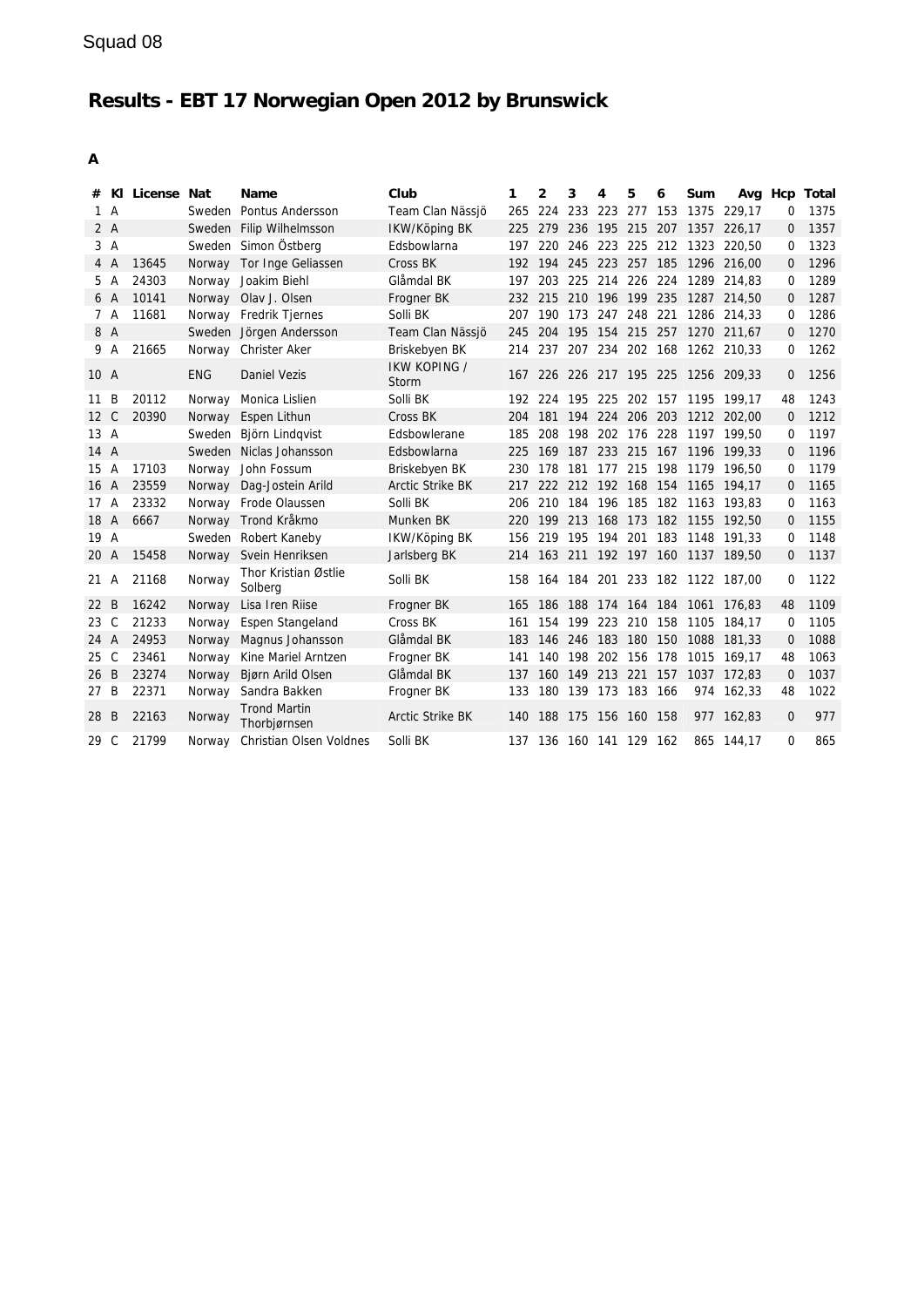|                |              | # KI License Nat |               | Name                                | Club                    | 1   | $\mathbf{2}$            | 3       | 4           | 5   | 6   | Sum                      |                                     | Avg Hcp      | Total |
|----------------|--------------|------------------|---------------|-------------------------------------|-------------------------|-----|-------------------------|---------|-------------|-----|-----|--------------------------|-------------------------------------|--------------|-------|
| 1              | A            | 3688             |               | Norway Tore Torgersen               | Cross BK                | 166 | 278                     | 205     | 244 236 269 |     |     |                          | 1398 233.00                         | 0            | 1398  |
|                | 2 A          |                  |               | Sweden Joline Persson Planefors     | X-Calibur               | 234 | 225                     | 205     |             |     |     |                          | 194 207 225 1290 215,00             | 48           | 1338  |
|                | 3 A          | 21002            |               | Norway Lars-Christian Nygård        | Frogner BK              | 217 |                         |         |             |     |     | 255 217 211 213 208 1321 | 220,17                              | 0            | 1321  |
|                | 4 A          | 16325            |               | Norway Svein Åke Ek                 | Munken BK               | 185 |                         |         |             |     |     |                          | 194 186 246 256 248 1315 219,17     | $\mathbf 0$  | 1315  |
|                | 5 A          | 19227            |               | Norway Patcharin Torgersen          | Solli BK                | 244 | 225                     |         |             |     |     |                          | 190 209 212 173 1253 208,83         | 48           | 1301  |
| 6              |              |                  |               | Sweden Rebecka Larsen               | Team X-Calibur          | 208 |                         |         |             |     |     |                          | 236 193 224 195 190 1246 207,67     | 48           | 1294  |
|                | 7 A          | 15542            | Norway        | Audun Boye Hansen                   | Solli BK                | 222 | 225                     |         |             |     |     |                          | 187 256 199 190 1279 213,17         | 0            | 1279  |
|                | 8 A          |                  | <b>Israel</b> | Ben Fisher                          | Unknown                 | 166 |                         |         |             |     |     |                          | 247 177 268 238 178 1274 212,33     | $\mathbf 0$  | 1274  |
|                | 9 A          |                  | Sweden        | Magnus Johnson                      | <b>SIK</b>              | 199 |                         | 172 277 |             |     |     |                          | 208 157 243 1256 209,33             | 0            | 1256  |
| 10 A           |              |                  |               | Sweden Micke Kanold                 | Sundbyberg              | 222 |                         |         |             |     |     |                          | 194 199 202 216 206 1239 206,50     | $\Omega$     | 1239  |
| 11A            |              |                  |               | Sweden Elin Adolfsson               | Team X-Calibur          | 171 |                         | 187 179 |             |     |     |                          | 208 212 221 1178 196,33             | 48           | 1226  |
| $12 \text{ A}$ |              | 19486            | Norway        | Mads Sandbækken                     | Frogner BK              | 201 |                         |         |             |     |     |                          | 214 188 192 245 175 1215 202,50     | $\Omega$     | 1215  |
| $13 \text{ A}$ |              |                  |               | Sweden Timothy Andréason            | Sundbybergs IK          | 231 | 205                     | 171     |             |     |     |                          | 208 183 189 1187 197,83             | $\Omega$     | 1187  |
| 14             |              |                  |               | Sweden Christel Carlsson            | Örgyte IS               | 173 |                         |         |             |     |     |                          | 223 186 199 172 186 1139 189,83     | 48           | 1187  |
| 15 A           |              |                  |               | England Daniel Vezis                | IKW KOPING /<br>Storm   | 241 |                         |         |             |     |     |                          | 158 235 212 169 164 1179 196,50     | $\Omega$     | 1179  |
| 16 A           |              |                  |               | Sweden Tommy Petersen               | <b>BK Ripan</b>         | 220 |                         |         |             |     |     |                          | 153 194 194 171 246 1178 196,33     | 0            | 1178  |
| 17A            |              |                  | <b>Israel</b> | Oron Cohen                          | Unknown                 | 206 |                         |         |             |     |     | 228 187 211 180 159 1171 | 195.17                              | $\Omega$     | 1171  |
| 18 A           |              | 13645            | Norway        | Tor Inge Geliassen                  | Cross BK                |     |                         |         |             |     |     |                          | 218 223 211 161 164 177 1154 192,33 | $\mathbf{0}$ | 1154  |
| 19 A           |              | 14599            | Norway        | <b>Bjarte Lygre</b>                 | Mascot BK               | 188 |                         |         |             |     |     |                          | 202 186 182 205 189 1152 192,00     | 0            | 1152  |
| 20 A           |              |                  | Russia        | Alexander Medveditskov              | $B-69$                  | 203 |                         |         |             |     |     |                          | 212 158 203 216 159 1151 191,83     | 0            | 1151  |
| 21 A           |              | 21314            | Norway        | Henrik Aspdahl Oseth                | Solli BK                |     |                         |         |             |     |     |                          | 162 158 224 184 167 234 1129 188,17 | 0            | 1129  |
| 22             | $\mathsf{C}$ | 20390            | Norway        | Espen Lithun                        | Cross BK                | 212 |                         |         |             |     |     |                          | 202 210 159 155 189 1127 187,83     | $\mathbf 0$  | 1127  |
| 23 C           |              | 21233            | Norway        | Espen Stangeland                    | Cross BK                | 174 | 200                     |         |             |     |     |                          | 224 207 165 125 1095 182,50         | 0            | 1095  |
| 24             | B            | 16247            | Norway        | Ulf N. Moen                         | Red Crown BK            | 146 |                         |         |             |     |     |                          | 203 182 168 215 180 1094 182,33     | 0            | 1094  |
| 25             | B            | 17228            | Norway        | Mariann Ingvoldstad                 | Frogner BK              | 167 |                         |         |             |     |     |                          | 154 157 198 187 169 1032 172,00     | 48           | 1080  |
| 26             | B            | 21999            | Norway        | Terje Berget Kristiansen            | Hallingkast BK          | 179 |                         |         |             |     |     |                          | 128 193 217 150 210 1077 179,50     | $\mathbf 0$  | 1077  |
| 27 A           |              |                  | Sweden        | Åsa Carlsson                        | Örgyte IS               | 188 | 191                     |         |             |     |     |                          | 144 153 166 178 1020 170,00         | 48           | 1068  |
| 28             | B            | 6817             | Norway        | Ola Skar                            | Oppdal BK               | 154 |                         |         |             |     |     |                          | 191 197 189 164 170 1065 177,50     | $\Omega$     | 1065  |
| 29 A           |              | 22874            | Norway        | Rune Feirud                         | Munken BK               | 157 |                         | 186 204 | 167 163 185 |     |     |                          | 1062 177,00                         | 0            | 1062  |
| 30 B           |              | 22163            | Norway        | <b>Trond Martin</b><br>Thorbjørnsen | <b>Arctic Strike BK</b> |     | 169 154 178 148 187 140 |         |             |     |     |                          | 976 162,67                          | $\mathbf 0$  | 976   |
| 31 A           |              | 6667             | Norway        | Trond Kråkmo                        | Munken BK               | 137 | 183                     | 158     | 147         | 203 | 129 |                          | 957 159.50                          | $\mathbf 0$  | 957   |
| 32 F           |              | 23436            | Norway        | Audun Nilsen Raaer                  | Metro BK                |     | 141 136 107 108 143 122 |         |             |     |     |                          | 757 126,17                          | $\Omega$     | 757   |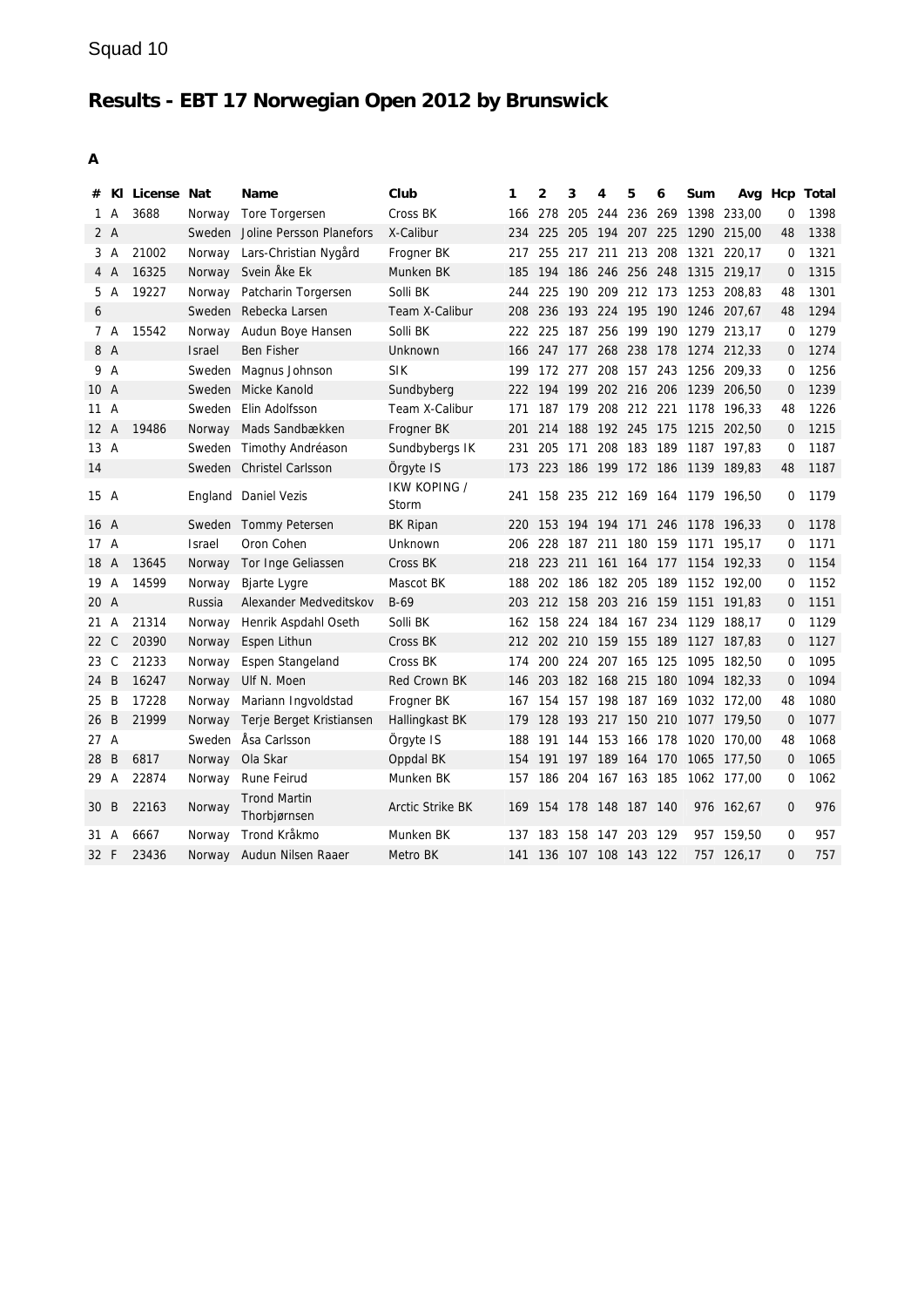| #              |                | KI License Nat |               | Name                                      | Club                      | 1    | 2       | 3                   | 4       | 5               | 6     | Sum                      |                                 |          | Avg Hcp Total |
|----------------|----------------|----------------|---------------|-------------------------------------------|---------------------------|------|---------|---------------------|---------|-----------------|-------|--------------------------|---------------------------------|----------|---------------|
|                | 1 A            | 16325          | Norway        | Svein Åke Ek                              | Munken BK                 |      | 212 279 |                     |         | 200 204 268 215 |       |                          | 1378 229,67                     | 0        | 1378          |
| 2A             |                | 11681          | Norway        | Fredrik Tjernes                           | Solli BK                  | 223. | 227     |                     |         |                 |       |                          | 219 246 234 225 1374 229,00     | 0        | 1374          |
| 3A             |                |                | Sweden        | Elin Adolfsson                            | Team X-Calibur            | 218  | 202     | 191                 |         |                 |       |                          | 204 237 210 1262 210,33         | 48       | 1310          |
| 4A             |                |                |               | Sweden Christian Karlsson                 | IKW/Köping BK             | 208  | 211     |                     |         |                 |       |                          | 267 197 196 219 1298 216,33     | $\Omega$ | 1298          |
| 5.             | A              | 24894          |               | Norway Arnar David Jonsson                | Cross BK                  | 235  | 222     | 197                 |         | 187 237 199     |       | 1277                     | 212.83                          | 0        | 1277          |
| 6 A            |                | 20026          | Norway        | Heidi Thorstensen                         | Solli BK                  | 192  | 197 184 |                     |         |                 |       |                          | 171 213 267 1224 204.00         | 48       | 1272          |
| 7 A            |                | 1020           | Norway        | Per-Einar Walstad                         | Trondheim BK              | 222  |         | 213 217             |         |                 |       | 170 226 223 1271         | 211.83                          | $\Omega$ | 1271          |
| 8 A            |                | 22206          |               | Norway Patrik Angen Walstad               | Trondheim BK              | 202  |         |                     |         |                 |       | 206 246 170 180 257 1261 | 210,17                          | $\Omega$ | 1261          |
| 9 A            |                |                |               | Sweden Joline Persson Planefors X-Calibur |                           | 236  |         |                     |         |                 |       | 145 211 216 215 177 1200 | 200,00                          | 48       | 1248          |
| 10             | $\overline{A}$ | 6092           | Norway        | Jon M. Ingebrigtsen                       | Trondheim BK              | 182  |         |                     |         |                 |       |                          | 199 196 202 213 254 1246 207,67 | $\Omega$ | 1246          |
| 11             |                |                | Sweden        | Ulf Bolleby                               | Team Gothia               | 201  |         | 194 149             |         |                 |       |                          | 197 243 259 1243 207,17         | 0        | 1243          |
| 12             |                |                |               | Sweden Rebecka Larsen                     | Team X-Calibur            | 219  |         |                     |         |                 |       |                          | 233 212 176 172 182 1194 199,00 | 48       | 1242          |
| $13 \text{ A}$ |                | 22262          |               | Norway Andreas Skoglund                   | Solør BK                  | 212  |         | 278 212 183 178 171 |         |                 |       | 1234                     | 205.67                          | 0        | 1234          |
| 14 A           |                |                |               | Sweden Micke Kanold                       | Sundbyberg                | 175  | 211     |                     |         | 204 227 182 233 |       |                          | 1232 205.33                     | 0        | 1232          |
| 15 A           |                |                |               | England Daniel Vezis                      | <b>IKW KOPING / Storm</b> | 209  | 199     | 199                 |         |                 |       |                          | 196 169 248 1220 203,33         | 0        | 1220          |
| 16             | B              | 22778          | Norway        | Stian Hoff                                | Orkla BK                  | 190  | 188     |                     |         |                 |       |                          | 189 244 197 191 1199 199,83     | 0        | 1199          |
| 17             | $\mathsf{C}$   | 20558          |               | Norway Åse Jacobsen                       | Trondheim BK              | 218  | 191     |                     |         |                 |       | 194 192 173 160 1128     | 188.00                          | 48       | 1176          |
| 18             |                |                |               | Sweden Kim Bolleby                        | Team Pergamon             | 184  | 228     | 206                 |         | 194 191 168     |       | 1171                     | 195.17                          | $\Omega$ | 1171          |
| 19             | B              | 7049           | Norway        | Tommy Pedersen                            | Rana BK                   | 177  | 175     | 163                 | 219 227 |                 | 201   |                          | 1162 193.67                     | 0        | 1162          |
| 20 A           |                | 7004           | Norway        | Ingar Gabrielsen                          | Polar Team BK             | 161  | 189     |                     |         |                 |       |                          | 202 223 170 209 1154 192,33     | 0        | 1154          |
| 21 B           |                | 23298          |               | Norway Fred Larsson                       | Stord BK                  | 206  | 194     | 203 184 170 195     |         |                 |       |                          | 1152 192.00                     | 0        | 1152          |
| 22 B           |                | 3102           | Norway        | Olav Gimse                                | Trondheim BK              | 245  | 172 180 |                     |         |                 |       |                          | 180 190 182 1149 191.50         | 0        | 1149          |
| 23 E           |                | 14112          | Norway        | Marianne Ø Knudsen                        | Askøy BK                  | 174  |         | 170 192 139 191 231 |         |                 |       |                          | 1097 182.83                     | 48       | 1145          |
| 24 B           |                | 6777           | Norway        | <b>Grethe Fosseide</b>                    | Trondheim BK              | 168  | 174 168 |                     |         |                 |       |                          | 193 174 200 1077 179,50         | 48       | 1125          |
| 25 A           |                |                | Sweden        | Timothy Andréason                         | Sundbybergs IK            | 163  |         | 210 181             |         | 187 184 182     |       | 1107                     | 184.50                          | 0        | 1107          |
| 26             | A              | 22874          | Norway        | <b>Rune Feirud</b>                        | Munken BK                 | 177  | 189     | 174                 |         | 170 192 177     |       |                          | 1079 179,83                     | 0        | 1079          |
| 27A            |                | 22254          | Norway        | Robin Nordås Grindvik                     | Trondheim BK              | 161  | 191     | 182                 | 214     | 156 157         |       | 1061                     | 176.83                          | 0        | 1061          |
| 28 A           |                |                | <b>Island</b> | Guðlaugur Valgeirsson                     | <b>KFR</b>                | 134  | 196     | -169                | 179     | 178             | 193   | 1049                     | 174.83                          | $\Omega$ | 1049          |
| 29 D           |                | 14235          | Norway        | Sylvia Ingebrigtsen                       | Askøy BK                  | 138  | 197     | 145                 | 126 213 |                 | 180   | 999                      | 166.50                          | 48       | 1047          |
| 30 B           |                | 14627          | Norway        | Randi Hansen                              | Askøy BK                  | 149  | 153     | 152                 | 140 214 |                 | 173   | 981                      | 163,50                          | 48       | 1029          |
| 31 B           |                | 13283          | Norway        | <b>Oddvar Hagenes</b>                     | Haugesund BK              | 148  | 173     | 163                 | 195     | 191             | 158   | 1028                     | 171.33                          | $\Omega$ | 1028          |
| 32 E           |                | 24211          | Norway        | Nina Ersland                              | Stord BK                  | 143  | 163 136 |                     | 166 148 |                 | - 172 | 928                      | 154,67                          | 48       | 976           |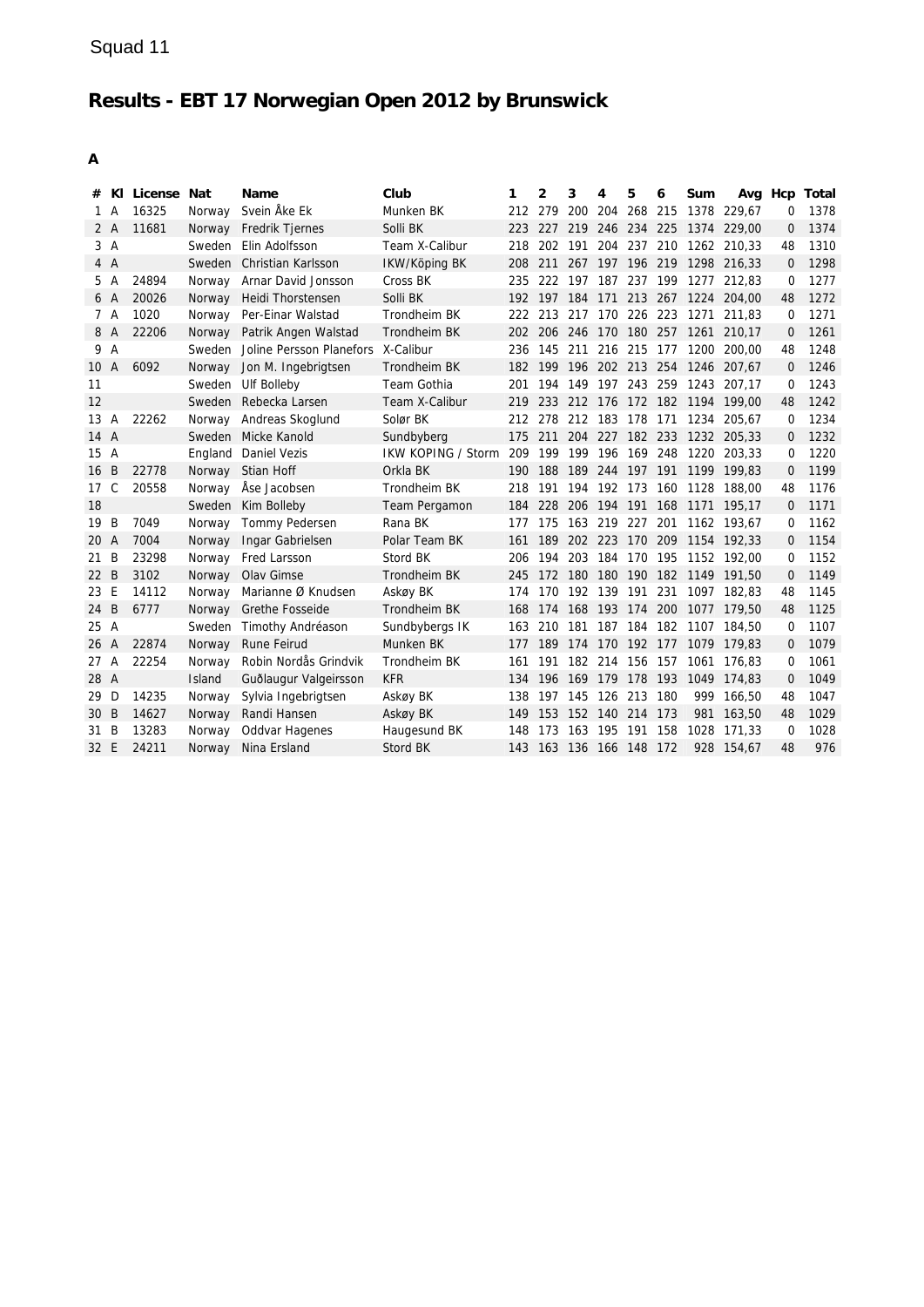| #              |                | KI License Nat |         | Name                           | Club                    | 1   | $\mathbf{2}$ | 3                       | 4           | 5           | 6   | Sum      |                                     |                | Avg Hcp Total |
|----------------|----------------|----------------|---------|--------------------------------|-------------------------|-----|--------------|-------------------------|-------------|-------------|-----|----------|-------------------------------------|----------------|---------------|
| $\mathbf{1}$   | $\overline{A}$ |                | Denmark | <b>Britt Brøndsted</b>         | Denmark                 | 245 |              | 242 236 244 183 214     |             |             |     | 1364     | 227.33                              | 48             | 1412          |
|                | 2A             |                | Sweden  | Filip Wilhelmsson              | IKW/Köping BK           | 236 |              |                         |             |             |     |          | 214 210 267 186 226 1339 223,17     | $\mathbf 0$    | 1339          |
|                | 3A             |                | Ireland | Paul Stott                     | Utland                  | 235 |              | 216 225                 | 196 246 213 |             |     | 1331     | 221.83                              | 0              | 1331          |
|                | 4 A            |                | Sweden  | Magnus Johnson                 | <b>SIK</b>              | 189 | 243 267      |                         |             | 204 217 206 |     |          | 1326 221,00                         | $\Omega$       | 1326          |
| 5              | A              | 22687          | Norway  | Øyvin Kulseng                  | Larvik BK               | 269 | 214          | 224                     | 195         | 215         |     | 202 1319 | 219,83                              | 0              | 1319          |
| 6 A            |                | 19370          | Norway  | Svein Roger Olsen              | Frogner BK              | 225 |              |                         |             |             |     |          | 207 237 194 207 225 1295 215,83     | $\Omega$       | 1295          |
| $\overline{7}$ | B              | 24710          | Norway  | Morten Vestneshagen            | Molde BK                | 228 |              | 205 215                 |             | 230 189 227 |     | 1294     | 215.67                              | 0              | 1294          |
| 8 A            |                |                | Ireland | Christopher Sloan              | <b>ALSAA</b>            | 224 |              |                         |             |             |     |          | 170 205 226 246 218 1289 214,83     | 0              | 1289          |
| 9              | A              | 21168          | Norway  | Thor Kristian Østlie Solberg   | Solli BK                | 214 | 209          | 207                     | 168         | 286 191     |     |          | 1275 212.50                         | $\Omega$       | 1275          |
| 10 A           |                |                | Sweden  | <b>Tommy Petersen</b>          | BK Ripan                | 187 |              |                         |             |             |     |          | 266 192 190 202 227 1264 210,67     | $\mathbf{0}$   | 1264          |
| 11             | A              | 23559          | Norway  | Dag-Jostein Arild              | <b>Arctic Strike BK</b> | 236 |              | 242 175                 | 172 224 191 |             |     | 1240     | 206.67                              | 0              | 1240          |
| 12A            |                | 21314          | Norway  | Henrik Aspdahl Oseth           | Solli BK                |     |              | 182 235 248 204 178 191 |             |             |     |          | 1238 206,33                         | $\Omega$       | 1238          |
| 13             |                |                | Sweden  | Kim Bolleby                    | Team<br>Pergamon        |     |              |                         |             |             |     |          | 193 212 192 221 205 203 1226 204,33 | $\Omega$       | 1226          |
| 14             | B              | 22385          | Norway  | Arvid Espen                    | Orkla BK                | 140 |              |                         |             |             |     |          | 186 194 184 254 260 1218 203,00     | 0              | 1218          |
| 15             | $\overline{A}$ | 22762          | Norway  | Pål Selvnes                    | Orkla BK                | 187 | 181          | 218                     | 199         | 206         | 213 | 1204     | 200.67                              | 0              | 1204          |
| 16 A           |                | 22262          | Norway  | Andreas Skoglund               | Solør BK                | 254 |              |                         |             |             |     |          | 180 178 220 188 160 1180 196,67     | $\Omega$       | 1180          |
| 17             | C              | 25019          | Norway  | Stian Jenssen                  | Molde BK                | 219 | 161          | 195 196 212 191         |             |             |     |          | 1174 195.67                         | 0              | 1174          |
| 18 A           |                | 22263          | Norway  | Jan Cato Sparby                | Solør BK                | 174 |              |                         |             |             |     |          | 199 177 164 257 188 1159 193.17     | 0              | 1159          |
| 19             | B              | 6232           | Norway  | Jan Morten Hogstad             | Munken BK               | 193 |              | 198 233                 |             |             |     |          | 173 147 213 1157 192,83             | 0              | 1157          |
| 20 A           |                | 13645          | Norway  | Tor Inge Geliassen             | Cross BK                | 208 | 184          | 201                     |             | 155 218 180 |     |          | 1146 191,00                         | $\overline{0}$ | 1146          |
| 21             |                |                | Sweden  | <b>Ulf Bolleby</b>             | Team Gothia             | 164 | 190          | 203                     | 199         | 226 159     |     | 1141     | 190.17                              | $\Omega$       | 1141          |
| 22             | B              | 24221          | Norway  | Patrick Gimmestad Emblem       | Molde BK                | 201 | 201          | 198                     |             |             |     |          | 169 212 159 1140 190,00             | $\overline{0}$ | 1140          |
| 23             | $\overline{A}$ | 6667           | Norway  | Trond Kråkmo                   | Munken BK               | 180 | 226          | 177                     | 175         | 207 175     |     | 1140     | 190,00                              | 0              | 1140          |
| 24             | $\mathsf{C}$   | 20390          | Norway  | Espen Lithun                   | Cross BK                | 219 |              | 188 220                 |             |             |     |          | 188 155 169 1139 189.83             | 0              | 1139          |
| 25 A           |                |                | Denmark | Markus Bergendorf              | <b>BK-Viking</b>        | 187 | 185          | 182                     | 180 225     |             | 180 | 1139     | 189.83                              | 0              | 1139          |
| 26 C           |                | 24154          | Norway  | Karoline Sæterhaug<br>Helgesen | Polar Team BK           | 170 | 233          | 169                     | 175 177 165 |             |     |          | 1089 181,50                         | 48             | 1137          |
| 27A            |                | 6056           | Norway  | <b>Tore Rokkones</b>           | Munken BK               | 190 | 184          | 184                     | 217         | 177         | 177 | 1129     | 188,17                              | $\mathbf 0$    | 1129          |
| 28             | <sub>B</sub>   | 23002          | Norway  | Geir Beck                      | Solør BK                | 160 | 172          | 179                     | 187         | 175         | 207 | 1080     | 180,00                              | $\Omega$       | 1080          |
| 29             | B              | 22076          | Norway  | Kåre Jacob Sørgård             | Arctic Strike BK        | 186 | 176          | 174                     | 181         | 161         | 194 | 1072     | 178.67                              | $\Omega$       | 1072          |
| 30             | $\overline{B}$ | 24903          | Norway  | Egil Djuvik Pedersen           | Elverum BK              | 144 | 126          | 175                     | 194         | 168         | 191 | 998      | 166,33                              | $\mathbf{0}$   | 998           |
| 31             | C              | 21233          | Norway  | Espen Stangeland               | Cross BK                | 201 | 168          | 137                     | 153         | 131         | 146 | 936      | 156,00                              | $\Omega$       | 936           |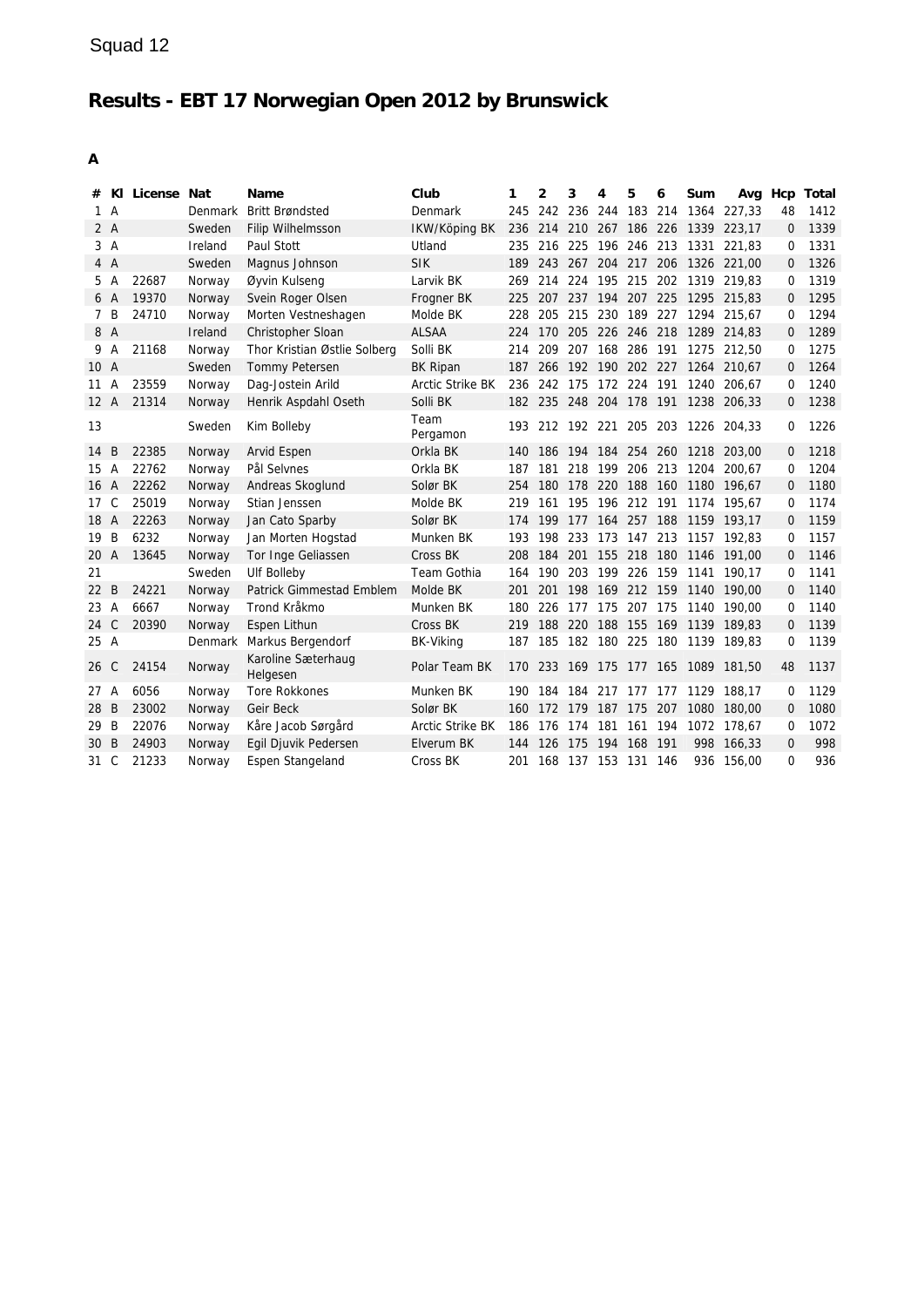|                |                | # KI License | Nat     | <b>Name</b>                     | Club                     | 1   | 2   | 3       | 4                   | 5           | 6     | Sum                      |                                     | Avg Hcp      | Total |
|----------------|----------------|--------------|---------|---------------------------------|--------------------------|-----|-----|---------|---------------------|-------------|-------|--------------------------|-------------------------------------|--------------|-------|
| 1              | A              | 9221         | Norway  | Glenn Morten Pedersen           | Frogner BK               | 237 | 226 | 207     |                     | 256 255 255 |       | 1436                     | 239.33                              | 0            | 1436  |
| 2A             |                |              | Sweden  | Raymond Jansson                 | <b>BK Jösse</b>          | 236 | 215 |         | 228 259 262 234     |             |       |                          | 1434 239.00                         | $\Omega$     | 1434  |
| 3A             |                |              | Sweden  | Markus Jansson                  | <b>BK Jösse</b>          | 192 | 254 |         |                     |             |       |                          | 246 204 236 214 1346 224,33         | 0            | 1346  |
| 4A             |                |              | Denmark | Kamilla Kjeldsen                | <b>Stars and Strikes</b> | 248 |     | 216 220 |                     |             |       |                          | 213 190 199 1286 214.33             | 48           | 1334  |
| 5 B            |                | 24710        | Norway  | Morten Vestneshagen             | Molde BK                 | 193 |     | 190 211 |                     | 257 223 228 |       |                          | 1302 217.00                         | 0            | 1302  |
| 6 A            |                | 22506        | Norway  | Julius Emil Hopka               | Drammen<br><b>Tigers</b> |     |     |         |                     |             |       |                          | 172 191 236 202 269 217 1287 214,50 | $\Omega$     | 1287  |
|                | 7 A            |              | Ireland | Christopher Sloan               | <b>ALSAA</b>             | 199 | 220 | 223     |                     |             |       |                          | 210 222 210 1284 214,00             | 0            | 1284  |
| 8 A            |                |              | Sweden  | <b>Tommy Petersen</b>           | BK Ripan                 | 198 | 233 |         |                     |             |       |                          | 179 247 172 250 1279 213,17         | 0            | 1279  |
| 9              | A              | 19227        | Norway  | Patcharin Torgersen             | Solli BK                 | 208 | 185 | 201     | 240                 |             |       | 206 164 1204             | 200.67                              | 48           | 1252  |
| 10             | $\overline{A}$ | 20583        | Norway  | Christer Jakobsen               | Vågan BK                 | 190 |     |         |                     |             |       | 233 214 180 191 223 1231 | 205.17                              | $\Omega$     | 1231  |
| 11             | C              | 25019        | Norway  | Stian Jenssen                   | Molde BK                 | 206 | 219 | 214     |                     |             |       | 200 174 212 1225         | 204.17                              | 0            | 1225  |
| 12A            |                |              | Sweden  | Filip Wilhelmsson               | IKW/Köping BK            | 207 |     |         |                     |             |       |                          | 228 214 214 213 147 1223 203,83     | 0            | 1223  |
| $13 \text{ A}$ |                |              | Denmark | Maria Nielsen                   | <b>Stars and Strikes</b> | 204 | 204 | 209     |                     |             |       |                          | 213 178 160 1168 194.67             | 48           | 1216  |
| 14             | B              | 22377        | Norway  | Andrea E. Hansen                | Vågan BK                 | 206 | 180 |         |                     |             |       |                          | 188 183 190 212 1159 193,17         | 48           | 1207  |
| 15 A           |                | 21314        | Norway  | Henrik Aspdahl Oseth            | Solli BK                 | 172 | 170 | 220     |                     |             |       | 235 191 213 1201         | 200.17                              | 0            | 1201  |
| 16 A           |                | 19383        | Norway  | Thomas Fredrik Fagerstrøm       | Solli BK                 | 212 | 203 |         |                     |             |       |                          | 172 223 198 182 1190 198.33         | $\mathbf{0}$ | 1190  |
| 17A            |                |              | Denmark | Markus Bergendorf               | <b>BK-Viking</b>         | 213 | 239 |         | 224 171 192 151     |             |       |                          | 1190 198.33                         | 0            | 1190  |
| 18             | B              | 24221        | Norway  | <b>Patrick Gimmestad Emblem</b> | Molde BK                 | 195 |     |         | 155 222 167 203 171 |             |       |                          | 1113 185.50                         | 0            | 1113  |
| 19             | B              | 23298        | Norway  | <b>Fred Larsson</b>             | Stord BK                 | 209 | 151 |         |                     |             |       |                          | 213 169 168 197 1107 184,50         | 0            | 1107  |
| 20             | C              | 20558        | Norway  | Åse Jacobsen                    | Trondheim BK             | 186 | 146 |         |                     |             |       |                          | 168 215 159 169 1043 173,83         | 48           | 1091  |
| 21             | B              | 13283        | Norway  | <b>Oddvar Hagenes</b>           | Haugesund BK             | 169 | 158 | 209     | 166 204             |             | 175   | 1081                     | 180.17                              | 0            | 1081  |
| 22A            |                |              | Sweden  | Mattias Jansson                 | <b>BK Jösse</b>          | 169 | 176 | 159     | 185                 | 195         | 171   | 1055                     | 175.83                              | $\Omega$     | 1055  |
| 23             | C              | 18191        | Norway  | Therese Krogh                   | Arendal BK               | 157 | 192 | 140     |                     | 181 154     | - 173 | 997                      | 166.17                              | 48           | 1045  |
| 24             | C              | 24154        | Norway  | Karoline Sæterhaug<br>Helgesen  | Polar Team BK            | 163 |     |         | 136 151 197 161     |             | 159   |                          | 967 161.17                          | 48           | 1015  |
| 25 C           |                | 21035        | Norway  | Mona Løvdal                     | <b>Arendal BK</b>        | 103 | 150 |         | 139 123             | 137         | 156   | 808                      | 134.67                              | 48           | 856   |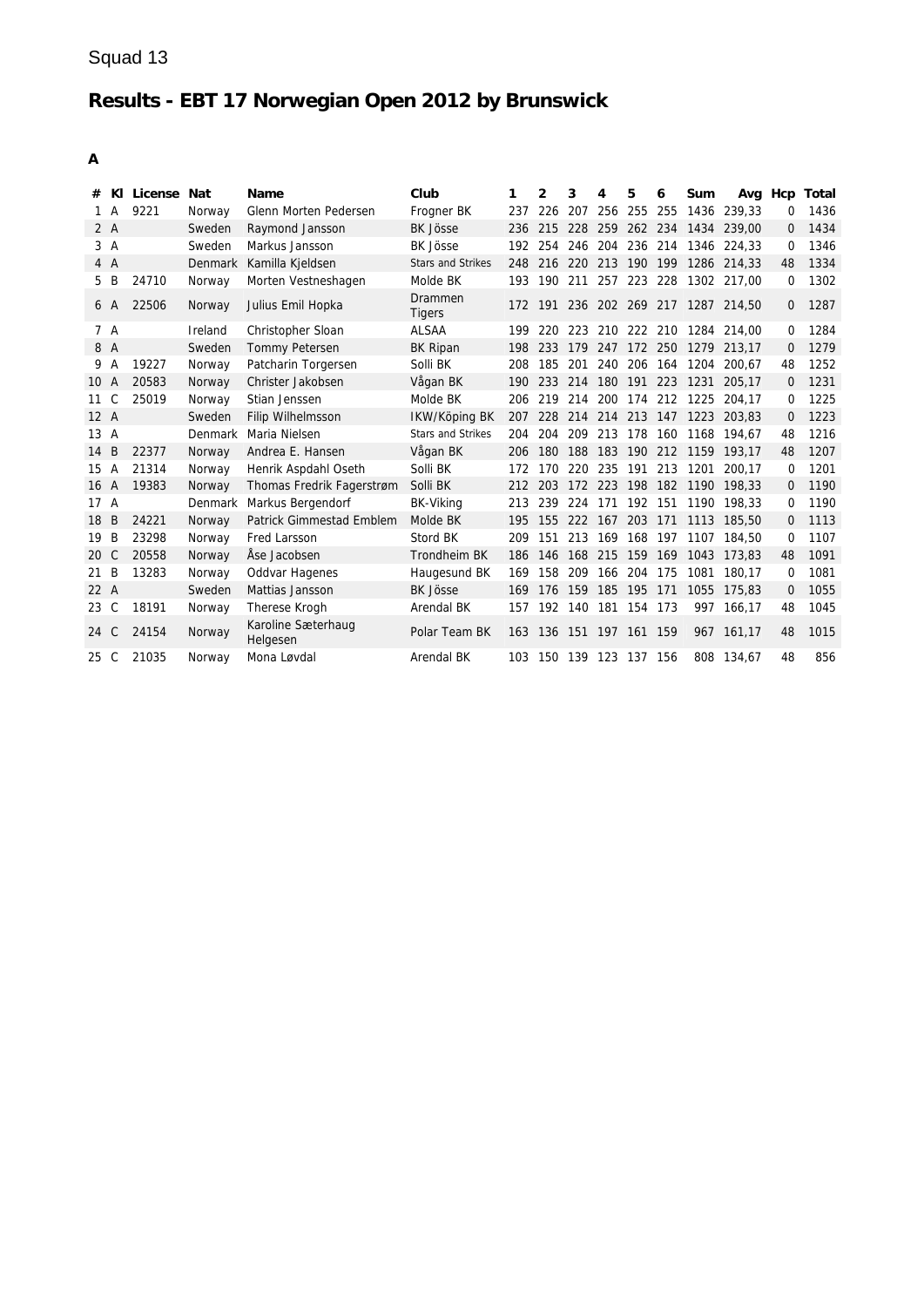## Squad 14

# **Results - EBT 17 Norwegian Open 2012 by Brunswick**

| #              | KI             | License | <b>Nat</b> | Name                     | Club                    | 1   | 2   | 3   | 4   | 5   | 6   | Sum  | Avg    | Hcp         | Total |
|----------------|----------------|---------|------------|--------------------------|-------------------------|-----|-----|-----|-----|-----|-----|------|--------|-------------|-------|
| $\mathbf{1}$   | A              |         | Sweden     | Markus Jansson           | <b>BK Jösse</b>         | 249 | 247 | 186 | 266 | 216 | 191 | 1355 | 225,83 | 0           | 1355  |
|                | 2A             |         | Sweden     | Micke Kanold             | Sundbyberg              | 199 | 225 | 248 | 182 | 219 | 218 | 1291 | 215.17 | 0           | 1291  |
| 3              | $\overline{A}$ | 1020    | Norway     | Per-Einar Walstad        | Trondheim BK            | 238 | 222 | 173 | 203 | 198 | 227 | 1261 | 210,17 | 0           | 1261  |
|                | 4 A            | 22254   | Norway     | Robin Nordås Grindvik    | Trondheim BK            | 209 | 209 | 214 | 202 | 211 | 215 | 1260 | 210.00 | $\Omega$    | 1260  |
| 5              | Α              | 6056    | Norway     | <b>Tore Rokkones</b>     | Munken BK               | 198 | 202 | 235 | 169 | 193 | 233 | 1230 | 205,00 | 0           | 1230  |
|                | 6 A            | 22206   | Norway     | Patrik Angen Walstad     | Trondheim BK            | 187 | 207 | 215 | 194 | 194 | 205 | 1202 | 200,33 | $\Omega$    | 1202  |
| $\overline{7}$ |                |         | Sweden     | <b>Ulf Bolleby</b>       | Team Gothia             | 165 | 243 | 215 | 204 | 179 | 185 | 1191 | 198,50 | $\Omega$    | 1191  |
| 8              | A              | 20026   | Norway     | Heidi Thorstensen        | Solli BK                | 171 | 198 | 208 | 163 | 187 | 203 | 1130 | 188,33 | 48          | 1178  |
| 9              | A              | 15542   | Norway     | Audun Boye Hansen        | Solli BK                | 204 | 188 | 178 | 188 | 180 | 236 | 1174 | 195.67 | 0           | 1174  |
| 10 A           |                | 14599   | Norway     | <b>Bjarte Lygre</b>      | Mascot BK               | 161 | 192 | 200 | 196 | 217 | 205 | 1171 | 195,17 | $\Omega$    | 1171  |
| 11             | Α              | 6667    | Norway     | Trond Kråkmo             | Munken BK               | 201 | 219 | 196 | 177 | 181 | 191 | 1165 | 194,17 | 0           | 1165  |
| 12A            |                | 7004    | Norway     | Ingar Gabrielsen         | Polar Team BK           | 214 | 175 | 188 | 192 | 224 | 172 | 1165 | 194,17 | 0           | 1165  |
| 13             | B              | 22204   | Norway     | Stian L. Tiønndal        | Vågan BK                | 170 | 190 | 216 | 248 | 165 | 170 | 1159 | 193,17 | 0           | 1159  |
| 14 A           |                | 22687   | Norway     | Øyvin Kulseng            | Larvik BK               | 158 | 235 | 204 | 196 | 150 | 203 | 1146 | 191.00 | 0           | 1146  |
| 15             | B              | 24502   | Norway     | Sigbjørn Eide            | Solli BK                | 206 | 197 | 166 | 202 | 157 | 212 | 1140 | 190.00 | 0           | 1140  |
| 16             | A              | 20583   | Norway     | Christer Jakobsen        | Vågan BK                | 211 | 193 | 178 | 210 | 198 | 149 | 1139 | 189.83 | $\Omega$    | 1139  |
| 17A            |                |         | Sweden     | Timothy Andréason        | Sundbybergs IK          | 206 | 162 | 164 | 214 | 179 | 212 | 1137 | 189,50 | 0           | 1137  |
| 18             |                |         | Sweden     | Kim Bolleby              | Team Pergamon           | 203 | 192 | 235 | 147 | 173 | 185 | 1135 | 189,17 | 0           | 1135  |
| 19             | B              | 23609   | Norway     | Lars Kofstad             | Vågan BK                | 208 | 203 | 173 | 163 | 171 | 212 | 1130 | 188,33 | 0           | 1130  |
| 20             | B              | 21999   | Norway     | Terje Berget Kristiansen | Hallingkast BK          | 154 | 193 | 212 | 198 | 163 | 201 | 1121 | 186,83 | 0           | 1121  |
| 21             | B              | 3102    | Norway     | Olav Gimse               | Trondheim BK            | 171 | 173 | 198 | 202 | 183 | 187 | 1114 | 185.67 | 0           | 1114  |
| 22             | $\overline{A}$ | 22874   | Norway     | <b>Rune Feirud</b>       | Munken BK               | 180 | 232 | 169 | 170 | 182 | 171 | 1104 | 184,00 | $\Omega$    | 1104  |
| 23             | B              | 6777    | Norway     | <b>Grethe Fosseide</b>   | Trondheim BK            | 168 | 202 | 165 | 176 | 173 | 171 | 1055 | 175,83 | 48          | 1103  |
| 24             | B              | 23014   | Norway     | Terje Karlsen            | Grenland BK             | 165 | 195 | 194 | 175 | 199 | 169 | 1097 | 182,83 | $\mathbf 0$ | 1097  |
| 25 A           |                |         | Sweden     | Mattias Jansson          | <b>BK Jösse</b>         | 237 | 202 | 146 | 164 | 152 | 186 | 1087 | 181,17 | 0           | 1087  |
| 26             | F              | 22755   | Norway     | Celine Larsen            | Askøy BK                | 149 | 150 | 209 | 170 | 171 | 164 | 1013 | 168,83 | 48          | 1061  |
| 27             | D              | 14235   | Norway     | Sylvia Ingebrigtsen      | Askøy BK                | 169 | 166 | 162 | 162 | 175 | 177 | 1011 | 168,50 | 48          | 1059  |
| 28             | B              | 22076   | Norway     | Kåre Jacob Sørgård       | <b>Arctic Strike BK</b> | 171 | 158 | 175 | 166 | 175 | 177 | 1022 | 170,33 | $\mathbf 0$ | 1022  |
| 29             | $\mathsf{C}$   | 18191   | Norway     | Therese Krogh            | Arendal BK              | 185 | 132 | 155 | 163 | 156 | 180 | 971  | 161,83 | 48          | 1019  |
| 30             | B              | 13283   | Norway     | <b>Oddvar Hagenes</b>    | Haugesund BK            | 159 | 164 | 179 | 189 | 144 | 178 | 1013 | 168,83 | $\mathbf 0$ | 1013  |
| 31             | C              | 14627   | Norway     | Randi Hansen             | Askøy BK                | 118 | 186 | 155 | 146 | 166 | 179 | 950  | 158,33 | 48          | 998   |
| 32 C           |                | 21035   | Norway     | Mona Løvdal              | <b>Arendal BK</b>       | 123 | 136 | 147 | 142 | 169 | 161 | 878  | 146,33 | 48          | 926   |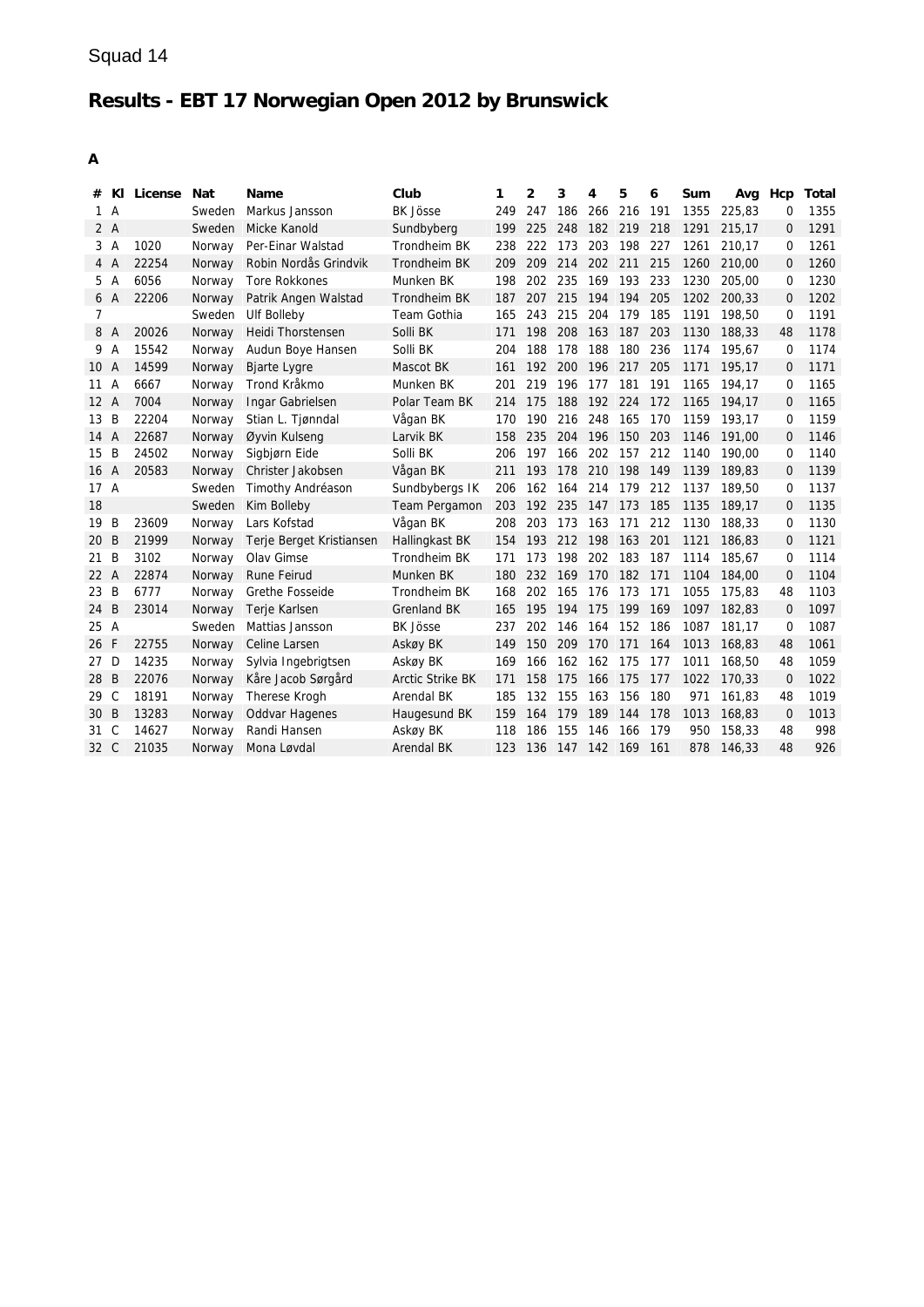| #                 |                | KI License Nat |               | Name                     | Club                     | 1   | $\overline{2}$ | 3   | 4               | 5           | 6   | Sum  | Avg Hcp |             | Total |
|-------------------|----------------|----------------|---------------|--------------------------|--------------------------|-----|----------------|-----|-----------------|-------------|-----|------|---------|-------------|-------|
| 1.                | $\overline{A}$ |                | <b>Israel</b> | <b>Ben Fisher</b>        | Unknown                  | 269 | 279            | 218 | 223             | 180         | 179 | 1348 | 224.67  | 0           | 1348  |
| 2A                |                |                | Sweden        | Micke Kanold             | Sundbyberg               | 238 | 248            | 258 | 171             | 192 215     |     | 1322 | 220.33  | $\Omega$    | 1322  |
|                   | 3A             |                | Denmark       | Kamilla Kjeldsen         | <b>Stars and Strikes</b> | 222 | 209            | 200 | 233             | 209         | 199 | 1272 | 212.00  | 48          | 1320  |
| 4                 | A              | 22762          | Norway        | Pål Selvnes              | Orkla BK                 | 201 | 222            | 224 | 247             | 176         | 224 | 1294 | 215.67  | $\Omega$    | 1294  |
| 5 A               |                |                | Sweden        | Nina Flack               | Team X-Calibur           | 191 | 206            | 224 | 184             | 218         | 221 | 1244 | 207.33  | 48          | 1292  |
| 6 A               |                |                | <b>Israel</b> | Oron Cohen               | Unknown                  | 236 | 177            | 226 | 234 183 215     |             |     | 1271 | 211,83  | $\Omega$    | 1271  |
| 7 A               |                |                | Sweden        | Jimmy Lillemo            | <b>BK Jösse</b>          | 187 | 183            |     | 245 214 193 246 |             |     | 1268 | 211,33  | 0           | 1268  |
| 8                 | A              | 23559          | Norway        | Dag-Jostein Arild        | <b>Arctic Strike BK</b>  | 209 | 203            | 234 |                 | 201 197     | 216 | 1260 | 210.00  | 0           | 1260  |
| 9                 |                |                | Sweden        | Ulf Bolleby              | Team Gothia              | 232 | 188            | 173 | 201             | 222 233     |     | 1249 | 208.17  | 0           | 1249  |
| 10                | A              | 22254          | Norway        | Robin Nordås Grindvik    | Trondheim BK             | 214 | 218            |     | 205 226 177     |             | 204 | 1244 | 207.33  | 0           | 1244  |
| 11                | Α              | 22263          | Norway        | Jan Cato Sparby          | Solør BK                 | 163 | 212            | 220 | 191             | 224         | 221 | 1231 | 205,17  | $\Omega$    | 1231  |
| 12A               |                |                | Denmark       | Markus Bergendorf        | <b>BK-Viking</b>         | 235 | 175            | 191 | 192             | 236         | 201 | 1230 | 205,00  | 0           | 1230  |
| 13A               |                |                | Sweden        | Timothy Andréason        | Sundbybergs IK           | 213 | 203            | 208 | 195             | 193         | 212 | 1224 | 204.00  | 0           | 1224  |
| 14                |                |                | Sweden        | Kim Bolleby              | Team Pergamon            | 200 | 223            | 221 | 194             | 174         | 212 | 1224 | 204.00  | $\Omega$    | 1224  |
| 15                | B              | 22204          | Norway        | Stian L. Tjønndal        | Vågan BK                 | 188 | 169            | 221 |                 | 226 235     | 179 | 1218 | 203.00  | $\Omega$    | 1218  |
| 16                | B              | 22385          | Norway        | Arvid Espen              | Orkla BK                 | 146 | 125            | 234 |                 | 222 212 245 |     | 1184 | 197.33  | $\Omega$    | 1184  |
| 17                | B              | 22377          | Norway        | Andrea E. Hansen         | Vågan BK                 | 186 | 193            | 223 | 203             | 160         | 168 | 1133 | 188.83  | 48          | 1181  |
| 18 A              |                |                | Russia        | Alexander Medveditskov   | $B-69$                   | 209 | 225            | 185 | 201             | 237 116     |     | 1173 | 195,50  | 0           | 1173  |
| 19                | B              | 7049           | Norway        | Tommy Pedersen           | Rana BK                  | 179 | 214            | 243 | 183             | 186         | 164 | 1169 | 194.83  | 0           | 1169  |
| 20                | B              | 3102           | Norway        | Olav Gimse               | Trondheim BK             | 202 | 180            | 167 | 179             | 196         | 237 | 1161 | 193,50  | $\mathbf 0$ | 1161  |
| 21 A              |                |                | Denmark       | Maria Nielsen            | <b>Stars and Strikes</b> | 175 | 201            | 169 | 189             | 199         | 172 | 1105 | 184.17  | 48          | 1153  |
| $22 \overline{ }$ | B              | 23609          | Norway        | Lars Kofstad             | Vågan BK                 | 150 | 250            | 172 | 181             | 182         | 209 | 1144 | 190.67  | $\Omega$    | 1144  |
| 23 A              |                | 22206          | Norway        | Patrik Angen Walstad     | Trondheim BK             | 202 | 213            | 200 | 194             | 185         | 146 | 1140 | 190.00  | $\Omega$    | 1140  |
| 24 A              |                |                | Sweden        | <b>Tommy Petersen</b>    | <b>BK Ripan</b>          | 183 | 203            | 186 | 220             | 159         | 183 | 1134 | 189,00  | 0           | 1134  |
| 25                | C              | 20718          | Norway        | Miriam Lindgaard Stivang | Frogner BK               | 246 | 175            | 165 | 158             | 167         | 170 | 1081 | 180.17  | 48          | 1129  |
| 26                | E              | 14112          | Norway        | Marianne Ø Knudsen       | Askøy BK                 | 203 | 181            | 173 | 165             | 164         | 190 | 1076 | 179.33  | 48          | 1124  |
| 27A               |                |                | Ireland       | Christopher Sloan        | <b>ALSAA</b>             | 200 | 183            | 195 | 144             | 175         | 215 | 1112 | 185,33  | $\Omega$    | 1112  |
| 28                | B              | 22076          | Norway        | Kåre Jacob Sørgård       | <b>Arctic Strike BK</b>  | 151 | 247            | 166 | 198             | 148         | 183 | 1093 | 182,17  | 0           | 1093  |
| 29                | B              | 6232           | Norway        | Jan Morten Hogstad       | Munken BK                | 168 | 200            | 182 | 195             | 126         | 205 | 1076 | 179,33  | 0           | 1076  |
| 30 A              |                | 14599          | Norway        | <b>Bjarte Lygre</b>      | Mascot BK                | 144 | 161            | 179 | 175             | 174         | 202 | 1035 | 172,50  | $\Omega$    | 1035  |
| 31                | D              | 14235          | Norway        | Sylvia Ingebrigtsen      | Askøy BK                 | 164 | 147            | 132 | 194             | 174         | 159 | 970  | 161.67  | 48          | 1018  |
| 32 C              |                | 20558          | Norway        | Åse Jacobsen             | Trondheim BK             | 180 | 123            | 156 | 178             | 129         | 189 | 955  | 159,17  | 48          | 1003  |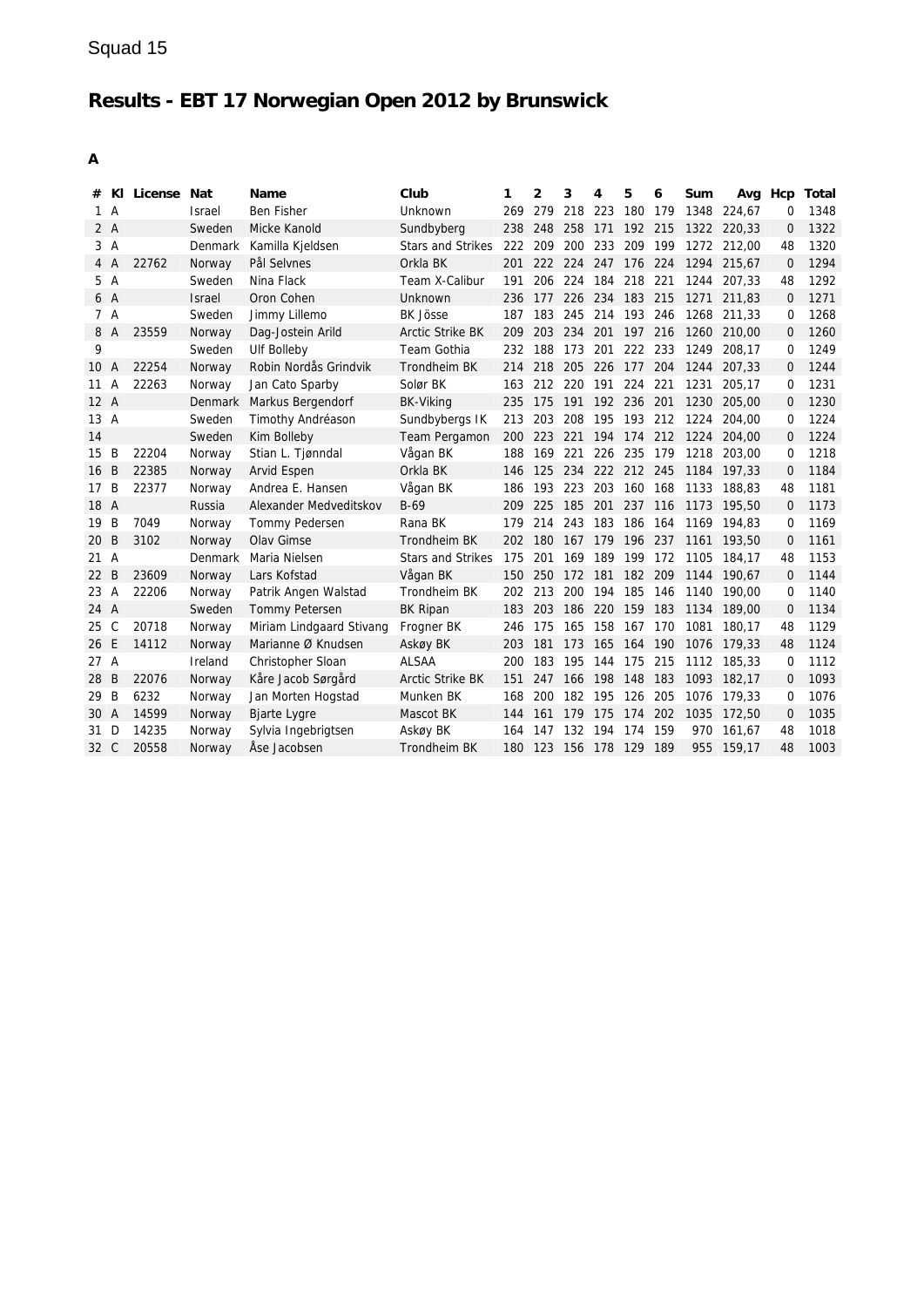| #    |              | KI License Nat |           | Name                 | Club                    | 1   | 2       | 3               | 4           | 5           | 6   | Sum                  | Avq         | Hcp      | Total |
|------|--------------|----------------|-----------|----------------------|-------------------------|-----|---------|-----------------|-------------|-------------|-----|----------------------|-------------|----------|-------|
| 1    |              |                | Sweden    | Rebecka Larsen       | Team X-Calibur          | 257 | 269     | 244 273         |             | 190         | 257 | 1490                 | 248.33      | 48       | 1538  |
|      | 2 A          | 24894          | Norway    | Arnar David Jonsson  | Cross BK                |     | 212 247 | 279             | 259 226     |             | 195 | 1418                 | 236,33      | 0        | 1418  |
| 3    | A            | 21665          | Norway    | Christer Aker        | Briskebyen BK           | 212 | 167     | 211             | 268         | 275         | 232 | 1365                 | 227,50      | 0        | 1365  |
| 4 A  |              | 5211           | Norway    | Martin Olsen         | Frogner BK              | 217 |         | 212 203         | 232 214 246 |             |     | 1324                 | 220.67      | 0        | 1324  |
| 5.   | A            |                | Sweden    | Nina Flack           | Team X-Calibur          | 226 | 190     | 206             | 201         | 181         | 236 | 1240                 | 206.67      | 48       | 1288  |
| 6 A  |              | 19370          | Norway    | Svein Roger Olsen    | Frogner BK              | 234 | 219     | 228             |             | 180 196 228 |     |                      | 1285 214,17 | 0        | 1285  |
| 7 A  |              |                | Sweden    | Jimmy Lillemo        | <b>BK Jösse</b>         | 183 | 212     | 201             | 212 237     |             | 235 | 1280                 | 213,33      | $\Omega$ | 1280  |
| 8 A  |              | 19227          | Norway    | Patcharin Torgersen  | Solli BK                | 205 | 185     | 201             |             | 180 248 203 |     |                      | 1222 203.67 | 48       | 1270  |
| 9    | A            | 21314          | Norway    | Henrik Aspdahl Oseth | Solli BK                | 207 | 202     | - 221           | 147         | 249 192     |     | 1218                 | 203.00      | $\Omega$ | 1218  |
| 10 A |              | 6092           | Norway    | Jon M. Ingebrigtsen  | Trondheim BK            | 173 | 248     | 195 216 192 189 |             |             |     |                      | 1213 202,17 | $\Omega$ | 1213  |
| 11   | A            | 10558          | Norway    | Bård Jensen          | Strike BK               | 222 | 224     | 182             | 159         | 189         | 222 | 1198                 | 199,67      | 0        | 1198  |
| 12   | B            | 23609          | Norway    | Lars Kofstad         | Vågan BK                | 205 | 181     | 201             |             | 222 162 215 |     |                      | 1186 197,67 | 0        | 1186  |
| 13   | B            | 22778          | Norway    | Stian Hoff           | Orkla BK                | 155 | 159     | 198             | 233 225     |             | 211 | 1181                 | 196.83      | $\Omega$ | 1181  |
| 14   | B            | 24710          | Norway    | Morten Vestneshagen  | Molde BK                | 170 | 235     | 190             |             | 202 177 199 |     | 1173                 | 195,50      | $\Omega$ | 1173  |
| 15   | Α            | 21731          | Norway    | Ronny Olavesen       | Sofiemyr BK             | 210 | 244     | 181             | 171         | 202 163     |     | 1171                 | 195.17      | $\Omega$ | 1171  |
| 16 A |              |                | Sweden    | Elin Adolfsson       | Team X-Calibur          | 184 | 215     |                 |             |             |     | 188 206 160 167 1120 | 186,67      | 48       | 1168  |
| 17A  |              |                | Ireland   | Christopher Sloan    | ALSAA                   | 214 | 192     | 211             |             | 172 230 144 |     | 1163                 | 193.83      | $\Omega$ | 1163  |
| 18   | B            | 22831          | Norway    | Frank Tangen         | Kvam BK                 | 185 | 155     | 198             | 191         | 152 255     |     |                      | 1136 189,33 | $\Omega$ | 1136  |
| 19   | Α            | 10141          | Norway    | Olav J. Olsen        | Frogner BK              | 195 | 173     | 176             | 174         | 194         | 223 | 1135                 | 189,17      | 0        | 1135  |
| 20   | B            | 22377          | Norway    | Andrea E. Hansen     | Vågan BK                | 161 | 169     | 221             |             | 179 147     |     | 202 1079             | 179,83      | 48       | 1127  |
| 21   | B            | 22385          | Norway    | Arvid Espen          | Orkla BK                | 167 | 204     | 194             | 184         | 182         | 180 | 1111                 | 185,17      | 0        | 1111  |
| 22   | C            | 23461          | Norway    | Kine Mariel Arntzen  | Frogner BK              | 237 | 158     | 146             |             | 170 184 167 |     |                      | 1062 177.00 | 48       | 1110  |
| 23   | C            | 25019          | Norway    | Stian Jenssen        | Molde BK                | 194 | 181     | 177             | 176         | 204         | 173 | 1105                 | 184.17      | $\Omega$ | 1105  |
| 24 A |              | 22762          | Norway    | Pål Selvnes          | Orkla BK                | 181 | 181     | 176             | 213 173 176 |             |     | 1100                 | 183,33      | 0        | 1100  |
| 25   | Α            | 6056           | Norway    | <b>Tore Rokkones</b> | Munken BK               | 196 | 166     | 188             | 184         | 179         | 186 | 1099                 | 183.17      | 0        | 1099  |
| 26 A |              |                | Sweden    | Timothy Andréason    | Sundbybergs IK          | 151 | 182     | 190             | 220         | 197         | 149 | 1089                 | 181,50      | $\Omega$ | 1089  |
| 27A  |              |                | Sweden    | Robert Kaneby        | IKW/Köping BK           | 186 | 179     | 178             | 155         | 180         | 204 | 1082                 | 180,33      | 0        | 1082  |
| 28   | $\mathsf{C}$ | 21799          | Norway    | Christian O. Voldnes | Solli BK                | 166 | 129     | 183             | 203         | 171         | 214 | 1066                 | 177,67      | 0        | 1066  |
| 29 A |              | 23559          | Norway    | Dag-Jostein Arild    | <b>Arctic Strike BK</b> | 211 | 165     | 174             | 136         | 180         | 169 | 1035                 | 172.50      | 0        | 1035  |
| 30 A |              |                | Indonesia | Devi Rizal           | Alliance Bowling Club   | 151 | 130     | 186             | 169         | 201         | 190 | 1027                 | 171.17      | $\Omega$ | 1027  |
| 31   | D            | 10719          | Norway    | Martin Sørebø        | Glåmdal BK              | 187 | 155     | 158             | 168         | 162         | 186 | 1016                 | 169,33      | $\Omega$ | 1016  |
| 32 C |              | 24154          | Norway    | Karoline S. Helgesen | Polar Team BK           | 153 | 169     | 154             | 126 175     |             | 161 | 938                  | 156,33      | 48       | 986   |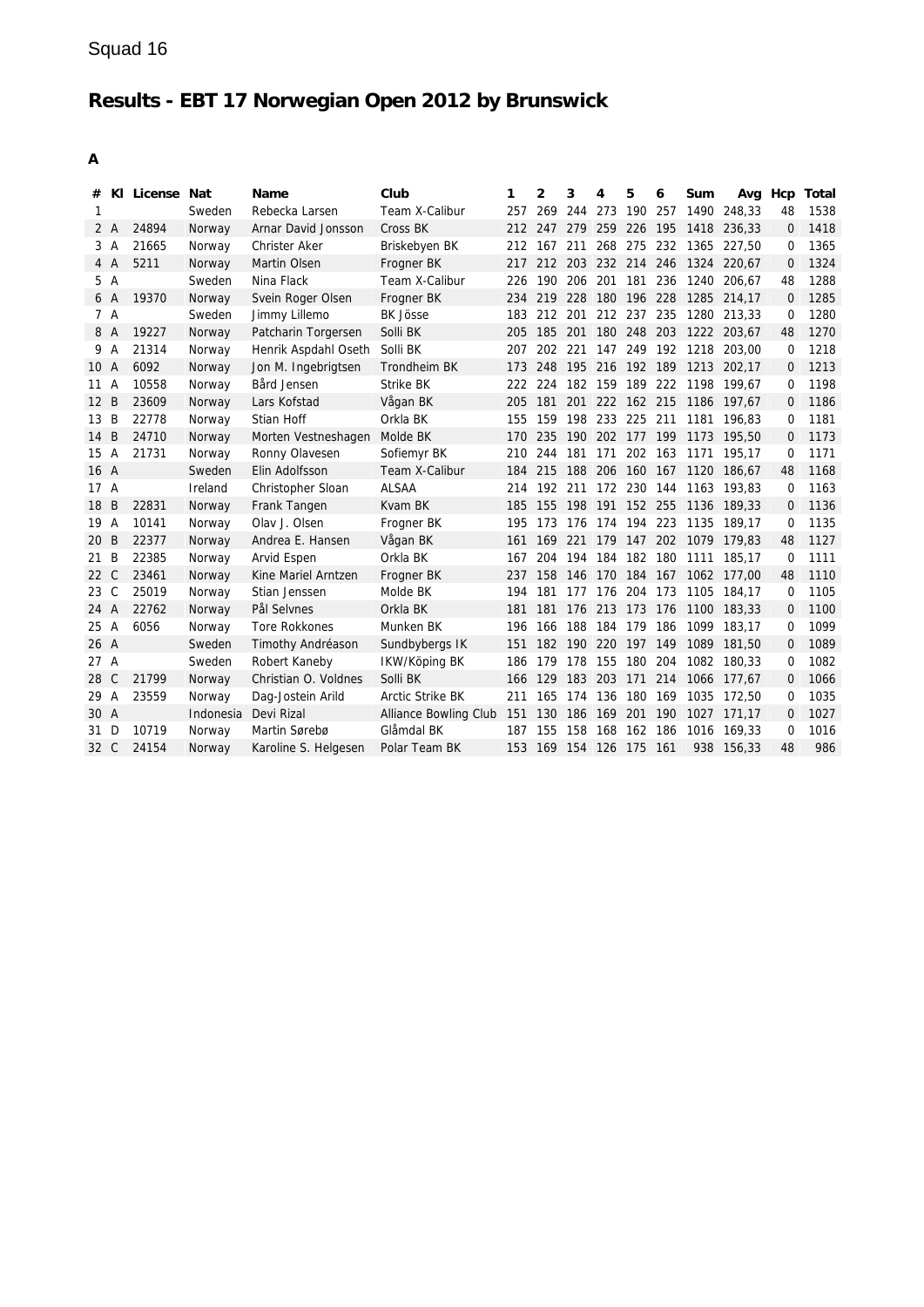| #    |                | KI License Nat |            | Name                            | Club                     | 1   | 2       | 3                       | 4           | 5           | 6   | Sum  | Avg                                 |                | Hcp Total |
|------|----------------|----------------|------------|---------------------------------|--------------------------|-----|---------|-------------------------|-------------|-------------|-----|------|-------------------------------------|----------------|-----------|
| 1    |                |                | Sweden     | Rebecka Larsen                  | Team X-Calibur           | 257 | 269     | 244                     | 273         | 190         | 257 |      | 1490 248.33                         | 48             | 1538      |
|      | 2A             |                | <b>USA</b> | <b>Tanner Spacey</b>            | Utland                   | 247 |         | 252 221 197 255         |             |             |     |      | 300 1472 245,33                     | $\mathbf{0}$   | 1472      |
| 3    | A              | 9221           | Norway     | Glenn Morten Pedersen           | Frogner BK               | 237 |         | 226 207                 |             | 256 255 255 |     |      | 1436 239,33                         | 0              | 1436      |
| 4    | $\overline{A}$ |                | Sweden     | Raymond Jansson                 | <b>BK Jösse</b>          | 236 |         | 215 228                 | 259 262 234 |             |     |      | 1434 239,00                         | $\mathbf{0}$   | 1434      |
| 5    | A              |                | Sweden     | <b>Mikael Roos</b>              | Team Alingsås BC         |     |         | 244 213 275 246 234 211 |             |             |     |      | 1423 237,17                         | 0              | 1423      |
| 6    | $\overline{A}$ | 24894          | Norway     | Arnar David Jonsson             | Cross BK                 |     |         |                         |             |             |     |      | 212 247 279 259 226 195 1418 236,33 | $\mathbf 0$    | 1418      |
|      | 7 A            |                | Denmark    | <b>Britt Brøndsted</b>          | Denmark                  | 245 |         | 242 236 244 183 214     |             |             |     |      | 1364 227,33                         | 48             | 1412      |
|      | 8 A            |                | Sweden     | Peter Hellström                 | Team Clan Nässjö         | 196 |         | 246 266 237 247 209     |             |             |     | 1401 | 233,50                              | $\mathbf{0}$   | 1401      |
| 9    | Α              | 3688           | Norway     | Tore Torgersen                  | Cross BK                 | 166 | 278     | 205                     | 244 236 269 |             |     |      | 1398 233,00                         | 0              | 1398      |
| 10   | A              | 22292          | Norway     | Bjørn Einar Rudshagen           | Glåmdal BK               | 276 | 198 223 |                         | 204 216 266 |             |     |      | 1383 230.50                         | $\mathbf{0}$   | 1383      |
| 11   | Α              | 16325          | Norway     | Svein Åke Ek                    | Munken BK                | 212 | 279     | 200                     | 204         | 268 215     |     |      | 1378 229,67                         | 0              | 1378      |
| 12 A |                | 16002          | Norway     | Øyvind Harang                   | Glåmdal BK               |     |         | 213 237 224             | 229 256 216 |             |     |      | 1375 229,17                         | $\overline{0}$ | 1375      |
| 13 A |                |                | Sweden     | Pontus Andersson                | Team Clan Nässjö         | 265 |         | 224 233 223 277 153     |             |             |     |      | 1375 229,17                         | 0              | 1375      |
| 14   | $\overline{A}$ | 11681          | Norway     | <b>Fredrik Tjernes</b>          | Solli BK                 | 223 |         | 227 219 246 234 225     |             |             |     |      | 1374 229,00                         | 0              | 1374      |
| 15   | A              | 21665          | Norway     | <b>Christer Aker</b>            | Briskebyen BK            | 212 | 167     | 211                     |             | 268 275     | 232 |      | 1365 227,50                         | 0              | 1365      |
| 16   | $\overline{A}$ |                | Sweden     | <b>Filip Wilhelmsson</b>        | IKW/Köping BK            | 225 |         | 279 236                 |             |             |     |      | 195 215 207 1357 226,17             | $\overline{0}$ | 1357      |
| 17   | $\overline{A}$ |                | Sweden     | Markus Jansson                  | BK Jösse                 | 249 | 247     | 186                     | 266 216 191 |             |     |      | 1355 225,83                         | 0              | 1355      |
| 18   | B              | 24502          | Norway     | Sigbjørn Eide                   | Solli BK                 | 264 | 244     | 213                     | 268 173     |             | 192 |      | 1354 225,67                         | $\mathbf{0}$   | 1354      |
| 19 A |                |                | Sweden     | James Gruffman                  | Team Alingsås BC         | 196 |         | 166 225 276 233 257     |             |             |     |      | 1353 225,50                         | 0              | 1353      |
| 20   | $\overline{A}$ |                | Sweden     | Christian Karlsson              | <b>IKW/Köping BK</b>     | 176 |         | 218 235 248 233 239     |             |             |     |      | 1349 224,83                         | $\mathbf 0$    | 1349      |
| 21 A |                |                | Israel     | <b>Ben Fisher</b>               | Unknown                  | 269 |         |                         |             |             |     |      | 279 218 223 180 179 1348 224,67     | 0              | 1348      |
| 22 A |                |                | Sweden     | Joline Persson<br>Planefors     | X-Calibur                | 234 |         |                         |             |             |     |      | 225 205 194 207 225 1290 215,00     | 48             | 1338      |
| 23 A |                | 19486          | Norway     | Mads Sandbækken                 | Frogner BK               | 214 | 233     | 195 239 243 213         |             |             |     |      | 1337 222,83                         | 0              | 1337      |
| 24 A |                |                | Denmark    | Kamilla Kjeldsen                | <b>Stars and Strikes</b> |     |         |                         |             |             |     |      | 248 216 220 213 190 199 1286 214.33 | 48             | 1334      |
| 25 A |                |                | Ireland    | Paul Stott                      | Utland                   | 235 |         | 216 225                 |             |             |     |      | 196 246 213 1331 221,83             | 0              | 1331      |
| 26   | A              |                | Sweden     | Markus Karlsson                 | <b>BK Nobel</b>          |     | 210 221 | 211                     |             |             |     |      | 258 257 173 1330 221,67             | $\mathbf 0$    | 1330      |
| 27   | B              | 20112          | Norway     | Monica Lislien                  | Solli BK                 | 211 | 189     | 234                     |             |             |     |      | 268 204 174 1280 213,33             | 48             | 1328      |
| 28   | $\overline{A}$ |                | Sweden     | Magnus Johnson                  | <b>SIK</b>               | 189 | 243     | 267 204 217             |             |             |     |      | 206 1326 221,00                     | $\mathbf{0}$   | 1326      |
| 29   | Α              | 5211           | Norway     | Martin Olsen                    | Frogner BK               | 217 |         | 212 203                 | 232 214 246 |             |     |      | 1324 220,67                         | 0              | 1324      |
| 30 A |                |                | Russia     | Alexander<br>Medveditskov       | B-69                     |     |         |                         |             |             |     |      | 217 225 228 201 207 246 1324 220,67 | 0              | 1324      |
| 31   | A              |                | Sweden     | Simon Östberg                   | Edsbowlarna              | 197 |         |                         |             |             |     |      | 220 246 223 225 212 1323 220,50     | 0              | 1323      |
| 32   | $\overline{A}$ | 20573          | Norway     | Tor Inge Jansen                 | Briskebyen BK            | 247 |         |                         |             |             |     |      | 189 187 236 237 226 1322 220,33     | $\overline{0}$ | 1322      |
| 33   | A              |                | Sweden     | Micke Kanold                    | Sundbyberg               | 238 | 248     | 258                     | 171         | 192 215     |     |      | 1322 220,33                         | 0              | 1322      |
| 34   | A              | 21002          | Norway     | Lars-Christian Nygård           | Frogner BK               | 217 | 255     | 217                     | 211         | 213 208     |     | 1321 | 220,17                              | $\mathbf{0}$   | 1321      |
| 35 A |                |                | Sweden     | Kevin Karlsson                  | Team Gothia              | 217 |         | 170 246                 | 258         | 193 236     |     |      | 1320 220,00                         | 0              | 1320      |
| 36   |                |                | Sweden     | Lars Lindbäck                   | <b>BK Nobel</b>          | 257 | 178     | 202 235 222 225         |             |             |     |      | 1319 219,83                         | $\Omega$       | 1319      |
| 37 A |                | 22687          | Norway     | Øyvin Kulseng                   | Larvik BK                |     |         |                         |             |             |     |      | 269 214 224 195 215 202 1319 219,83 | 0              | 1319      |
| 38   | $\overline{A}$ |                | Sweden     | Elin Adolfsson                  | Team X-Calibur           |     |         |                         |             |             |     |      | 218 202 191 204 237 210 1262 210,33 | 48             | 1310      |
| 39 A |                |                | Sweden     | Anders Holmqvist                | Team Alingsås BC         |     |         |                         |             |             |     |      | 226 230 219 187 245 199 1306 217,67 | 0              | 1306      |
| 40 A |                | 19383          | Norway     | Thomas Fredrik<br>Fagerstrøm    | Solli BK                 |     |         |                         |             |             |     |      | 213 234 246 217 193 200 1303 217,17 | 0              | 1303      |
| 41 B |                | 24710          | Norway     | Morten Vestneshagen             | Molde BK                 |     |         |                         |             |             |     |      | 193 190 211 257 223 228 1302 217,00 | 0              | 1302      |
| 42 A |                | 19227          | Norway     | Patcharin Torgersen             | Solli BK                 | 244 |         |                         |             |             |     |      | 225 190 209 212 173 1253 208,83     | 48             | 1301      |
| 43 A |                | 13645          | Norway     | Tor Inge Geliassen              | Cross BK                 |     |         |                         |             |             |     |      | 192 194 245 223 257 185 1296 216,00 | 0              | 1296      |
| 44 A |                | 19370          | Norway     | Svein Roger Olsen               | Frogner BK               | 225 |         |                         |             |             |     |      | 207 237 194 207 225 1295 215,83     | $\mathbf 0$    | 1295      |
| 45 A |                | 22762          | Norway     | Pål Selvnes                     | Orkla BK                 | 201 |         |                         |             |             |     |      | 222 224 247 176 224 1294 215,67     | 0              | 1294      |
| 46 A |                |                | Sweden     | Nina Flack                      | Team X-Calibur           | 191 |         |                         |             |             |     |      | 206 224 184 218 221 1244 207,33     | 48             | 1292      |
| 47 A |                | 24303          | Norway     | Joakim Biehl                    | Glåmdal BK               |     |         |                         |             |             |     |      | 197 203 225 214 226 224 1289 214,83 | 0              | 1289      |
| 48 A |                |                | Ireland    | Christopher Sloan               | <b>ALSAA</b>             | 224 |         |                         |             |             |     |      | 170 205 226 246 218 1289 214,83     | 0              | 1289      |
| 49 A |                | 10141          | Norway     | Olav J. Olsen                   | Frogner BK               |     |         |                         |             |             |     |      | 232 215 210 196 199 235 1287 214,50 | 0              | 1287      |
| 50 A |                | 22506          | Norway     | Julius Emil Hopka               | Drammen Tigers<br>BK     |     |         |                         |             |             |     |      | 172 191 236 202 269 217 1287 214,50 | 0              | 1287      |
| 51 A |                | 21168          | Norway     | Thor Kristian Østlie<br>Solberg | Solli BK                 |     |         |                         |             |             |     |      | 214 209 207 168 286 199 1283 213,83 | 0              | 1283      |
| 52 A |                |                | Sweden     | Jimmy Lillemo                   | BK Jösse                 |     |         |                         |             |             |     |      | 183 212 201 212 237 235 1280 213,33 | 0              | 1280      |
| 53 A |                |                | Sweden     | Tommy Petersen                  | <b>BK Ripan</b>          | 198 |         |                         |             |             |     |      | 233 179 247 172 250 1279 213,17     | 0              | 1279      |
| 54 A |                | 15542          | Norway     | Audun Boye Hansen               | Solli BK                 |     |         |                         |             |             |     |      | 222 225 187 256 199 190 1279 213,17 | 0              | 1279      |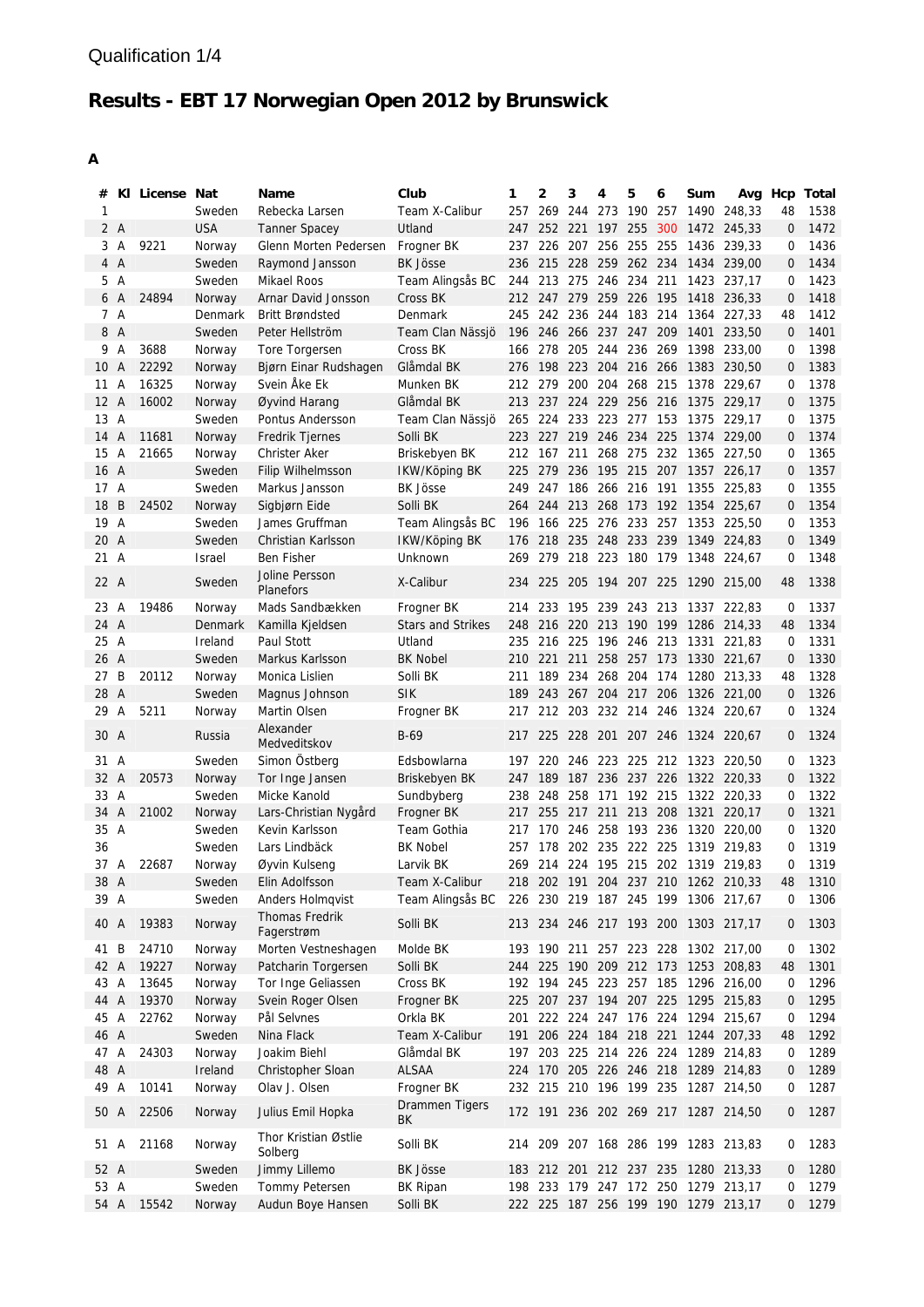#### Qualification 2/4

| 55           | A              | 22263 | Norway           | Jan Cato Sparby                  | Solør BK                 | 189 | 256                     |         |                     |             |     |                              | 180 246 202 203 1276 212,67                                    | 0            | 1276         |
|--------------|----------------|-------|------------------|----------------------------------|--------------------------|-----|-------------------------|---------|---------------------|-------------|-----|------------------------------|----------------------------------------------------------------|--------------|--------------|
| 56 A         |                |       | Sweden           | Jörgen Andersson                 | Team Clan Nässjö         | 214 | 246 220                 |         |                     |             |     |                              | 197 191 206 1274 212,33                                        | $\mathbf{0}$ | 1274         |
| 57           | A              | 20026 | Norway           | Heidi Thorstensen                | Solli BK                 |     | 192 197                 | 184     | 171                 | 213 267     |     | 1224                         | 204,00                                                         | 48           | 1272         |
| 58           | A              | 1020  | Norway           | Per-Einar Walstad                | Trondheim BK             | 222 | 213 217                 |         | 170 226 223         |             |     | 1271                         | 211,83                                                         | 0            | 1271         |
| 59           | Α              |       | Israel           | Oron Cohen                       | Unknown                  | 236 | 177                     | 226     | 234                 | 183 215     |     | 1271                         | 211,83                                                         | 0            | 1271         |
| 60           | A              | 21314 | Norway           | Henrik Aspdahl Oseth             | Solli BK                 | 184 |                         |         |                     |             |     |                              | 197 178 210 225 267 1261 210,17                                | $\mathbf{0}$ | 1261         |
| 61           | A              | 22206 | Norway           | Patrik Angen Walstad             | Trondheim BK             | 202 |                         | 206 246 | 170 180 257         |             |     |                              | 1261 210.17                                                    | 0            | 1261         |
| 62           | A              | 23559 | Norway           | Dag-Jostein Arild                | <b>Arctic Strike BK</b>  | 209 | 203                     | 234     | 201                 | 197 216     |     |                              | 1260 210,00                                                    | $\mathbf{0}$ | 1260         |
| 63           | Α              | 22254 | Norway           | Robin Nordås Grindvik            | Trondheim BK             | 209 |                         | 209 214 | 202 211 215         |             |     |                              | 1260 210,00                                                    | 0            | 1260         |
| 64 A         |                |       | England          | Daniel Vezis                     | IKW KOPING /<br>Storm    |     |                         |         |                     |             |     |                              | 167 226 226 217 195 225 1256 209,33                            | $\mathbf{0}$ | 1256         |
| 65           | A              | 11264 | Norway           | Tor-Øyvind Lunde                 | Fossen BK                |     | 195 243 187 201 221 205 |         |                     |             |     |                              | 1252 208,67                                                    | 0            | 1252         |
| 66           |                |       | Sweden           | <b>Ulf Bolleby</b>               | <b>Team Gothia</b>       | 232 | 188                     | 173     | 201                 |             |     | 222 233 1249                 | 208,17                                                         | $\mathbf{0}$ | 1249         |
| 67           | A              | 21731 | Norway           | Ronny Olavesen                   | Sofiemyr BK              | 194 |                         | 174 220 |                     | 234 230 197 |     | 1249                         | 208,17                                                         | 0            | 1249         |
| 68           | A              | 19643 | Norway           | Terje Barkald                    | Solli BK                 | 226 | 198 163 244 237 180     |         |                     |             |     |                              | 1248 208,00                                                    | $\mathbf{0}$ | 1248         |
| 69           | B              | 20057 | Norway           | Christian Rogne                  | Rana BK                  | 201 | 213                     | 174     | 247 181             |             | 231 | 1247                         | 207,83                                                         | 0            | 1247         |
| 70           | $\overline{A}$ | 15025 | Norway           | Jan Egil Hansen                  | Larvik BK                | 199 | 242                     |         | 146 227 231         |             | 202 | 1247                         | 207,83                                                         | $\mathbf{0}$ | 1247         |
| 71           | Α              | 6092  | Norway           | Jon M. Ingebrigtsen              | Trondheim BK             | 182 | 199                     |         | 196 202 213 254     |             |     |                              | 1246 207,67                                                    | 0            | 1246         |
| 72 A         |                |       | Sweden           | Lennart Nyman                    | <b>BK Nobel</b>          | 185 |                         |         |                     |             |     |                              | 195 236 206 203 217 1242 207,00                                | $\mathbf{0}$ | 1242         |
| 73           | C              | 20718 | Norway           | Miriam Lindgaard<br>Stivang      | Frogner BK               | 244 |                         |         |                     |             |     |                              | 219 193 200 143 192 1191 198.50                                | 48           | 1239         |
| 74           | A              | 22262 | Norway           | Andreas Skoglund                 | Solør BK                 | 212 | 278                     | 212     | 183                 | 178         | 171 | 1234                         | 205,67                                                         | 0            | 1234         |
| 75           | A              | 20583 | Norway           | Christer Jakobsen                | Vågan BK                 |     | 190 233 214             |         | 180                 | 191         | 223 | 1231                         | 205,17                                                         | 0            | 1231         |
| 76 A         |                | 6056  | Norway           | <b>Tore Rokkones</b>             | Munken BK                | 198 |                         |         |                     |             |     |                              | 202 235 169 193 233 1230 205,00                                | 0            | 1230         |
| 77 A         |                |       | Denmark          | Markus Bergendorf                | <b>BK-Viking</b>         | 235 |                         |         | 175 191 192 236 201 |             |     |                              | 1230 205,00                                                    | 0            | 1230         |
| 78           |                |       | Sweden           | Kim Bolleby                      | <b>Team Pergamon</b>     | 193 |                         |         | 212 192 221         |             |     |                              | 205 203 1226 204,33                                            | 0            | 1226         |
| 79           | C              | 25019 | Norway           | Stian Jenssen                    | Molde BK                 | 206 | 219                     | 214     | 200                 |             |     | 174 212 1225                 | 204,17                                                         | 0            | 1225         |
| 80           | $\overline{A}$ |       | Sweden           | Timothy Andréason                | Sundbybergs IK           | 213 | 203                     | 208     |                     |             |     | 195 193 212 1224             | 204,00                                                         | $\mathbf{0}$ | 1224         |
| 81           | B              | 22385 | Norway           | Arvid Espen                      | Orkla BK                 | 140 | 186                     | 194     | 184                 | 254         | 260 | 1218                         | 203,00                                                         | 0            | 1218         |
| 82           | B              | 22204 | Norway           | Stian L. Tjønndal                | Vågan BK                 | 188 | 169                     | 221     | 226 235             |             | 179 |                              | 1218 203,00                                                    | $\mathbf{0}$ | 1218         |
| 83           | Α              | 17103 | Norway           | John Fossum                      | Briskebyen BK            | 203 | 254                     | 193     | 201                 | 183 182     |     |                              | 1216 202,67                                                    | 0            | 1216         |
| 84           | A              |       | Denmark          | Maria Nielsen                    | <b>Stars and Strikes</b> | 204 |                         |         | 204 209 213 178     |             | 160 |                              | 1168 194,67                                                    | 48           | 1216         |
| 85           | $\mathsf{C}$   | 20390 | Norway           | Espen Lithun                     | Cross BK                 | 204 | 181                     |         | 194 224 206 203     |             |     |                              | 1212 202,00                                                    | 0            | 1212         |
| 86 A         |                |       | Sweden           | Niclas Johansson                 | Edsbowlarna              | 227 |                         |         |                     |             |     |                              | 213 179 198 210 185 1212 202,00                                | $\mathbf{0}$ | 1212         |
| 87           | B              | 23002 | Norway           | Geir Beck                        | Solør BK                 | 189 |                         | 212 164 |                     |             |     | 179 255 212 1211             | 201,83                                                         | 0            | 1211         |
| 88           | B              | 22377 | Norway           | Andrea E. Hansen                 | Vågan BK                 | 206 | 180                     | 188     | 183                 |             |     |                              | 190 212 1159 193,17                                            | 48           | 1207         |
| 89           | Α              |       | Sweden           | Björn Lindqvist                  | Edsbowlerane             | 182 | 212                     | 213     | 237                 | 200         | 161 | 1205                         | 200.83                                                         | 0            | 1205         |
| 90           | $\mathsf{C}$   | 24700 | Norway           | Martin Moen Stikbakke            | Ringerike BK             | 194 | 214 235                 |         | 177 160 221         |             |     | 1201                         | 200.17                                                         | 0            | 1201         |
| 91           | B              | 22778 | Norway           | Stian Hoff                       | Orkla BK                 | 190 | 188                     |         | 189 244 197 191     |             |     |                              | 1199 199.83                                                    | 0            | 1199         |
| 92 A         |                | 10558 | Norway           | Bård Jensen                      | Strike BK                |     |                         |         |                     |             |     |                              | 222 224 182 159 189 222 1198 199,67                            | $\mathbf{0}$ | 1198         |
| 93           | $\mathsf C$    | 24217 | Norway           | Hans Arild Grønstad              | Grenland BK              |     |                         |         |                     |             |     | 206 168 201 220 232 166 1193 | 198,83                                                         | 0            | 1193         |
| 94           | B              | 24401 | Norway           | <b>Torill Tvedt</b>              | Askøy BK                 | 183 |                         |         |                     |             |     |                              | 178 199 225 167 193 1145 190,83                                | 48           | 1193         |
| 95           |                |       | Sweden           | <b>Christel Carlsson</b>         | Örgyte IS                | 173 | 223                     |         |                     |             |     |                              | 186 199 172 186 1139 189,83                                    | 48           | 1187         |
| 96 B         |                | 23609 | Norway           | Lars Kofstad<br>Richard Karlsson | Vågan BK<br>Team Gothia  | 205 | 181                     | 201     |                     |             |     |                              | 222 162 215 1186 197,67<br>199 204 176 220 161 223 1183 197,17 | 0            | 1186<br>1183 |
| 97 A<br>98 B |                | 2890  | Sweden<br>Norway | Per E. Fjordheim                 | Red Crown BK             |     |                         |         |                     |             |     |                              | 258 179 202 186 164 192 1181 196,83                            | 0<br>0       | 1181         |
| 99 B         |                | 22810 | Norway           | Truls M.L. Klausen               | Sofiemyr BK              | 207 |                         |         |                     |             |     |                              | 211 160 222 184 192 1176 196,00                                | 0            | 1176         |
| 100 C        |                | 20558 | Norway           | Åse Jacobsen                     | Trondheim BK             | 218 |                         |         |                     |             |     |                              | 191 194 192 173 160 1128 188,00                                | 48           | 1176         |
| 101 A        |                | 10210 | Norway           | Tom Fagerstrøm                   | Strike BK                |     |                         |         |                     |             |     |                              | 202 192 188 222 187 182 1173 195,50                            | 0            | 1173         |
| 102 A        |                | 3865  | Norway           | Owe Herrmann                     | Skru BK                  |     |                         |         |                     |             |     |                              | 178 197 226 171 226 175 1173 195,50                            | 0            | 1173         |
| 103 A        |                | 14599 | Norway           | <b>Bjarte Lygre</b>              | Mascot BK                | 161 | 192 200                 |         | 196 217 205         |             |     |                              | 1171 195,17                                                    | 0            | 1171         |
| 104 B        |                | 7049  | Norway           | Tommy Pedersen                   | Rana BK                  |     |                         |         |                     |             |     |                              | 179 214 243 183 186 164 1169 194,83                            | 0            | 1169         |
| 105 B        |                | 1087  | Norway           | Geir Anseth                      | Solli BK                 |     |                         |         |                     |             |     |                              | 180 193 182 204 196 211 1166 194,33                            | 0            | 1166         |
| 106 A        |                | 6667  | Norway           | Trond Kråkmo                     | Munken BK                | 201 |                         |         |                     |             |     |                              | 219 196 177 181 191 1165 194,17                                | 0            | 1165         |
| 107 A        |                | 7004  | Norway           | Ingar Gabrielsen                 | Polar Team BK            | 214 |                         |         |                     |             |     |                              | 175 188 192 224 172 1165 194,17                                | 0            | 1165         |
| 108 A        |                | 23332 | Norway           | Frode Olaussen                   | Solli BK                 | 206 |                         |         |                     |             |     |                              | 210 184 196 185 182 1163 193,83                                | 0            | 1163         |
| 109 A        |                | 20156 | Norway           | Alexander Halvorsen              | Gokstad BK               | 211 |                         |         |                     |             |     |                              | 182 212 223 168 167 1163 193,83                                | 0            | 1163         |
| 110 A        |                |       | Sweden           | Stefan Nilsson                   | <b>BK Nobel</b>          | 233 |                         |         | 170 200 167 203 189 |             |     |                              | 1162 193,67                                                    | 0            | 1162         |
| 111          | B              | 3102  | Norway           | Olav Gimse                       | Trondheim BK             | 202 | 180 167 179 196 237     |         |                     |             |     |                              | 1161 193,50                                                    | 0            | 1161         |
| 112 B        |                | 6232  | Norway           | Jan Morten Hogstad               | Munken BK                |     |                         |         |                     |             |     |                              | 193 198 233 173 147 213 1157 192,83                            | 0            | 1157         |
| 113 A        |                | 20155 | Norway           | Hans Fredrik Gether              | Frogner BK               | 191 |                         |         |                     |             |     |                              | 198 205 154 213 195 1156 192,67                                | 0            | 1156         |
| 114 B        |                | 23587 | Norway           | Ronny Hagberg                    | Rolvsøy BK               | 190 |                         |         |                     |             |     |                              | 185 203 169 208 200 1155 192,50                                | 0            | 1155         |
| 115 C        |                | 20224 | Norway           | Ragnhild Frøshaug                | Sarpsborg BK             | 210 |                         |         |                     |             |     |                              | 199 174 150 195 178 1106 184,33                                | 48           | 1154         |
| 116 B        |                | 23298 | Norway           | Fred Larsson                     | Stord BK                 | 206 | 194 203                 |         |                     |             |     |                              | 184 170 195 1152 192,00                                        | 0            | 1152         |
| 117 A        |                |       | Sweden           | Kenneth Johansson                | <b>BK Jösse</b>          | 181 |                         |         |                     |             |     |                              | 199 178 185 183 223 1149 191,50                                | 0            | 1149         |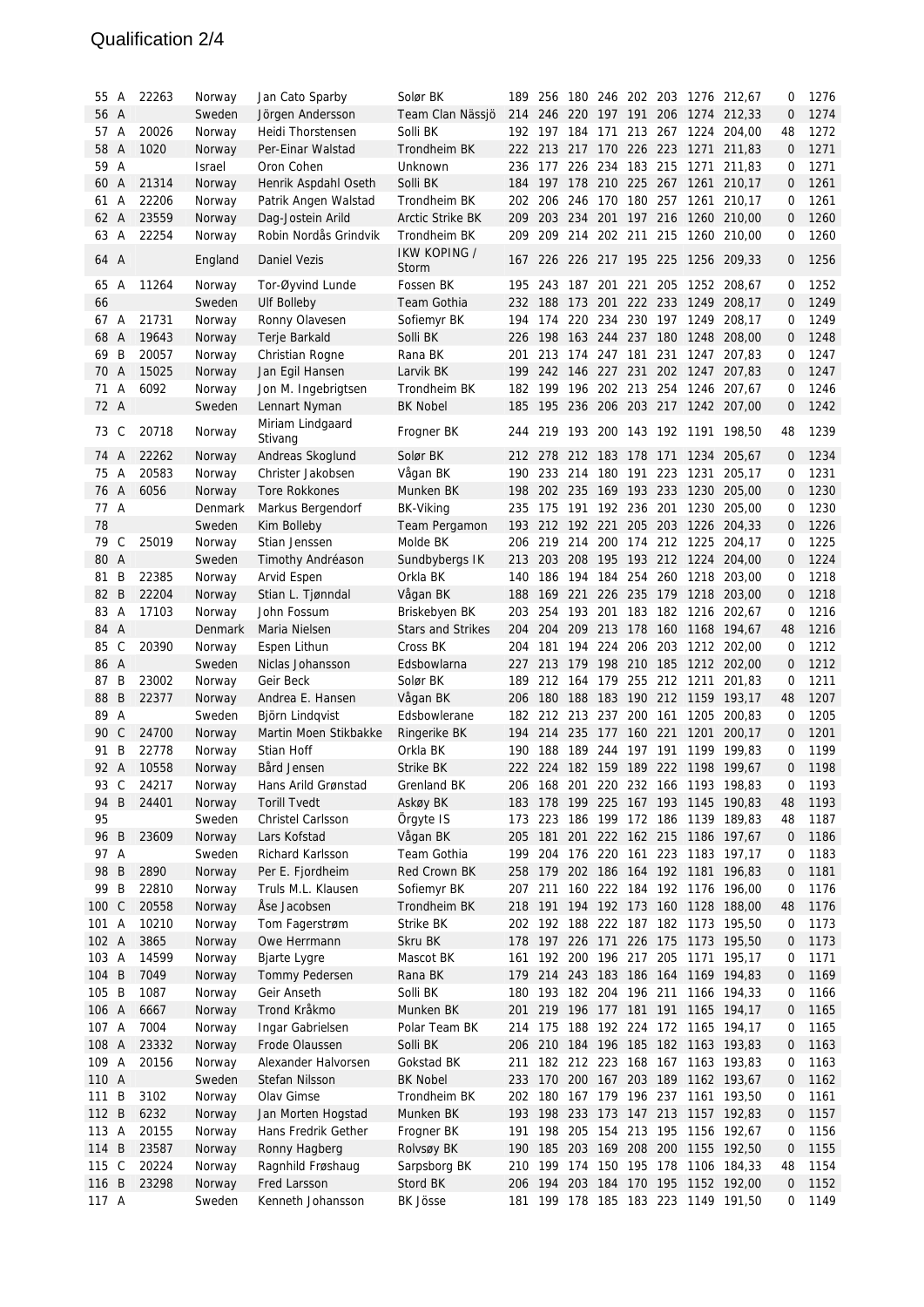#### Qualification 3/4

| 118 A |                |       | Sweden           | Robert Kaneby                       | IKW/Köping BK                   | 156        |                         |                     |            |             |                |      | 219 195 194 201 183 1148 191,33     | 0            | 1148 |
|-------|----------------|-------|------------------|-------------------------------------|---------------------------------|------------|-------------------------|---------------------|------------|-------------|----------------|------|-------------------------------------|--------------|------|
| 119   | E              | 14112 | Norway           | Marianne Ø Knudsen                  | Askøy BK                        | 174        | 170                     | 192                 |            | 139 191     | 231            | 1097 | 182,83                              | 48           | 1145 |
| 120   | <sup>B</sup>   | 16247 | Norway           | Ulf N. Moen                         | Red Crown BK                    | 184        | 190                     | 181                 |            | 179 189 221 |                |      | 1144 190.67                         | $\mathbf 0$  | 1144 |
| 121   | $\mathsf{C}$   | 23461 | Norway           | Kine Mariel Arntzen                 | Frogner BK                      | 213        | 191                     | 180                 | 172        | 171         | 169            |      | 1096 182,67                         | 48           | 1144 |
| 122 A |                | 19476 | Norway           | Øyvind Andersen                     | Sofiemyr BK                     | 208        | 209                     | 175                 |            |             |                |      | 185 173 191 1141 190.17             | $\mathbf 0$  | 1141 |
| 123   | - B            | 24221 | Norway           | Patrick Gimmestad                   | Molde BK                        | 201        | 201                     | 198                 |            | 169 212 159 |                |      | 1140 190.00                         | 0            | 1140 |
|       |                |       |                  | Emblem                              |                                 |            |                         |                     |            |             |                |      |                                     |              |      |
| 124   | B              | 17228 | Norway           | Mariann Ingvoldstad                 | Frogner BK                      | 189        | 158                     | 194                 | 191 175    |             | 184            |      | 1091 181,83                         | 48           | 1139 |
| 125   | A              | 15458 | Norway           | Svein Henriksen                     | Jarlsberg BK                    | 214        | 163                     | 211                 |            | 192 197 160 |                |      | 1137 189,50                         | 0            | 1137 |
| 126 C |                | 24154 | Norway           | Karoline Sæterhaug                  | Polar Team BK                   |            |                         |                     |            |             |                |      | 170 233 169 175 177 165 1089 181,50 | 48           | 1137 |
| 127 B |                | 22831 | Norway           | Helgesen<br>Frank Tangen            | Kvam BK                         | 185        | 155                     | 198                 |            | 191 152 255 |                |      | 1136 189,33                         | 0            | 1136 |
| 128   | B              | 16242 | Norway           | Lisa Iren Riise                     | Frogner BK                      | 139        | 183                     | 162                 | 193 218    |             | 190            |      | 1085 180,83                         | 48           | 1133 |
| 129   | B              | 24133 | Norway           | Lars Roar Lindquist                 | Jarlsberg BK                    | 159        | 170                     | 179                 | 213        | 179         | 227            |      | 1127 187,83                         | 0            | 1127 |
| 130 A |                |       | Sweden           | Klas Thunberg                       | <b>BK Nobel</b>                 | 169        | 165                     | 178                 |            | 190 214 211 |                |      | 1127 187,83                         | $\mathbf 0$  | 1127 |
| 131   | B              | 6777  | Norway           | Grethe Fosseide                     | Trondheim BK                    | 168        | 174                     | 168                 |            | 193 174 200 |                |      | 1077 179,50                         | 48           | 1125 |
| 132 A |                |       | Sweden           | Åsa Carlsson                        | Örgyte IS                       | 181        |                         |                     |            |             |                |      | 182 158 159 200 197 1077 179,50     | 48           | 1125 |
|       |                |       |                  | Terje Berget                        |                                 |            |                         |                     |            |             |                |      |                                     |              |      |
| 133   | B              | 21999 | Norway           | Kristiansen                         | Hallingkast BK                  | 154        |                         | 193 212 198 163 201 |            |             |                |      | 1121 186,83                         | 0            | 1121 |
| 134   | B              | 12192 | Norway           | Rune Dybesland                      | Sofiemyr BK                     | 156        | 199                     | 188                 | 200        | 191         | 182            |      | 1116 186,00                         | $\mathbf{0}$ | 1116 |
| 135   | B              | 21715 | Norway           | Bjørn Sørensen                      | Fossen BK                       | 216        | 165                     | 162                 |            | 180 202 188 |                |      | 1113 185,50                         | 0            | 1113 |
| 136 B |                | 10677 | Norway           | Roald Finstad                       | Sofiemyr BK                     |            | 150 191                 | 195                 |            |             |                |      | 172 193 207 1108 184.67             | 0            | 1108 |
| 137   | $\mathsf{C}$   | 21233 | Norway           | Espen Stangeland                    | Cross BK                        | 161        | 154                     | 199                 |            |             |                |      | 223 210 158 1105 184,17             | 0            | 1105 |
| 138 A |                | 22874 | Norway           | Rune Feirud                         | Munken BK                       | 180        |                         | 232 169 170 182 171 |            |             |                |      | 1104 184,00                         | 0            | 1104 |
| 139   | B              | 21736 | Norway           | Olav Viggen                         | Solør BK                        | 167        |                         | 180 213             | 217 161    |             | 166            |      | 1104 184,00                         | 0            | 1104 |
| 140   | <sup>B</sup>   | 19340 | Norway           | Jan Roald Jensen                    | Sofiemyr BK                     | 163        | 181                     | 171                 | 201        | 201         | 180            |      | 1097 182,83                         | $\mathbf 0$  | 1097 |
| 141   | B              | 23014 | Norway           | Terje Karlsen                       | Grenland BK                     | 165        | 195                     | 194                 | 175        | 199         | 169            | 1097 | 182,83                              | 0            | 1097 |
| 142 B |                | 22076 | Norway           | Kåre Jacob Sørgård                  | Arctic Strike BK                | 151        |                         |                     |            |             |                |      | 247 166 198 148 183 1093 182,17     | $\mathbf{0}$ | 1093 |
| 143   | B              | 21360 | Norway           | Fredrik Hesselberg-                 | Red Crown BK                    | 203        |                         |                     |            |             |                |      | 191 169 183 193 153 1092 182,00     | 0            | 1092 |
| 144   | $\overline{A}$ | 24953 |                  | Meyer                               |                                 |            | 146                     | 246                 |            |             |                |      |                                     |              | 1088 |
| 145   | A              |       | Norway<br>Sweden | Magnus Johansson<br>Mattias Jansson | Glåmdal BK<br><b>BK Jösse</b>   | 183<br>237 | 202                     | 146                 | 183<br>164 | 180         | 150<br>152 186 |      | 1088 181,33<br>1087 181,17          | 0<br>0       | 1087 |
| 146   | B              | 13283 | Norway           | <b>Oddvar Hagenes</b>               | Haugesund BK                    | 169        | 158 209                 |                     |            | 166 204     | 175            | 1081 | 180,17                              | 0            | 1081 |
| 147   | B              | 16115 | Norway           | Gunnar Wielecki                     | Lillestrøm BK                   |            | 192 195 144             |                     |            | 180 200 169 |                |      | 1080 180,00                         | 0            | 1080 |
| 148 A |                |       | Sweden           | Seppo Korpela                       | IKW/Köping BK                   | 173        | 188                     | 177                 |            |             |                |      | 191 193 156 1078 179,67             | 0            | 1078 |
| 149 B |                | 24903 | Norway           | Egil Djuvik Pedersen                | Elverum BK                      | 202        | 168                     | 152                 | 189        | 180         | 186            |      | 1077 179,50                         | 0            | 1077 |
| 150 C |                | 24129 | Norway           | Peder Skog                          | Elverum BK                      | 149        |                         | 140 160 245 210 171 |            |             |                |      | 1075 179,17                         | $\mathbf{0}$ | 1075 |
| 151 B |                | 16268 | Norway           | Odd Larønningen                     | Grenland BK                     | 136        | 175                     | 192                 | 184        | 173 214     |                |      | 1074 179.00                         | 0            | 1074 |
| 152 B |                | 22811 | Norway           | Bjørn Ivar Hansen                   | Rolvsøy BK                      | 209        | 165                     | 181                 | 166        | 160 191     |                |      | 1072 178,67                         | $\mathbf{0}$ | 1072 |
| 153 B |                | 21800 | Norway           | Tom Martin Solberg                  | Solli BK                        | 181        | 164                     | 157                 | 188        | 202 176     |                |      | 1068 178,00                         | 0            | 1068 |
| 154 B |                | 19474 | Norway           | Frank Andersen                      | Sofiemyr BK                     | 203        |                         |                     |            |             |                |      | 179 157 199 165 165 1068 178.00     | 0            | 1068 |
| 155 B |                | 15702 | Norway           | Svein Oddvar Karlsen                | Larvik BK                       |            |                         |                     |            |             |                |      | 162 178 204 189 175 160 1068 178,00 | 0            | 1068 |
| 156 C |                | 21799 | Norway           | Christian Olsen Voldnes             | Solli BK                        |            |                         |                     |            |             |                |      | 186 193 174 177 163 173 1066 177,67 | 0            | 1066 |
| 157 B |                | 6817  | Norway           | Ola Skar                            | Oppdal BK                       |            |                         |                     |            |             |                |      | 154 191 197 189 164 170 1065 177,50 | 0            | 1065 |
| 158 C |                | 11754 | Norway           | Bjørn Norli                         | Sarpsborg BK                    |            |                         |                     |            |             |                |      | 159 151 201 197 173 183 1064 177,33 | 0            | 1064 |
| 159 A |                | 18192 | Norway           | Nils Christian Stensrud             | Larvik BK                       | 200        |                         |                     |            |             |                |      | 157 165 175 157 209 1063 177,17     | 0            | 1063 |
| 160 D |                | 25000 | Norway           | Jørn Andre Ålgårdstad               | Grenland BK                     |            |                         |                     |            |             |                |      | 192 192 131 149 174 224 1062 177,00 | 0            | 1062 |
| 161 F |                | 22755 | Norway           | Celine Larsen                       | Askøy BK                        |            |                         |                     |            |             |                |      | 149 150 209 170 171 164 1013 168,83 | 48           | 1061 |
| 162 A |                |       | Island           | Guðlaugur Valgeirsson               | <b>KFR</b>                      |            |                         |                     |            |             |                |      | 134 196 169 179 188 193 1059 176,50 | 0            | 1059 |
| 163 D |                | 14235 | Norway           | Sylvia Ingebrigtsen                 | Askøy BK                        |            |                         |                     |            |             |                |      | 169 166 162 162 175 177 1011 168,50 | 48           | 1059 |
| 164 C |                | 18191 | Norway           | Therese Krogh                       | Arendal BK                      | 157        |                         | 192 140 181 154 173 |            |             |                |      | 997 166,17                          | 48           | 1045 |
| 165 B |                | 23274 | Norway           | Bjørn Arild Olsen                   | Glåmdal BK                      | 137        |                         |                     |            |             |                |      | 160 149 213 221 157 1037 172,83     | 0            | 1037 |
| 166 C |                | 24614 | Norway           | Jan Helge Hagmansen                 | Gokstad BK                      | 172        |                         |                     |            |             |                |      | 179 165 151 160 209 1036 172,67     | 0            | 1036 |
| 167 B |                | 19193 | Norway           | Kjell Erik Karlsen                  | Brage BK                        |            | 160 178 147 176 204 170 |                     |            |             |                |      | 1035 172,50                         | 0            | 1035 |
| 168 A |                |       | Sweden           | Manuel Rivas                        | Team Gothia                     |            |                         |                     |            |             |                |      | 197 162 157 170 153 193 1032 172,00 | 0            | 1032 |
| 169 B |                | 22163 | Norway           | <b>Trond Martin</b><br>Thorbjørnsen | Arctic Strike BK                |            |                         |                     |            |             |                |      | 196 162 163 188 150 171 1030 171,67 | 0            | 1030 |
| 170 B |                | 14627 | Norway           | Randi Hansen                        | Askøy BK                        |            | 149 153 152 140 214 173 |                     |            |             |                |      | 981 163,50                          | 48           | 1029 |
| 171 A |                |       |                  | Indonesia Devi Rizal                | <b>Alliance Bowling</b><br>Club |            |                         |                     |            |             |                |      | 151 130 186 169 201 190 1027 171,17 | 0            | 1027 |
| 172 D |                | 25020 | Norway           | Christin Andersen<br>Löfman         | Fredrikstad BK                  |            | 166 139 179 170 144 176 |                     |            |             |                |      | 974 162,33                          | 48           | 1022 |
| 173 B |                | 22371 | Norway           | Sandra Bakken                       | Frogner BK                      |            | 133 180 139 173 183 166 |                     |            |             |                |      | 974 162,33                          | 48           | 1022 |
| 174 D |                | 10719 | Norway           | Martin Sørebø                       | Glåmdal BK                      |            |                         |                     |            |             |                |      | 187 155 158 168 162 186 1016 169,33 | $\mathbf 0$  | 1016 |
| 175 C |                | 23604 | Norway           | Terje Mælen                         | Lillestrøm BK                   | 161        |                         |                     |            |             |                |      | 145 160 150 192 195 1003 167,17     | 0            | 1003 |
| 176 E |                | 24211 | Norway           | Nina Ersland                        | Stord BK                        |            | 143 163 136 166 148 172 |                     |            |             |                |      | 928 154,67                          | 48           | 976  |
|       |                |       |                  |                                     |                                 |            |                         |                     |            |             |                |      |                                     |              |      |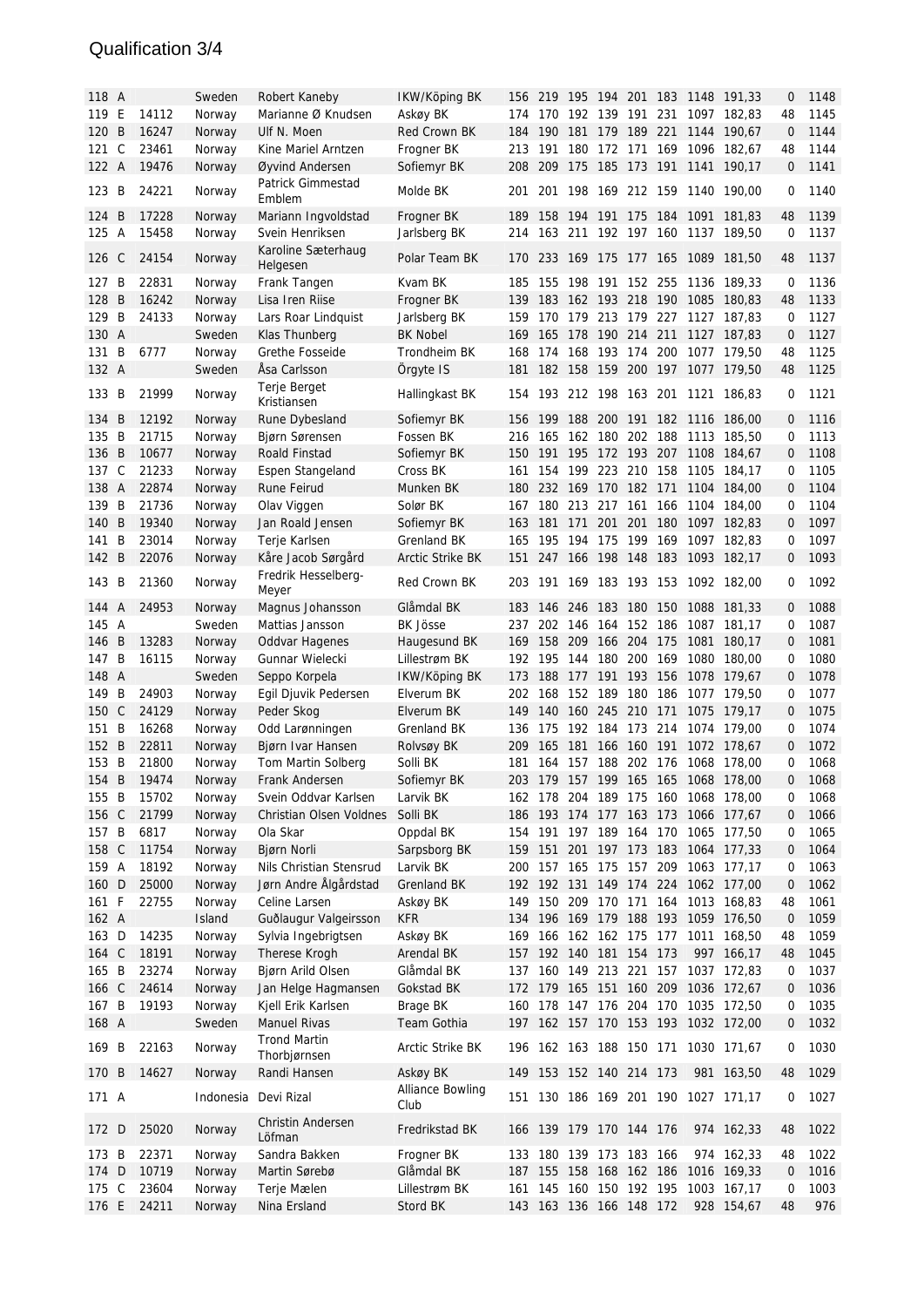## Qualification 4/4

|       | 177 D 9381  | Norway | Asbjørn Haukeland         | Ringerike BK  |  |  |  | 175 164 151 179 136 141 946 157,67 | $\Omega$ | 946 |
|-------|-------------|--------|---------------------------|---------------|--|--|--|------------------------------------|----------|-----|
| 178 A |             | Sweden | Leo Andersson             | Team Gothia   |  |  |  | 186 139 175 138 157 135 930 155,00 | $\Omega$ | 930 |
|       | 179 C 21035 | Norway | Mona Løvdal               | Arendal BK    |  |  |  | 123 136 147 142 169 161 878 146.33 | 48       | 926 |
|       | 180 F 24200 | Norway | Arild Bera                | Søre Luten BK |  |  |  | 141 107 143 156 153 133 833 138,83 | $\Omega$ | 833 |
|       | 181 F 23436 |        | Norway Audun Nilsen Raaer | Metro BK      |  |  |  | 141 136 107 108 143 122 757 126,17 | $\Omega$ | 757 |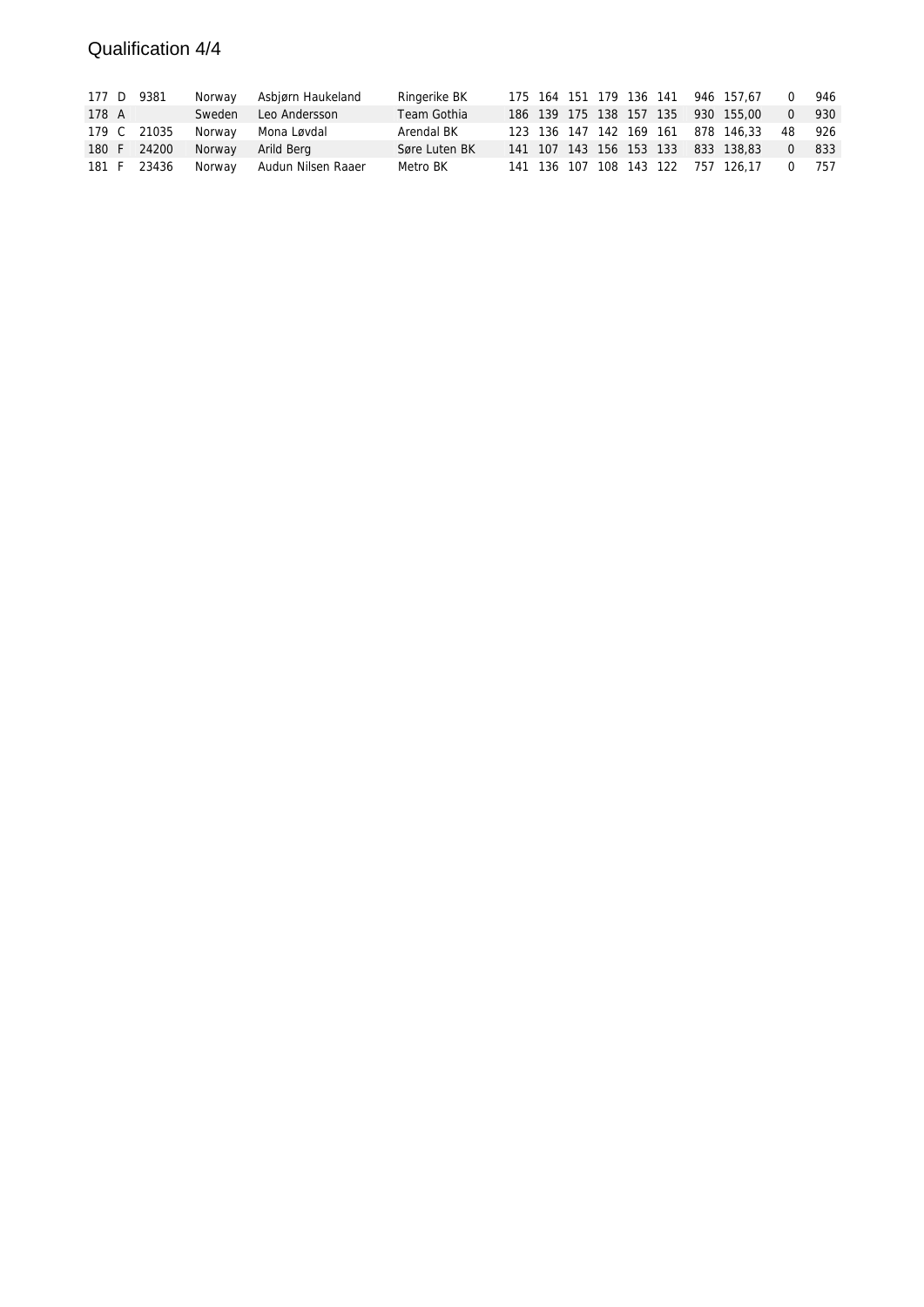| KI<br>#                | License | Nat     | <b>Name</b>                  | Club             | 1   | $\mathbf{2}$ | 3   | Sum | Avg    | Нср          | Total |
|------------------------|---------|---------|------------------------------|------------------|-----|--------------|-----|-----|--------|--------------|-------|
| 1 A                    |         | Sweden  | Markus Karlsson              | <b>BK Nobel</b>  | 289 | 201          | 274 | 764 | 254,67 | 0            | 764   |
| 2 A                    | 20026   | Norway  | Heidi Thorstensen            | Solli BK         | 209 | 276          | 227 | 712 | 237.33 | 24           | 736   |
| B<br>3                 | 20112   | Norway  | Monica Lislien               | Solli BK         | 221 | 265          | 194 | 680 | 226.67 | 24           | 704   |
| 4 A                    |         | Sweden  | Micke Kanold                 | Sundbyberg       | 216 | 278          | 194 | 688 | 229.33 | $\mathbf{0}$ | 688   |
| 5 A                    | 21002   | Norway  | Lars-Christian Nygård        | Frogner BK       | 209 | 247          | 216 | 672 | 224,00 | $\mathbf 0$  | 672   |
| 6 A                    |         | Russia  | Alexander Medveditskov       | $B-69$           | 237 | 237          | 191 | 665 | 221.67 | $\mathbf{0}$ | 665   |
| 7 A                    |         | Sweden  | Anders Holmgvist             | Team Alingsås BC | 224 | 235          | 188 | 647 | 215,67 | 0            | 647   |
| 8 A                    |         | Sweden  | Kevin Karlsson               | Team Gothia      | 226 | 199          | 204 | 629 | 209.67 | $\mathbf{0}$ | 629   |
| 9 A                    |         | Sweden  | Magnus Johnson               | <b>SIK</b>       | 235 | 214          | 176 | 625 | 208.33 | $\mathbf 0$  | 625   |
| 10<br>A                | 5211    | Norway  | Martin Olsen                 | Frogner BK       | 222 | 201          | 193 | 616 | 205,33 | $\mathbf{0}$ | 616   |
| 11 A                   |         | Sweden  | Simon Östberg                | Edsbowlarna      | 197 | 216          | 201 | 614 | 204,67 | 0            | 614   |
| $12 \overline{ }$<br>A | 21168   | Norway  | Thor Kristian Østlie Solberg | Solli BK         | 189 | 209          | 208 | 606 | 202,00 | $\mathbf{0}$ | 606   |
| 13<br>A                |         | Ireland | Paul Stott                   | Utland           | 229 | 205          | 157 | 591 | 197,00 | 0            | 591   |
| 14                     |         | Sweden  | Lars Lindbäck                | <b>BK Nobel</b>  | 202 | 205          | 182 | 589 | 196.33 | $\mathbf{0}$ | 589   |
| 15<br>Α                | 20573   | Norway  | Tor Inge Jansen              | Briskebyen BK    | 164 | 245          | 157 | 566 | 188,67 | $\mathbf 0$  | 566   |
| A<br>16                | 22263   | Norway  | Jan Cato Sparby              | Solør BK         | 181 | 189          | 187 | 557 | 185.67 | $\mathbf{0}$ | 557   |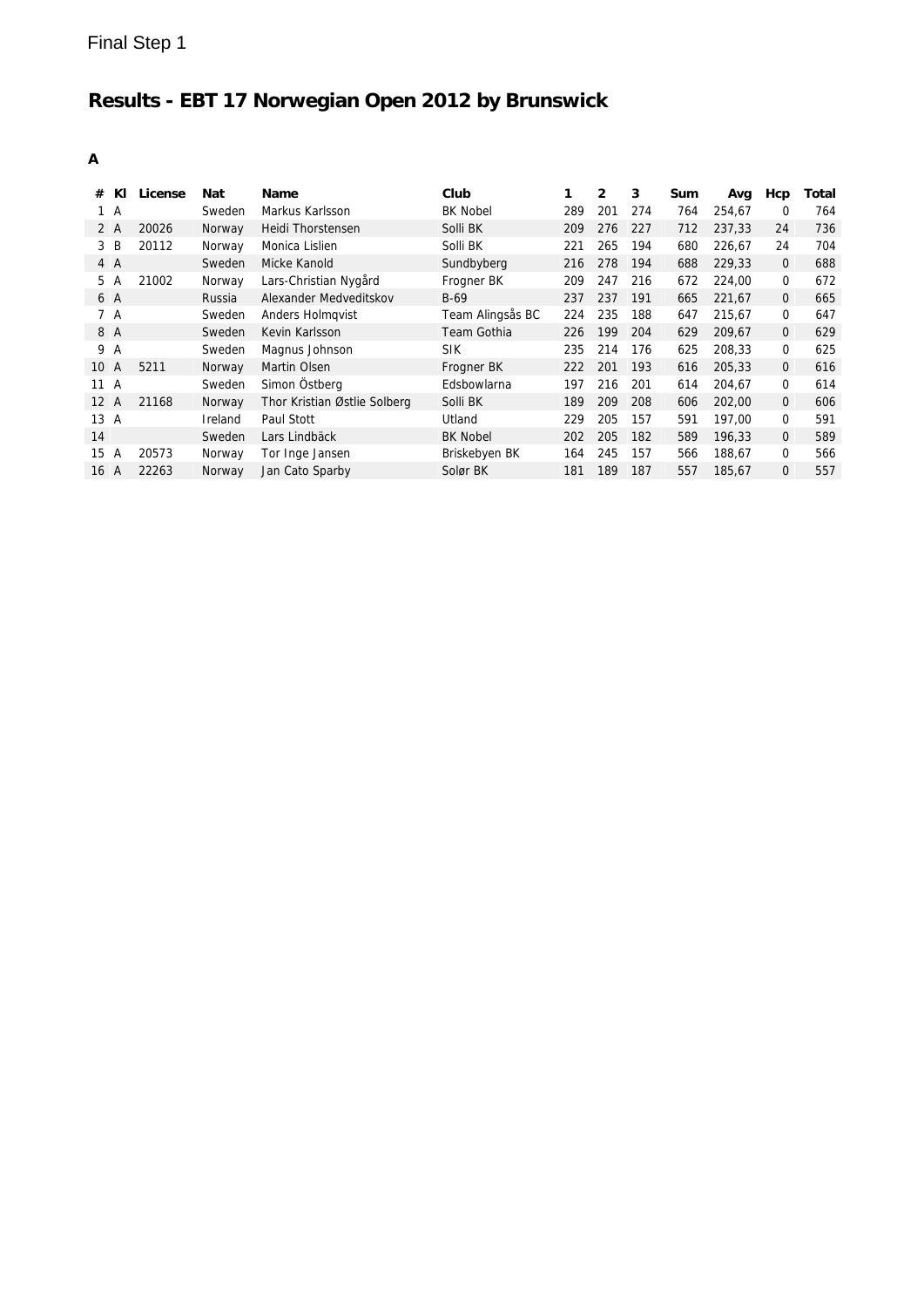| #    | KI  | License | Nat            | Name                     | Club                     | Games       | <b>Sum</b> | Avg    | Нср          | Total |
|------|-----|---------|----------------|--------------------------|--------------------------|-------------|------------|--------|--------------|-------|
|      | 1 A |         | Sweden         | Markus Karlsson          | <b>BK Nobel</b>          | 235 245 215 | 695        | 231.67 | 0            | 695   |
|      | 2 A |         | Sweden         | Kevin Karlsson           | Team Gothia              | 222 210 257 | 689        | 229.67 | $\mathbf{0}$ | 689   |
|      | 3 A |         | Sweden         | Joline Persson Planefors | X-Calibur                | 233 244 184 | 661        | 220.33 | 24           | 685   |
|      | 4 B | 20112   | Norway         | Monica Lislien           | Solli BK                 | 208 206 243 | 657        | 219.00 | 24           | 681   |
|      | 5 A |         | Sweden         | Markus Jansson           | BK Jösse                 | 224 187 257 | 668        | 222.67 | $\mathbf 0$  | 668   |
|      | 6 A |         | Sweden         | Micke Kanold             | Sundbyberg               | 224 236 200 | 660        | 220,00 | $\mathbf{0}$ | 660   |
|      | 7 A |         | Sweden         | Christian Karlsson       | IKW/Köping BK            | 172 213 274 | 659        | 219,67 | $\mathbf 0$  | 659   |
|      | 8 A |         | <b>Denmark</b> | Kamilla Kjeldsen         | <b>Stars and Strikes</b> | 221 197 204 | 622        | 207.33 | 24           | 646   |
|      | 9 A |         | Israel         | Ben Fisher               | <b>Unknown</b>           | 209 224 199 | 632        | 210,67 | $\mathbf 0$  | 632   |
| 10 A |     |         | Sweden         | Anders Holmqvist         | Team Alingsås BC         | 233 214 179 | 626        | 208,67 | $\mathbf{0}$ | 626   |
| 11 A |     |         | Sweden         | James Gruffman           | Team Alingsås BC         | 218 188 200 | 606        | 202.00 | 0            | 606   |
| 12   | B   | 24502   | Norway         | Sigbjørn Eide            | Solli BK                 | 203 219 183 | 605        | 201,67 | $\mathbf{0}$ | 605   |
| 13   | A   | 21002   | Norway         | Lars-Christian Nygård    | Frogner BK               | 218 205 182 | 605        | 201,67 | $\mathbf 0$  | 605   |
| 14   | A   | 20026   | Norway         | Heidi Thorstensen        | Solli BK                 | 212 180 189 | 581        | 193,67 | 24           | 605   |
| 15   | A   | 19486   | Norway         | Mads Sandbækken          | Frogner BK               | 194 208 176 | 578        | 192,67 | $\Omega$     | 578   |
| 16 A |     |         | Russia         | Alexander Medveditskov   | $B-69$                   | 213 153 191 | 557        | 185,67 | 0            | 557   |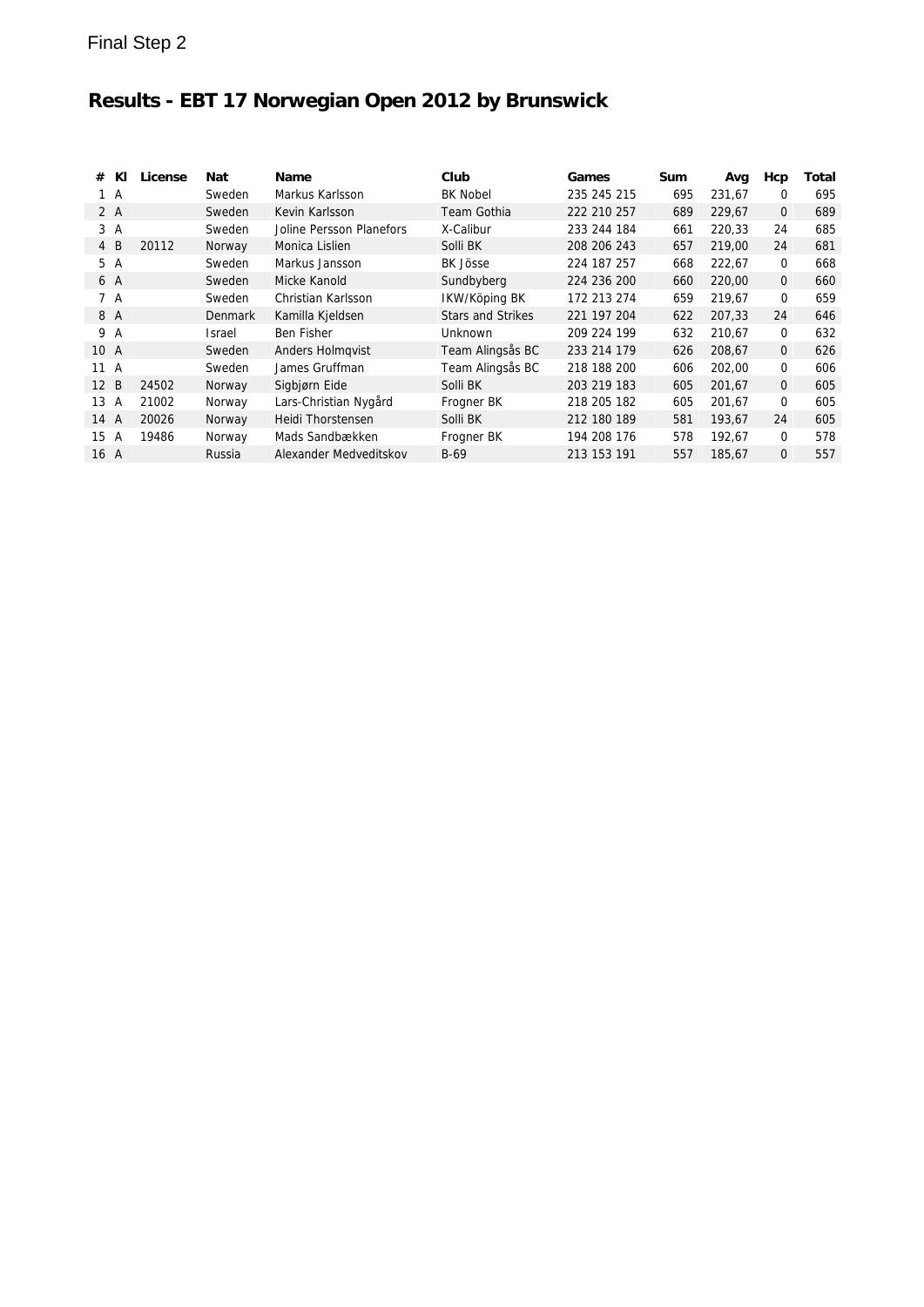| #              | КI  | License | Nat            | Name                     | Club                     | Games       | Sum | Avg    | Hcp          | Total |
|----------------|-----|---------|----------------|--------------------------|--------------------------|-------------|-----|--------|--------------|-------|
|                | 1 A | 3688    | Norway         | Tore Torgersen           | Cross BK                 | 223 279 245 | 747 | 249,00 | $\mathbf 0$  | 747   |
|                | 2 A |         | Sweden         | Filip Wilhelmsson        | IKW/Köping BK            | 216 224 245 | 685 | 228,33 | $\mathbf{0}$ | 685   |
|                | 3 A |         | Sweden         | Joline Persson Planefors | X-Calibur                | 245 184 212 | 641 | 213,67 | 24           | 665   |
|                | 4 A |         | <b>Denmark</b> | Kamilla Kjeldsen         | <b>Stars and Strikes</b> | 181 230 225 | 636 | 212,00 | 24           | 660   |
|                | 5 A |         | Sweden         | Pontus Andersson         | Team Clan Nässjö         | 227 198 233 | 658 | 219,33 | $\mathbf 0$  | 658   |
|                | 6 A |         | Sweden         | Christian Karlsson       | IKW/Köping BK            | 213 234 209 | 656 | 218.67 | $\mathbf{0}$ | 656   |
|                | 7 A | 22292   | Norway         | Bjørn Einar Rudshagen    | Glåmdal BK               | 236 199 217 | 652 | 217.33 | $\mathbf 0$  | 652   |
|                | 8 A | 16325   | Norway         | Svein Åke Ek             | Munken BK                | 246 168 213 | 627 | 209.00 | $\mathbf{0}$ | 627   |
|                | 9 A | 11681   | Norway         | Fredrik Tjernes          | Solli BK                 | 223 202 202 | 627 | 209,00 | $\mathbf 0$  | 627   |
| 10 A           |     |         | Sweden         | Markus Jansson           | <b>BK Jösse</b>          | 216 236 162 | 614 | 204,67 | $\mathbf{0}$ | 614   |
| 11 A           |     |         | Sweden         | Markus Karlsson          | <b>BK Nobel</b>          | 201 197 197 | 595 | 198.33 | $\mathbf 0$  | 595   |
| $12 \text{ A}$ |     |         | Sweden         | Micke Kanold             | Sundbyberg               | 190 204 192 | 586 | 195,33 | $\mathbf{0}$ | 586   |
| 13             | A   | 16002   | Norway         | Øyvind Harang            | Glåmdal BK               | 218 168 190 | 576 | 192.00 | $\Omega$     | 576   |
| 14             | B   | 20112   | Norway         | Monica Lislien           | Solli BK                 | 182 193 168 | 543 | 181.00 | 24           | 567   |
| 15             | A   | 21665   | Norway         | Christer Aker            | Briskebyen BK            | 213 162 183 | 558 | 186,00 | $\Omega$     | 558   |
| 16 A           |     |         | Sweden         | Kevin Karlsson           | Team Gothia              | 192 193 137 | 522 | 174,00 | $\Omega$     | 522   |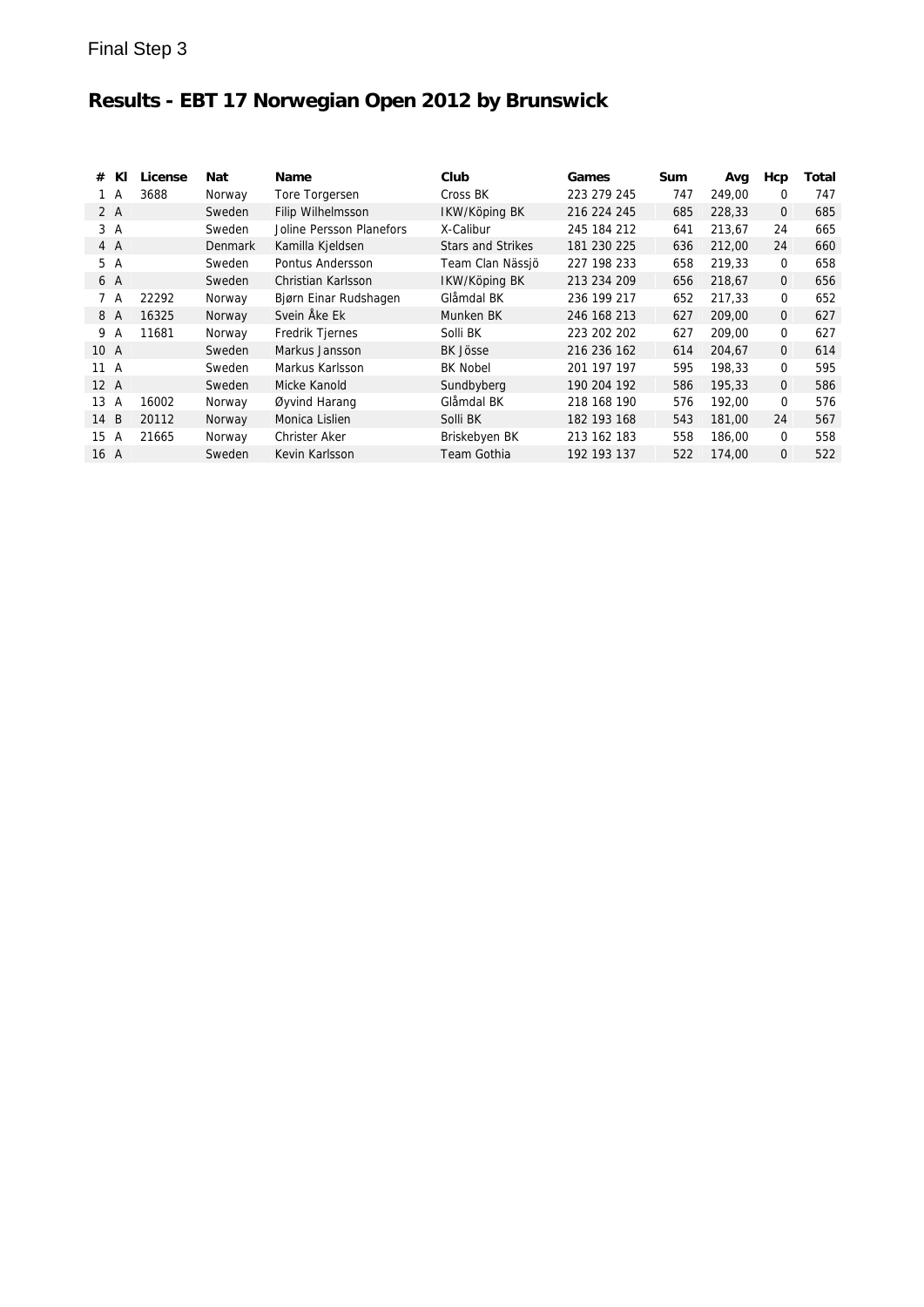| KI<br>#              | License | Nat        | Name                     | Club                     | 1   | $\overline{2}$ | 3   | Sum | Avg    | Hcp          | Total |
|----------------------|---------|------------|--------------------------|--------------------------|-----|----------------|-----|-----|--------|--------------|-------|
| 1 A                  |         | Sweden     | Peter Hellström          | Team Clan Nässjö         | 217 | 278            | 247 | 742 | 247.33 | 0            | 742   |
| 2A                   |         | Denmark    | <b>Britt Brøndsted</b>   | Denmark                  | 212 | 202            | 300 | 714 | 238,00 | 24           | 738   |
| 3A                   |         | Sweden     | Mikael Roos              | Team Alingsås BC         | 193 | 244            | 259 | 696 | 232,00 | 0            | 696   |
| 4 A                  |         | Sweden     | Joline Persson Planefors | X-Calibur                | 226 | 204            | 233 | 663 | 221,00 | 24           | 687   |
| 5<br>A               |         | Sweden     | <b>Filip Wilhelmsson</b> | IKW/Köping BK            | 258 | 239            | 177 | 674 | 224.67 | 0            | 674   |
| 6 A                  | 16325   | Norway     | Svein Åke Ek             | Munken BK                | 165 | 288            | 210 | 663 | 221.00 | 0            | 663   |
| 7 A                  |         | Denmark    | Kamilla Kjeldsen         | <b>Stars and Strikes</b> | 231 | 215            | 189 | 635 | 211.67 | 24           | 659   |
| 8 A                  |         | Sweden     | Christian Karlsson       | IKW/Köping BK            | 243 | 168            | 230 | 641 | 213.67 | 0            | 641   |
| 9<br>A               |         | Sweden     | Pontus Andersson         | Team Clan Nässjö         | 205 | 209            | 220 | 634 | 211.33 | 0            | 634   |
| 10<br>A              | 24894   | Norway     | Arnar David Jonsson      | Cross BK                 | 245 | 215            | 174 | 634 | 211.33 | 0            | 634   |
| 11<br>$\overline{A}$ |         | Sweden     | Raymond Jansson          | <b>BK Jösse</b>          | 189 | 217            | 212 | 618 | 206,00 | 0            | 618   |
| 12 A                 | 9221    | Norway     | Glenn Morten Pedersen    | Frogner BK               | 215 | 206            | 195 | 616 | 205,33 | 0            | 616   |
| 13<br>А              | 3688    | Norway     | Tore Torgersen           | Cross BK                 | 166 | 221            | 225 | 612 | 204.00 | 0            | 612   |
| 14 A                 |         | <b>USA</b> | <b>Tanner Spacey</b>     | Utland                   | 221 | 230            | 158 | 609 | 203,00 | $\mathbf{0}$ | 609   |
| 15                   |         | Sweden     | Rebecka Larsen           | Team X-Calibur           | 205 | 194            | 186 | 585 | 195.00 | 24           | 609   |
| 16<br>A              | 22292   | Norway     | Bjørn Einar Rudshagen    | Glåmdal BK               | 210 | 191            | 167 | 568 | 189.33 | 0            | 568   |